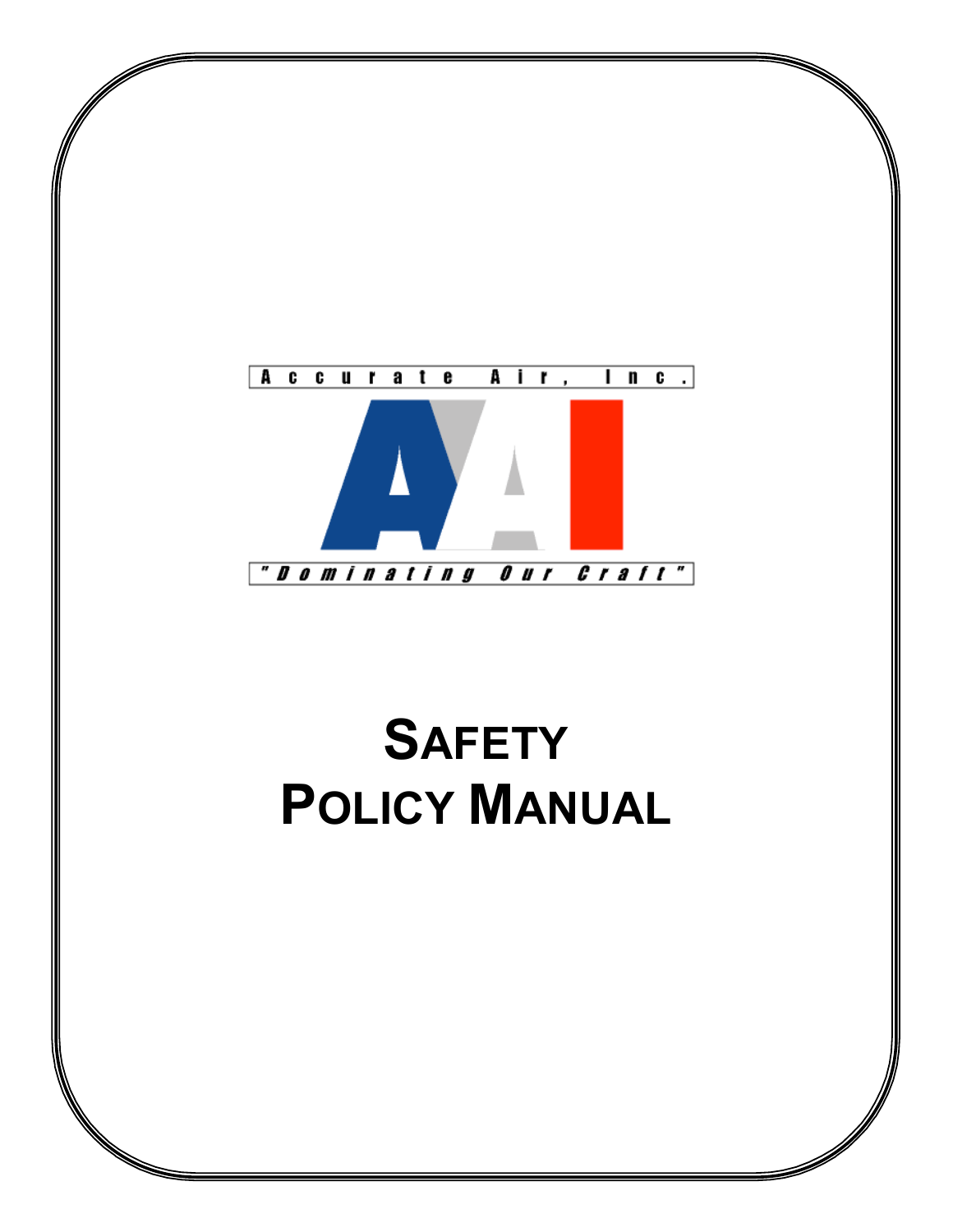# **Table of Contents**

| ACCURATE AIR, INC. SAFETY COMMITTEE MISSION STATEMENT1 |
|--------------------------------------------------------|
|                                                        |
|                                                        |
|                                                        |
|                                                        |
|                                                        |
|                                                        |
|                                                        |
|                                                        |
|                                                        |
|                                                        |
|                                                        |
|                                                        |
|                                                        |
|                                                        |
|                                                        |
|                                                        |
|                                                        |
|                                                        |
|                                                        |
|                                                        |
|                                                        |
|                                                        |
|                                                        |
|                                                        |
|                                                        |
|                                                        |
|                                                        |
|                                                        |
|                                                        |
|                                                        |
|                                                        |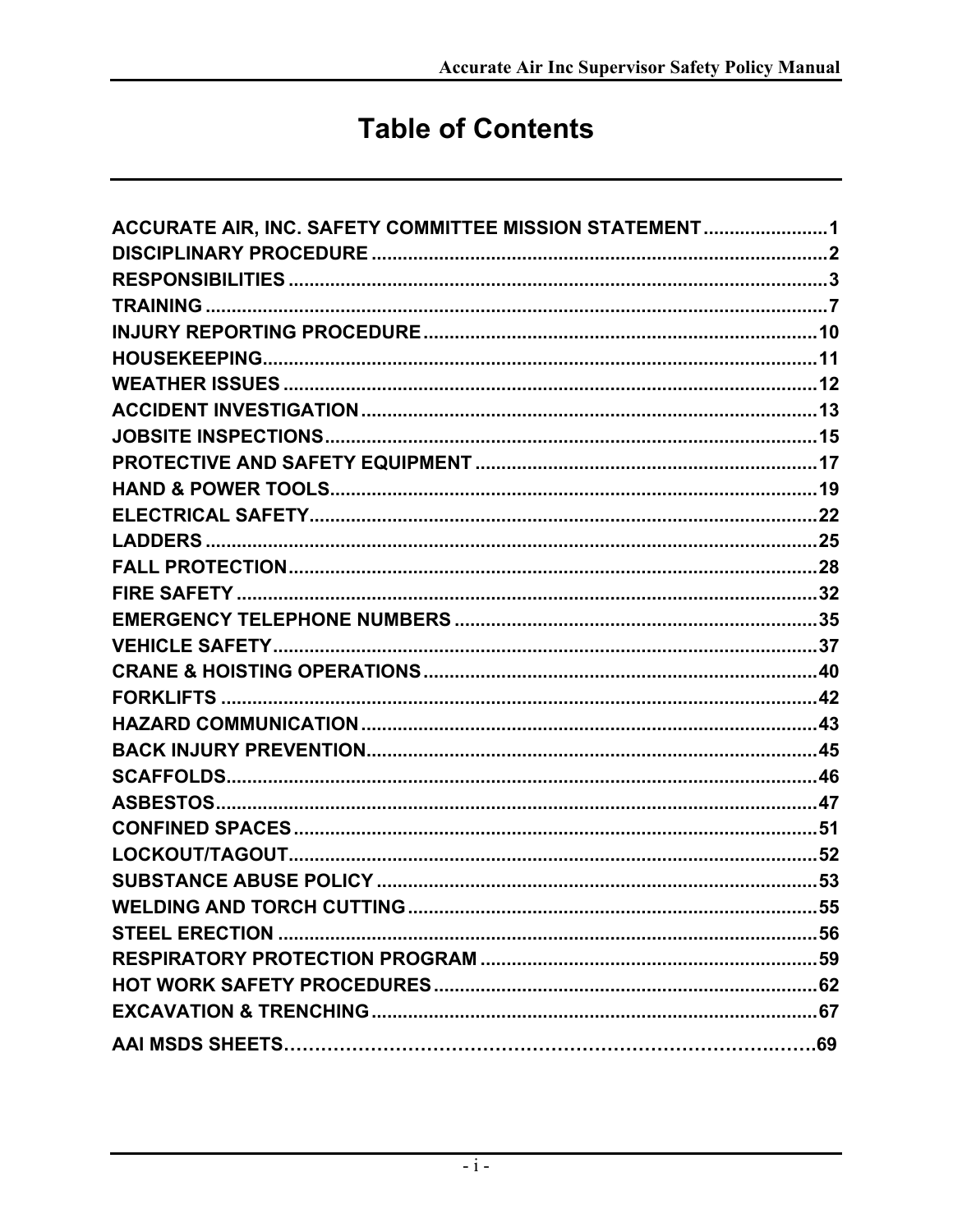# **ACCURATE AIR, INC. SAFETY COMMITTEE MISSION STATEMENT**

Accurate Air, Inc. Safety Committee is committed to preserve a high level of safety within the organization. We will instill in all employees a consciousness of safety at all times. We will encourage with incentive to all employees to follow all guidelines required by Accurate Air, Inc. and OSHA. We will promote continued education to reinforce guidelines required and to train employees on new guidelines that may change with time. The main focus of this program is to insure that all our employees will follow the procedures required to prevent them from injury or harm.



#### **ACCURATE AIR, INC. ORGANIZATIONAL CHART OF SAFETY COMMITTEE**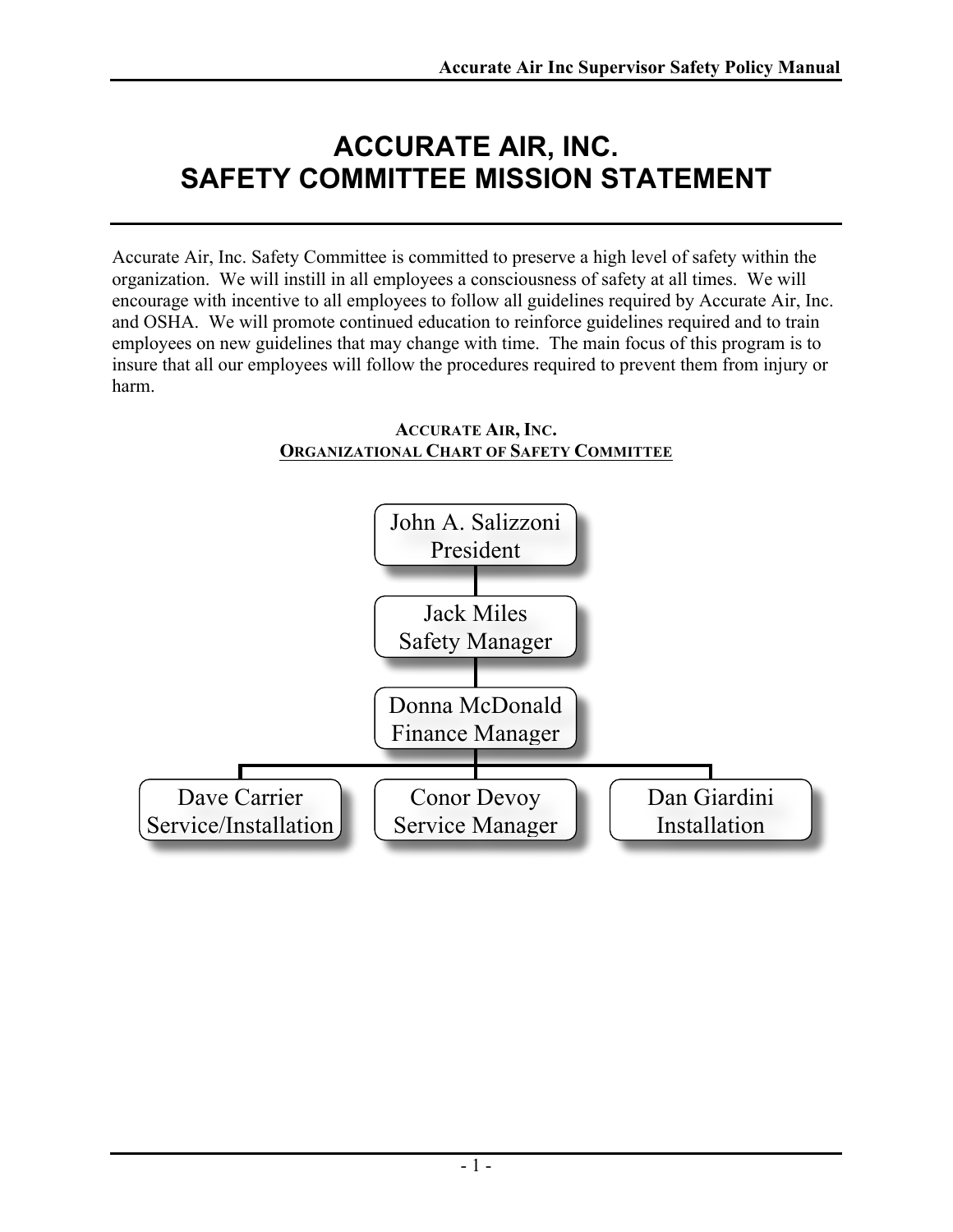# **DISCIPLINARY PROCEDURE**

Accurate Air Inc. will make every reasonable effort to perform its work in the safest manner possible. We accept responsibility for the safety of our employees and will take all necessary steps to prevent accidental injuries and losses to equipment and property.

Each employee shares in this responsibility. Accident prevention is not a separate function of management, but must be a cooperative effort on the part of each employee. Our moral and legal obligations will not allow us to tolerate repeated safe work practice violations. Therefore, willful disregard of known safety requirements will be sufficient cause for the following action:

- 1. First offense: Documented verbal warning.
- 2. Second offense: Written reprimand placed into personnel file.
- 3. Third offense: Suspension or discharge.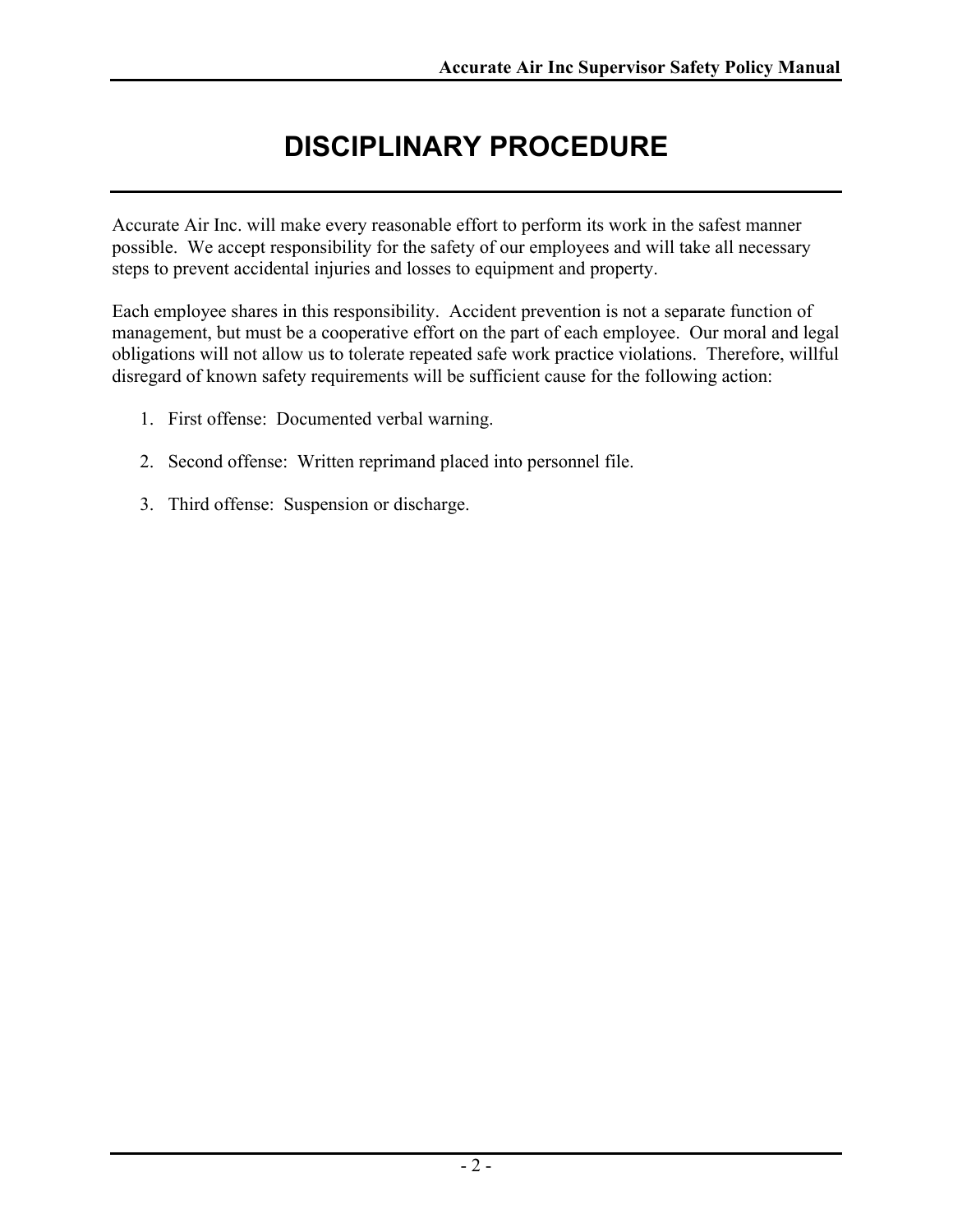# **RESPONSIBILITIES**

This section describes the safety responsibilities of each member of a successful operation. The responsibility for the success of the safety program extends from top management down through the ranks to every department and every worker.

Specific duties and responsibilities are outlined for various members of management. The organization may differ and titles may require combined duties for some projects depending on the size, staffing, and duration of the project.

### **COMPANY RESPONSIBILITY:**

Accurate Air, Inc. recognizes the need for incorporating safe working practices within every project. AAI promotes the advancement of safety in the maintenance of equipment, maintenance of tools, hiring of skilled craftspeople and knowledgeable management. Supervisors have the additional duty of administering the safety program by communicating support and actively promoting safety throughout the company.

### **CORPORATE SAFETY DIRECTOR RESPONSIBILITY:**

The Corporate Safety Director is responsible for providing support and information concerning safety matters and monitoring the effectiveness of AAI's safety program. He/she will be available as a resource to guide project managers who are directly responsible for site safety. The Corporate Safety Director will be expected to provide input about safety performance by project based on accident and safety activities.

The Corporate Safety Director will coordinate medical facilities to work with AAI site representatives in the prompt and quality treatment of any injured AAI employee. The Safety Director will review with the medical facility AAI's Loss Control Program so that the medical facility has a thorough knowledge of AAI's requirements.

### **PROJECT MANAGER RESPONSIBILITY:**

Project managers are ultimately responsible for the safe operation of their projects. It is their responsibility to provide active leadership in developing safety awareness on the part of all employees particularly through adhering to safety rules and using personal protective equipment where designated and randomly participating in safety meetings/activities.

### **SUPERVISOR/FOREMAN RESPONSIBILITY:**

Supervisors must consider it an essential part of their job to incorporate safety within their function to maintain an efficient operation. Project performance should include not only production or quality control, but also the effectiveness of safety activities. Job performance reviews will include safety performance. It cannot be overemphasized that the attitude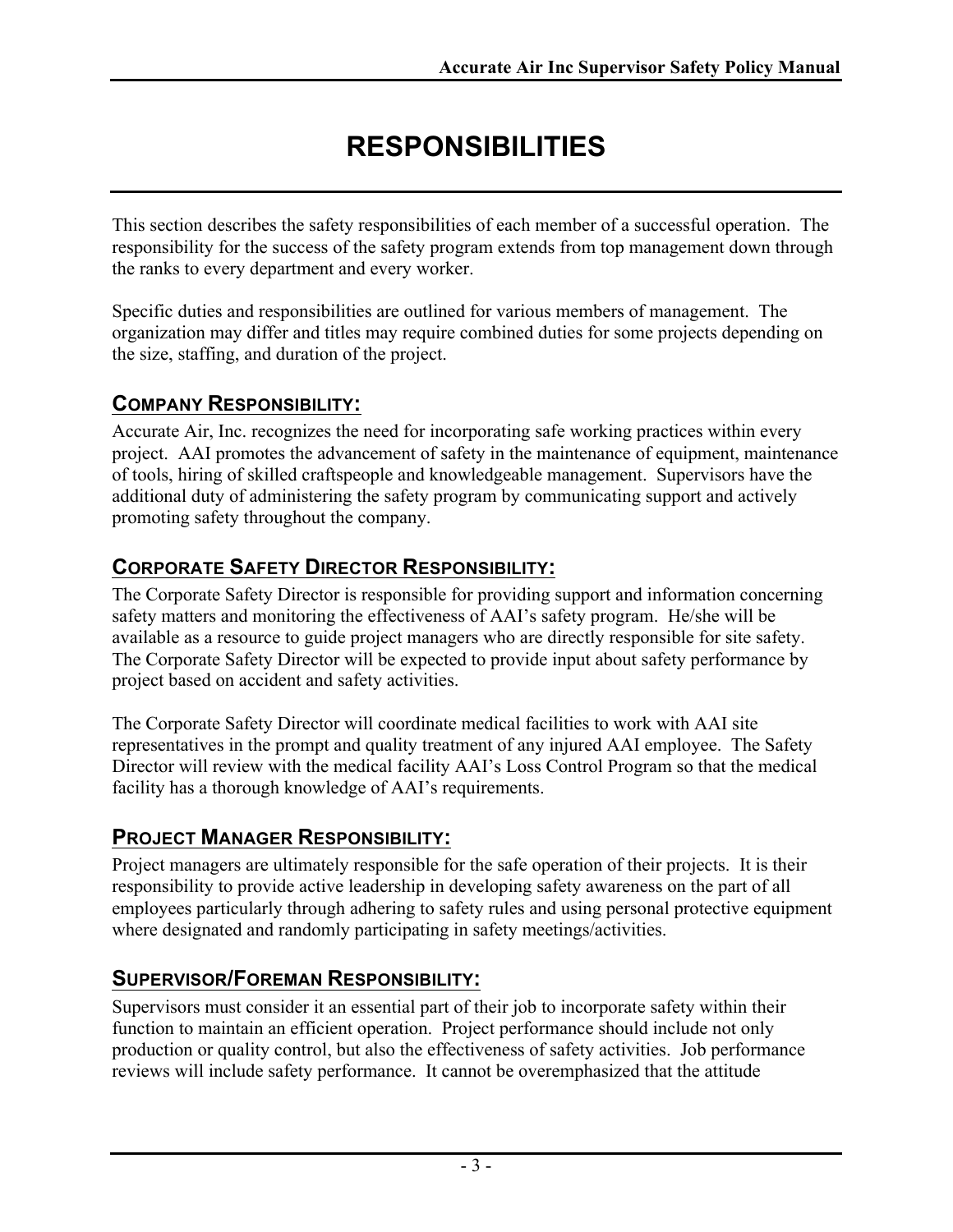developed by employee suggestions, unsafe practices, site specific hazards, and your own adherence to safety rules is essential.

### **EMPLOYEE RESPONSIBILITIES:**

All employees are required, as a condition of employment, to follow established safety practices, wear required personal protective equipment, and follow direction and rules established by their supervisors. All accidents must be reported immediately to a supervisor or foreman. Suggestions to improve safety related areas are encouraged. No employee should ever undertake a job that appears to be unsafe. Ask questions – it is not only your right, but also your responsibility.

### **SPECIFIC RESPONSIBILITIES**

### **PROJECT MANAGER – SPECIFIC RESPONSIBILITIES**

- 1. Communicate and actively support the company safety policy.
- 2. Establish annual loss control objectives for the project and supervisors. Results of these objectives should be reflected in performance evaluation.
- 3. Provides training opportunities. Plans work around training opportunities whenever possible to allow training for crafts and supervisors when applicable.
- 4. Coordinate with the Corporate Safety Director upon learning of any new project to establish necessary health care facilities near the project, discuss any pre-placement testing that may be required, and line-up rescue services, as necessary.

### **SUPERVISOR – SPECIFIC RESPONSIBILITIES**

- 1. Ensure the availability of all necessary personal protective equipment, job safety facilities, and first-aid facilities.
- 2. Ensure that employees have received and understand all training materials required prior to commencement of duties.
- 3. Ensure all necessary documentation is maintained. This includes accident reports, weekly toolbox meetings, weekly safety inspections, employee instruction and OSHA recordkeeping.
- 4. Ensure to the greatest extent possible, subcontractor's compliance with company policy and applicable local, state, and federal safety standards/regulations.
- 5. Review all lost time injury and property damage reports. Relay specifics to employees to prevent reoccurrence.
- 6. Ensure that all safety-related information, such as Owner requirement, correspondence, and changing site conditions, are communicated to the field personnel.
- 7. Ensure all injuries are promptly cared for, investigated and properly reported.
- 8. Be responsible for housekeeping and conducting regular inspections of work areas for unsafe conditions and unsafe acts.
- 9. Ensure that all equipment is properly guarded and that guards are in place when equipment is in operation.
- 10. Set an example for employees by wearing all required personal protective equipment and enforcing use of this equipment by their employees.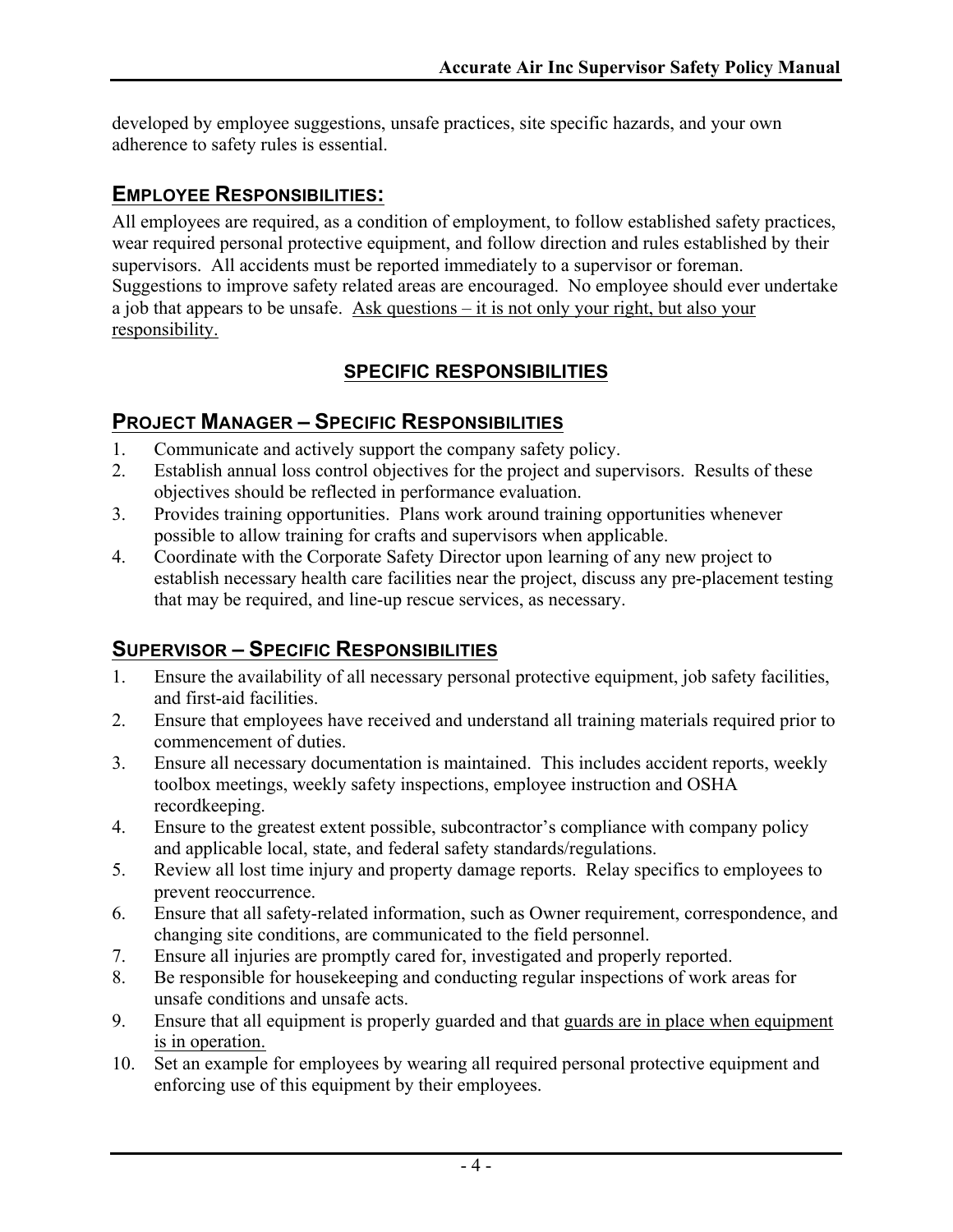- 11. Pay special attention to proper lifting technique. All management personnel should be trained in proper lifting, so that they know what to look for. Mechanical lifting aids should be used whenever possible.
- 12. Make employees aware that all injuries must be reported immediately.
- 13. Investigate all accidents and submit a report to the Corporate Safety Director for review. Since the supervisor is the most familiar with the operation and is responsible for the conduct of employees, it is their responsibility to conduct investigations and take action to prevent recurrence of similar accidents.
- 14. Make certain that any employee who has suffered an injury and requires professional medical services is escorted for treatment by either a project manager, site safety representative, supervisor or foreman. Never allow an injured employee to take himself/herself to the clinic, hospital, or doctor for treatment.
- 15. Make certain that whenever an injury does occur that the proper paperwork is provided to AAI's office, and to the client, as required.
- 16. Ensure the availability of all necessary personal protective equipment, plus proper use.
- 17. Act without delay, on all hazards (unsafe acts and conditions).
- 18. Inform supervisor or project manager of problems that lie beyond your position description.
- 19. Conduct and document weekly "Tool Box" safety meetings with your own personnel.

### **EMPLOYEE – SPECIFIC RESPONSIBILITIES:**

- 1. Constantly observe work conditions, equipment, and tools for the purpose of preventing accidents. Make certain you are using the correct tool/equipment for the application. Make certain the tool/equipment selected for use is safe for use; if uncertain, check with your foreman or supervisor.
- 2. Comply with all safety instructions, which have been given to you. If you have questions, ASK; do not assume.
- 3. Correct unsafe acts or conditions, or ask for foreman or supervisor for action in correcting unsafe acts or conditions.
- 4. Stop work if conditions are such that there is immediate danger to life, limb or property.
- 5. Use your knowledge and influence in the prevention of accidents.
- 6. Become involved in inspecting, detecting, and correcting unsafe acts or conditions in your area. Contribute ideas, suggestions, and recommendation for improvement of the safety effort.
- 7. Wear personal protective equipment required for the job as a condition of your employment. Inspect your personal equipment prior to each use – make certain it is free of any defects.
- 8. If any defects are found, see your foreman or supervisor for a replacement prior to commencing work requiring its use. It is your responsibility to make certain that your personal protective equipment is in safe working order.
- 9. Maintain good housekeeping trash and other tripping hazards must be picked up and put away. Take pride in your work area: it is a reflection of you and AAI.
- 10. Report all work injuries and/or sicknesses to your supervisor IMMEDIATELY. You must also report any property damage to your supervisor as soon as possible after occurrence.
- 11. Assist in the investigation of accidents with the objective of introducing measures to prevent a recurrence of a similar accident and/or offering any information you may have in the exact cause of an accident or injury.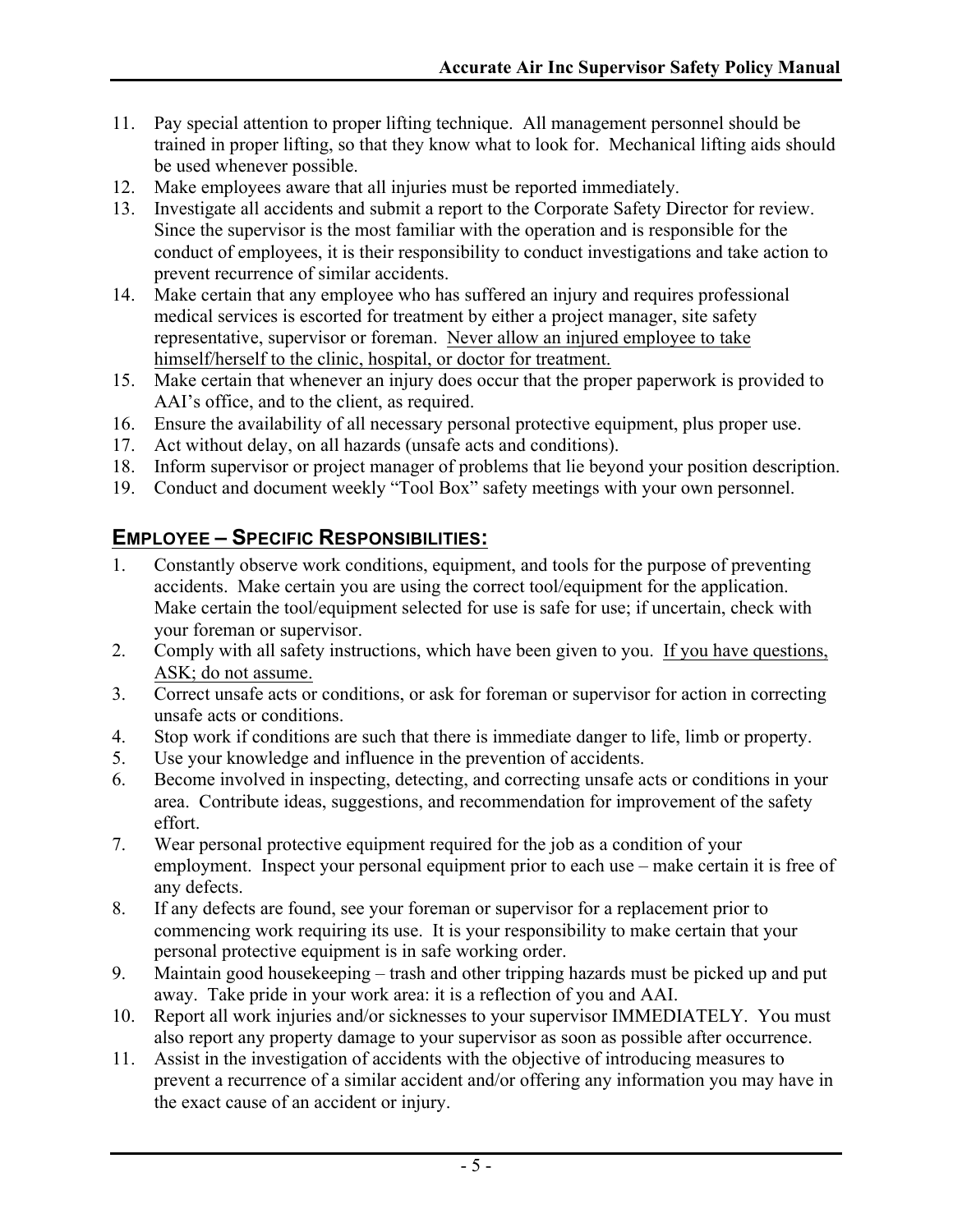### **SAFETY COMMITTEE – SPECIFIC RESPONSIBILITIES:**

- 1. Safety committee members will become familiar with the Corporate Policy, Program and the responsibilities of each.
- 2. Assist in the development of safety procedures and assist the Corporate Safety Director in carrying out an effective safety program.
- 3. Review and discuss accident investigation reports having occurred during the previous month. The committee will determine whether or not effective corrective actions have been taken to prevent recurrence.
- 4. Members will actively participate in committee meetings and support committee activities.
- 5. Safety committee members in conjunction with the Corporate Safety Director will make regular inspections of projects and develop recommendations necessary to eliminate unsafe acts and unsafe conditions.
- 6. Committee members will monitor safety bulletin boards to make sure they are properly maintained and that current safety bulletins are posted.
- 7. Members of the committee will set an example within the organization by wearing required personal protective equipment and operating equipment in a safe manner at all times.

### **SAFETY COMMITTEE ACCOUNTABILITY:**

Monthly accident records and safety committee meeting minutes will indicate the effectiveness of the committee and safety effort.

### **SUBCONTRACTOR RESPONSIBILITIES:**

- 1. Provide a written copy of Loss Control Program.
- 2. Designate a competent supervisor to carry out Loss Control Program.
- 3. Provide AAI with Subcontractors site Safety Designee's name in writing.
- 4. Strictly adhere to Federal, State, Local, and Contract safety regulations and requirements.
- 5. Conduct weekly job site safety inspections of own operations and equipment. Results must be documented coupled with comments on any corrective action taken or planned. A copy of documentation is to be submitted to AAI.
- 6. Conduct weekly "Tool Box" safety meetings or arrange to have employees participate in AAI weekly "Tool Box" safety meetings. If subcontractor opts to hold own weekly meeting a copy will be forwarded to AAI of the meeting on a weekly basis. If subcontractor with a copy of the meeting for their records.
- 7. Maintain accurate incident and accident and/or injury reports. A copy of all accident and/or injury reports must be supplied to AAI immediately. Incident logs/reports must be maintained by the subcontractor for periodic review by AAI upon request.
- 8. Immediately report all fatal or serious accidents and/or injuries to AAI's supervisor or project manager for necessary assistance in investigation procedures.
- 9. Have readily available to AAI employee safety training records.
- 10. Maintain "good housekeeping" at all times. All work areas must be kept neat, orderly and free from any obstructions or hazards.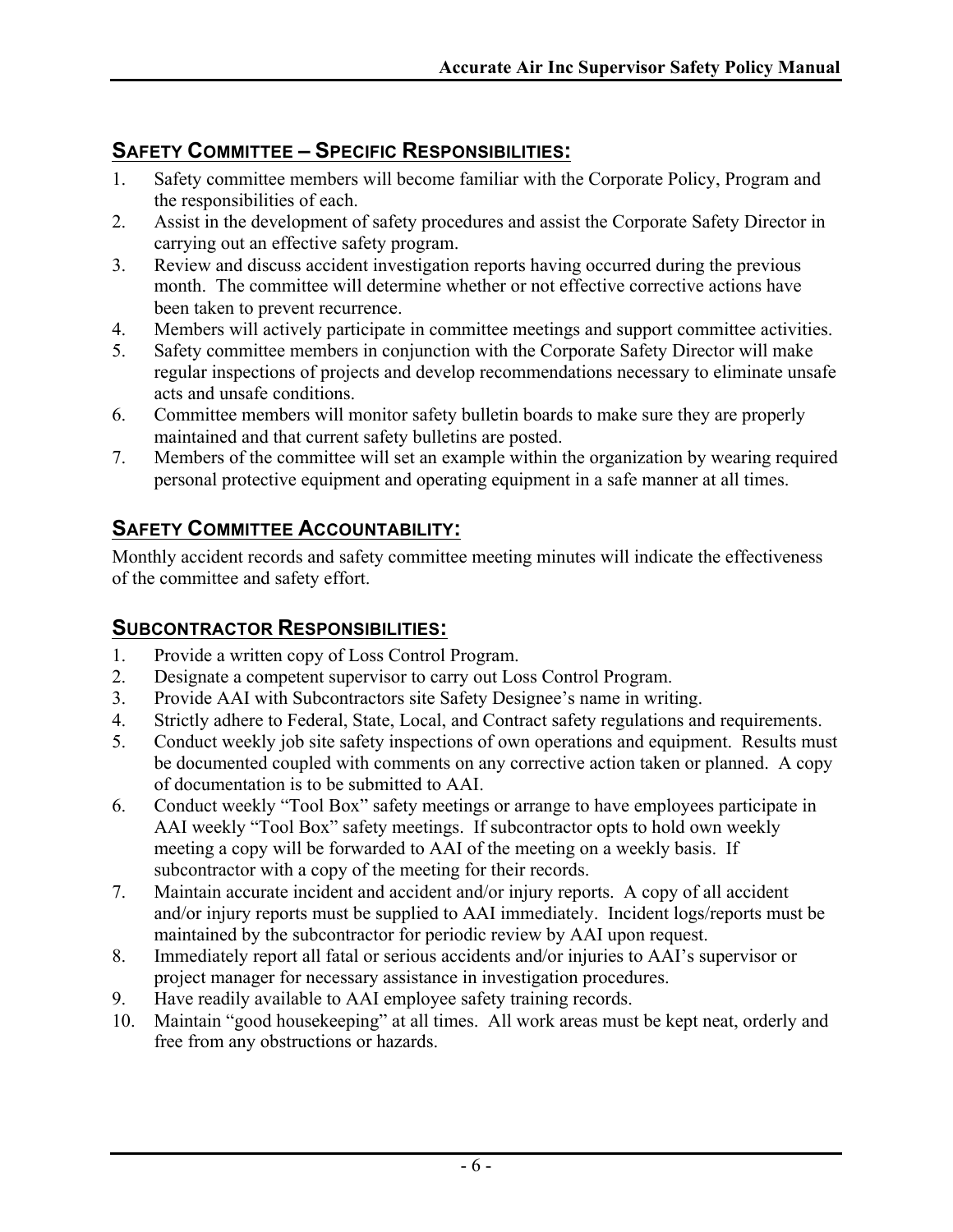# **TRAINING**

### **SAFETY TRAINING OUTLINE:**

Safety training is an integral part of the success of the AAI Safety Program. AAI will offer various in-house training sessions throughout the year, and employees are encouraged to participate. There are also other venues of training to help meet our needs. If you are interested in a class at organizations such as Associated Builders and Contractors (ABC), please contact the Corporate Safety Director. We encourage this training, as it helps make for a safer work environment, and keeps our employees current with safety in this ever-changing industry.

Training may include, but is not limited to the following:

- CPR and First-Aid
- Ladder Safety
- Lift Safety
- OSHA 10-Hour Course
- Fall Protection
- Hazardous Communications
- Regular "Tool Box" Talks

If any employee has a suggestion for training or needs to receive specific training, please contact the Corporate Safety Director.

All training shall be documented using AAI Safety Training Sign-Off Sheet. These forms should be forwarded to the Corporate Safety Director.

### **ORIENTATION OF NEW EMPLOYEES:**

Introduction to the Company should be done on the employee's first day on the job.

- 1. Coverage of general company policy and rules and discussion of various benefit programs (for example: hospitalization, pension plan, holidays, and sick leave).
- 2. Discussion of general rules and the loss control program. The Company's handbook should be given to the new employee, and the Company's safety policy statement should be explained. The "why" aspect of general rules should be explored with the employee, who is more likely to follow rules when he understands the reasons for them.
- 3. Point out and discuss the significant hazards present for foreseen in the work area.
- 4. Explain work methods and procedures to be observed with the particular assignment, including the safety precautions and use of personal protective equipment.
- 5. Require that all men be alert and they look out for each other.
- 6. Enumerate specific safety rules with the care and use of: (a) flame cutting and welding; (b) ladders and scaffolds; (c) housekeeping; (d) handling of materials; (e) reporting accidents and injuries; (f) only tools in safe condition are to be used for each job.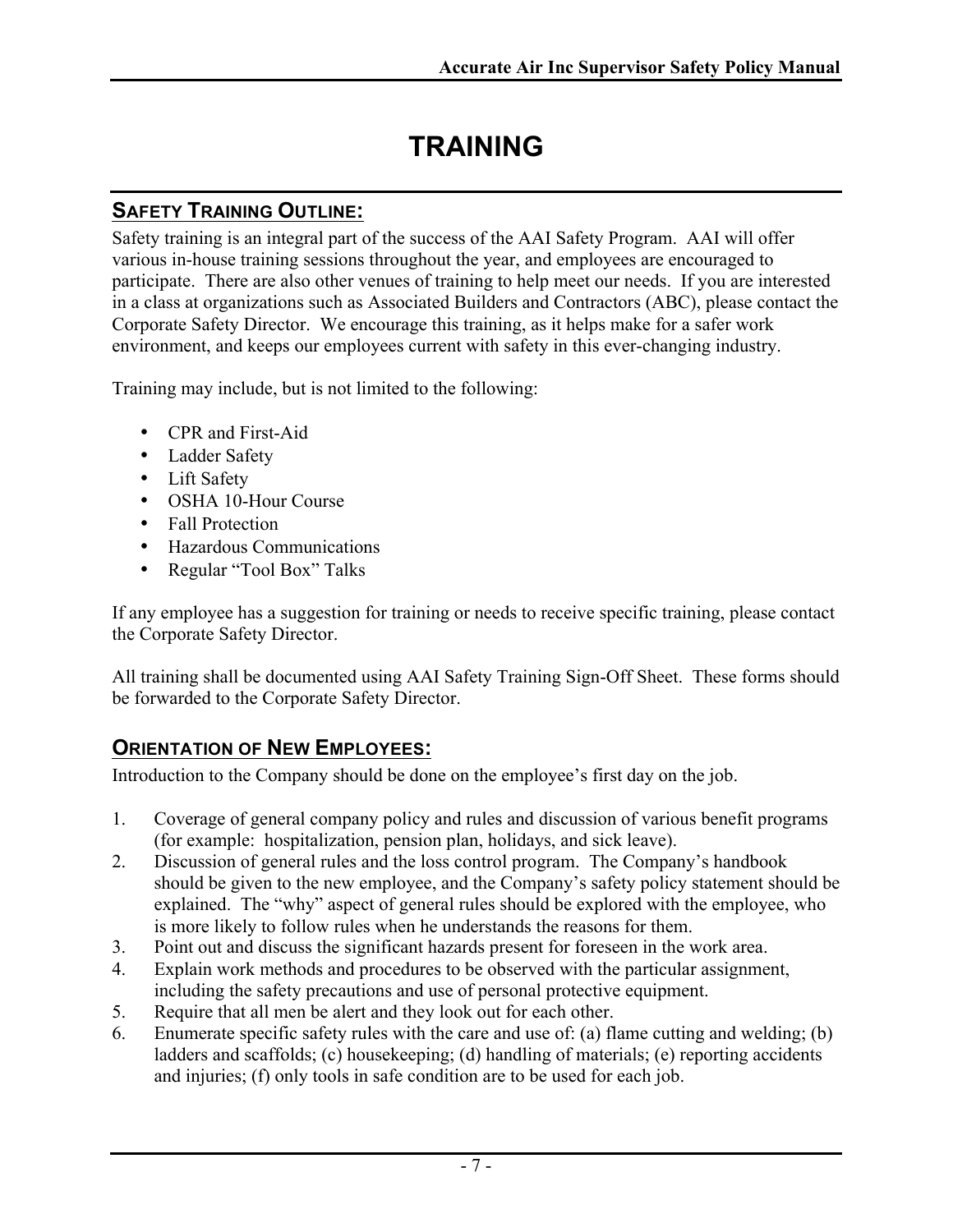- 7. Point out location of nearest fire extinguisher, first aid, drinking water, sanitation facility and Material Safety Data Sheets.
- 8. Instruct each man to ask questions when he doesn't know, and make known to him that we will appreciate his suggestions for safety; also, make perfectly clear the extent of participation with safety measures that is expected from him.

### **GENERAL SAFETY MEETING:**

At least once each year, a general safety meeting should be held. This meeting shall be attended by all divisions' managers and supervisors and superintendents. The chairman of this meeting will be the safety director assisted by the general superintendent. The purpose of this meeting will be to review the company's safety program the new year.

### **WEEKLY TAILGATE MEETINGS:**

Tailgate meetings are a very effective weapon in promoting on-the-job safety. We want and need everyone to get involved.

Here are a few points to remember in making tailgate safety meetings as effective as they can be on the job site.

- 1. First of all, the meeting must be held once a week. Regular meetings will provide the feeling that they are a regular part of the job, and a valuable one.
- 2. Hold the meeting at the beginning of the shift, or right after lunch, or after a break. Perhaps the best time is at the beginning of a shift when everyone is alert.
- 3. Hold the meeting right on the job, preferably where men can sit and smoke.
- 4. Limit each meeting to between 5 and 10 minutes. If discussion gets hot and heavy (which is good in a way), continue it into another meeting – or maybe during lunch or after work if there is interest.
- 5. Discuss only a single point or subject. THIS IS MOST IMPORTANT. Tailgate meeting topics will be supplied and can easily be read by anyone in the crew. However, a topic chosen by the foreman to emphasize (for example: an unsafe work practice or near accident that occurred recently on the job) would be very effective in underscoring the importance of correcting the event or actions of employees involved. A good foreman or manager is one who uses the tools and time given to him to prevent losses from occurring.

Also, it is strongly recommended that unscheduled tailgate meetings be held for correction of serious job situations that come up. It is an important tool in correction of poor production and safety problems.

Documentation of scheduled and unscheduled safety meetings is required.

You will be supplied with Foreman's Tailgate Meeting Report Forms. They will be in triplicate with Foreman, Superintendent and Home Office receiving copies. All personnel attending will be asked to sign the tailgate meeting report and briefly describe the subject discussed.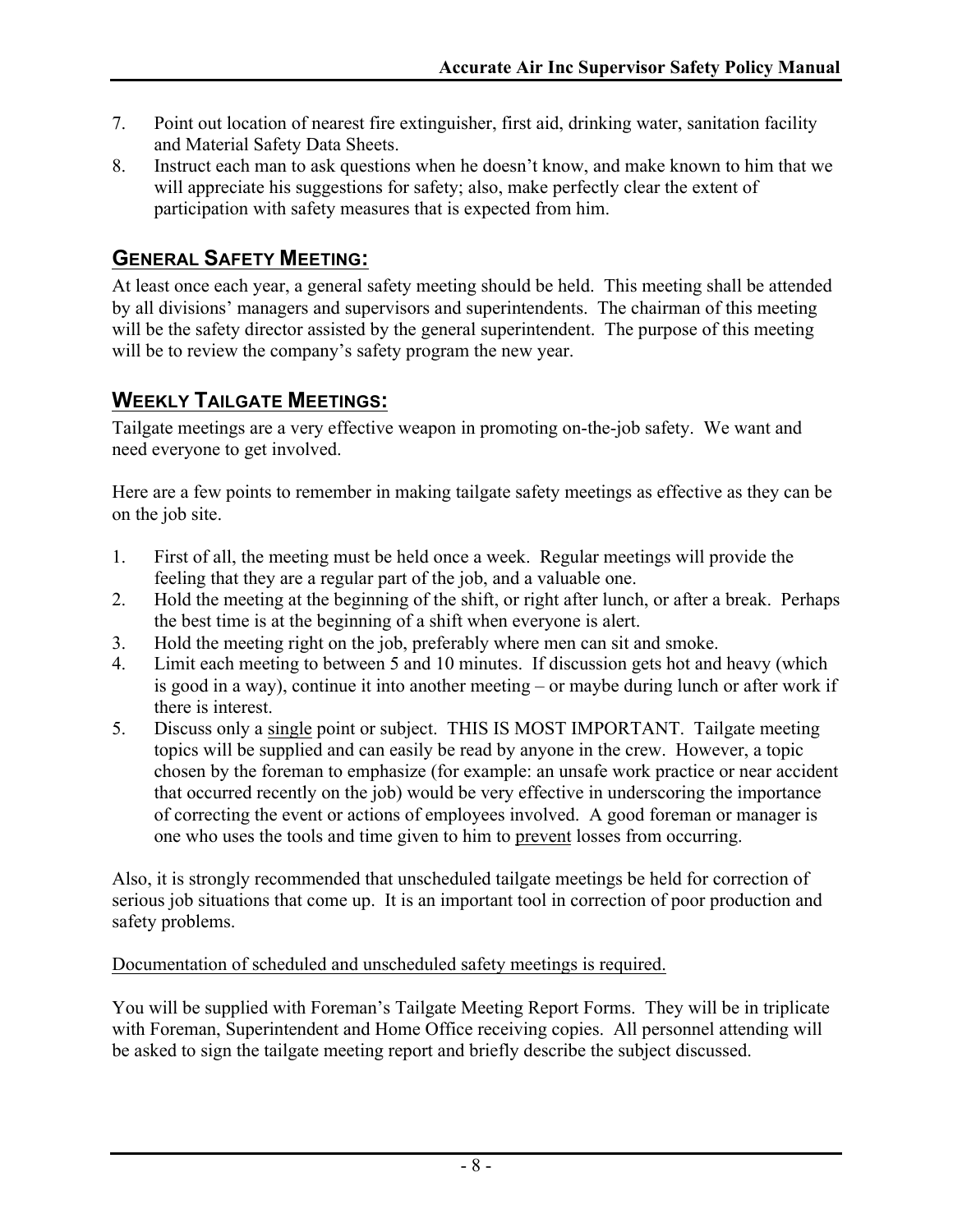Remember, tailgate meetings on a weekly basis are the most effective way to educating employees about the hazard of their work and safe job procedures in general.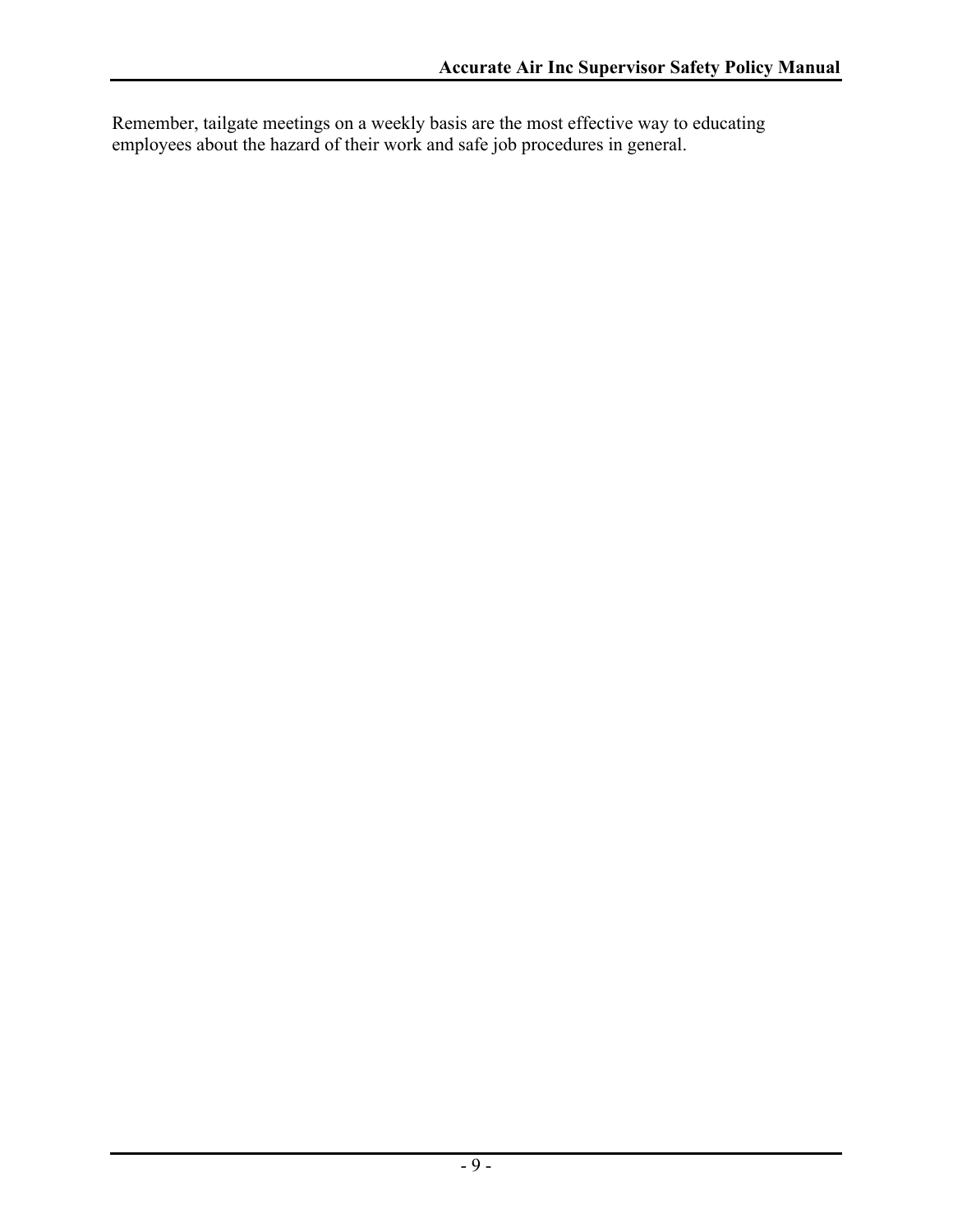# **INJURY REPORTING PROCEDURE**

Accurate Air, Inc. strives to maintain a "no injury", "no lost time" work environment. However, there are circumstances that occur when an employee receives an injury during the performance of his/her job that requires professional medical attention. AAI has established procedures that must be followed whenever an injury on the job has been sustained, to assure employees of emergency attention, qualified professional medical care, and immediate back-to-work assistance, whenever applicable.

### **PROCEDURES:**

- 1. Report all injuries to the immediate supervisor or the site safety supervisor immediately.
- 2. Any employee sustaining injuries requiring professional medical treatment must be escorted to the medical facility by a foreman, supervisor, site safety supervisor, or project manager.
- 3. Medical facilities will have been previously established for your work vicinity and must be used whenever seeking professional medical treatment of a work-related injury.

Any AAI employee sustaining an on-the-job injury that has been restricted in his/her normal job activities by the physician, will be provided an alternate duty assignment, within the constraints of his/her restriction(s) as noted by approved attending physician. All restricted duty must be prescribed by a professional physician and be received in writing by AAI, specifying employee constraints and anticipated duration of restriction.

#### **Employees will not be paid by AAI for time away from work for any work-related injury.**

If any employee sustains an injury and makes every effort to report to work and be assigned to temporary light/restricted duty, AAI will pay the employee his/her regular pay (for a duration to be determined case-by-case).

Employees need to be aware that depending on the state that the injury was sustained in, workers' compensation payments (which are only a percentage of normal weekly pay) are not made until an employee is out of work anywhere from 5 to 10 days. Payments can take up to 16 days to reach the employee (in some cases, twice as long if there are delays in the paperwork; i.e., if the claim was not reported by the employee accurately).

AAI guarantees the employee light-duty/restricted work (as defined by attending physician) whenever possible with no lapse in wages, as long as the employee makes an effort to participate in daily work activities as assigned and reports to work daily.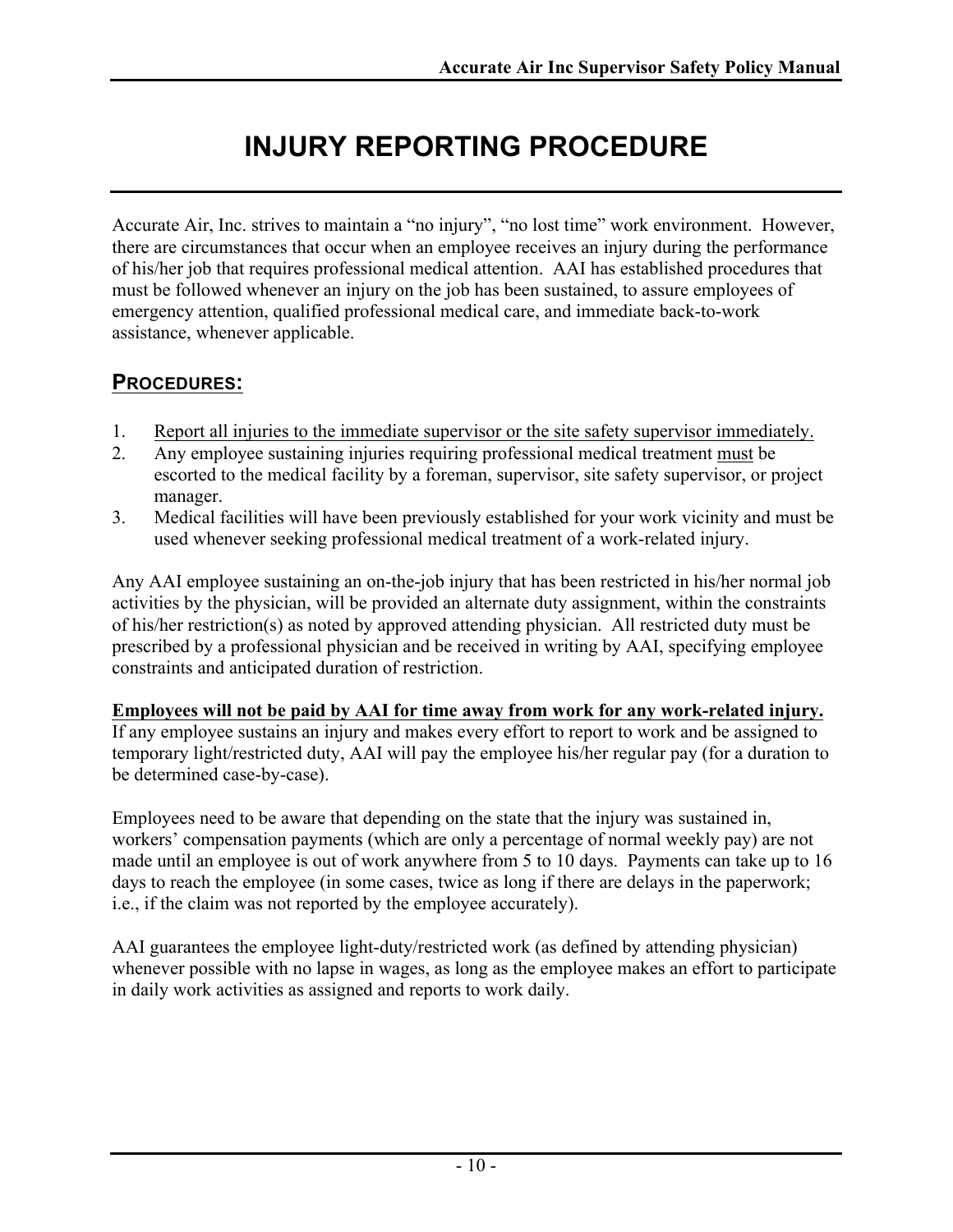# **HOUSEKEEPING**

### **MATERIAL STORAGE AND SAFETY:**

- All materials must be stored neatly and placed out of the way.
- All material debris must be picked up daily. A clean work area will invariably create a safer job site.
- Lift with your legs and not with your back.
- Always get help or use equipment when moving heavy and bulky material.
- Keep a clear path when moving materials.
- Never store or pile material near the roof edge.
- Never overload deck with material.
- **BE ESPECIALLY CAREFUL WHEN HANDLING MATERIAL NEAR THE ROOF EDGE.**

One of the easiest ways to prevent accidents is to maintain a neat and orderly job site. Professional HVAC crews take pride in maintaining a clean work site.

- Materials must be neatly stacked and placed away from foot traffic.
- Materials and equipment should not be stored within 6 feet from the edge of the roof.
- Tools and equipment must be put away after use.
- Where necessary, wheels on rolling equipment should be blocked.
- Trash and scrap are fire hazards and must be collected and disposed of immediately.
- All flammable liquids must be stored in an approved safety can.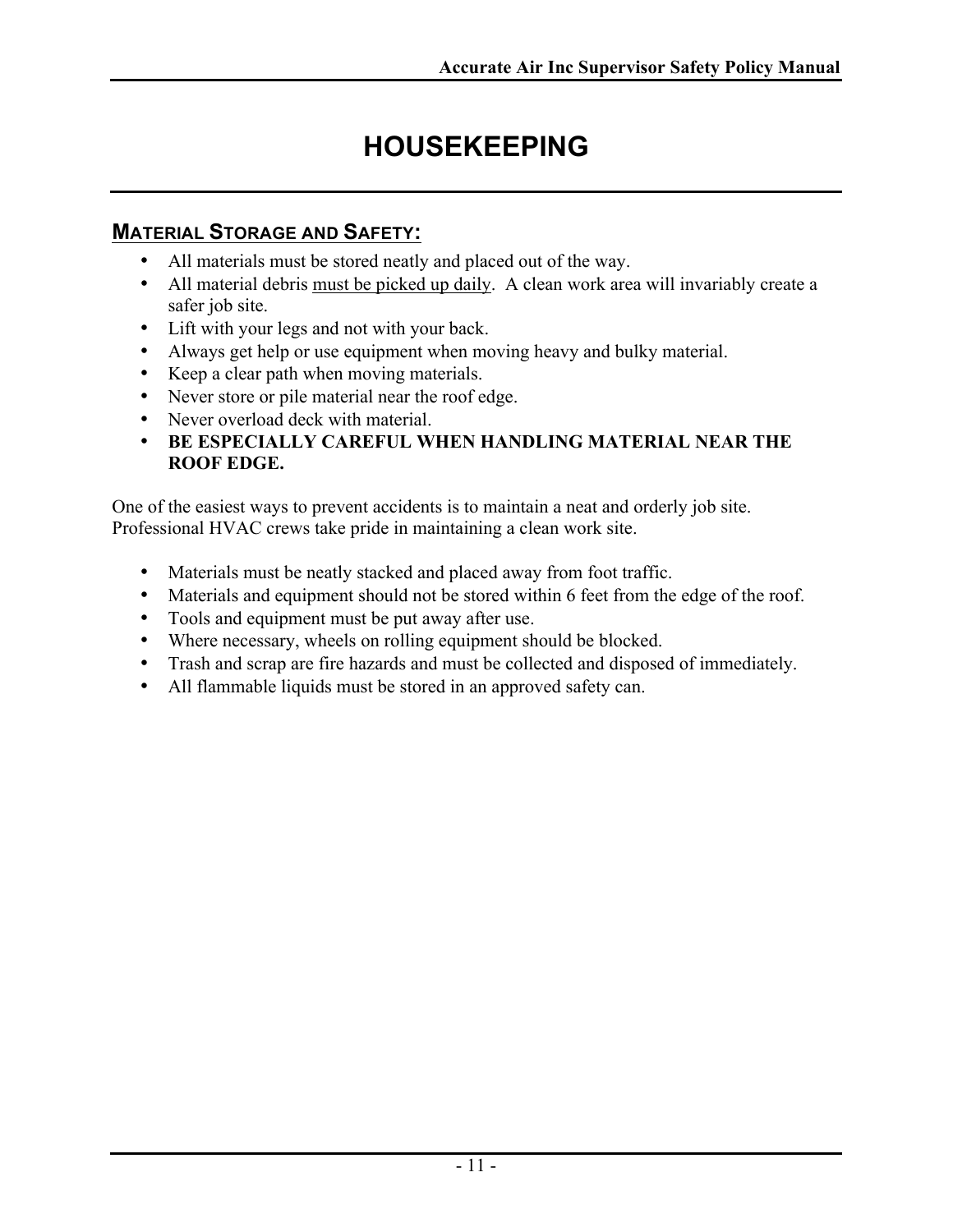# **WEATHER ISSUES**

During outdoor work, such as roof work, weather is a concern. If severe weather strikes, know what to do to protect yourself, your coworkers, equipment, and materials. Watch for changing weather. If possible, listen to weather forecasts on the radio; this can provide you with advance warning of severe wind or rain. Most importantly, listen to your supervisor. If he or she tells you to come off the roof, don't wait – make your way to shelter immediately.

Your first responsibility is to ensure the safety of yourself and your fellow employees. However, if possible, try to prevent property damage to equipment, materials, and the building itself. This may require placing a tarp over equipment or exposed areas of the roof before a storm hits. Taking the time to prevent water or wind damage can save thousands of dollars in property losses.

### **RAIN:**

- Wear shoes that won't slip in wet weather.
- Wear appropriate rain gear that will keep you dry.
- If you encounter lightening, high winds, hail, or heavy rain, seek shelter immediately.
- If possible, cover any materials, tools or equipment with plastic sheeting, tarps or other waterproof material to prevent water damage. Have enough to cover any exposed areas of the roof to prevent water damage to the roof or the interior of the building.
- Make sure any roof drains are clear of debris and unplugged. Good house keeping will help roof drains remain clear of debris.

### **WIND:**

Wind can be the most dangerous element you will face in roof work. It is important that you understand the hazards and know how to avoid injury.

- If possible, secure any materials on the ground and those that could be blown off the roof.
- If your supervisor warns you to leave the roof, do so immediately; don't wait to finish another duty.
- Watch for severe weather approaching.
- Leave the roof if excessive winds pick up. Seek shelter immediately.
- Remember, the most important wind damage issues are:
	- Lightweight insulation
	- Partially completed sheets of EPDM membrane that may not be completely fastened
	- Sheets of plywood
	- Perimeter metal fuscia (not installed)
	- Penetration curbs (not installed)
	- Ladders not properly tied off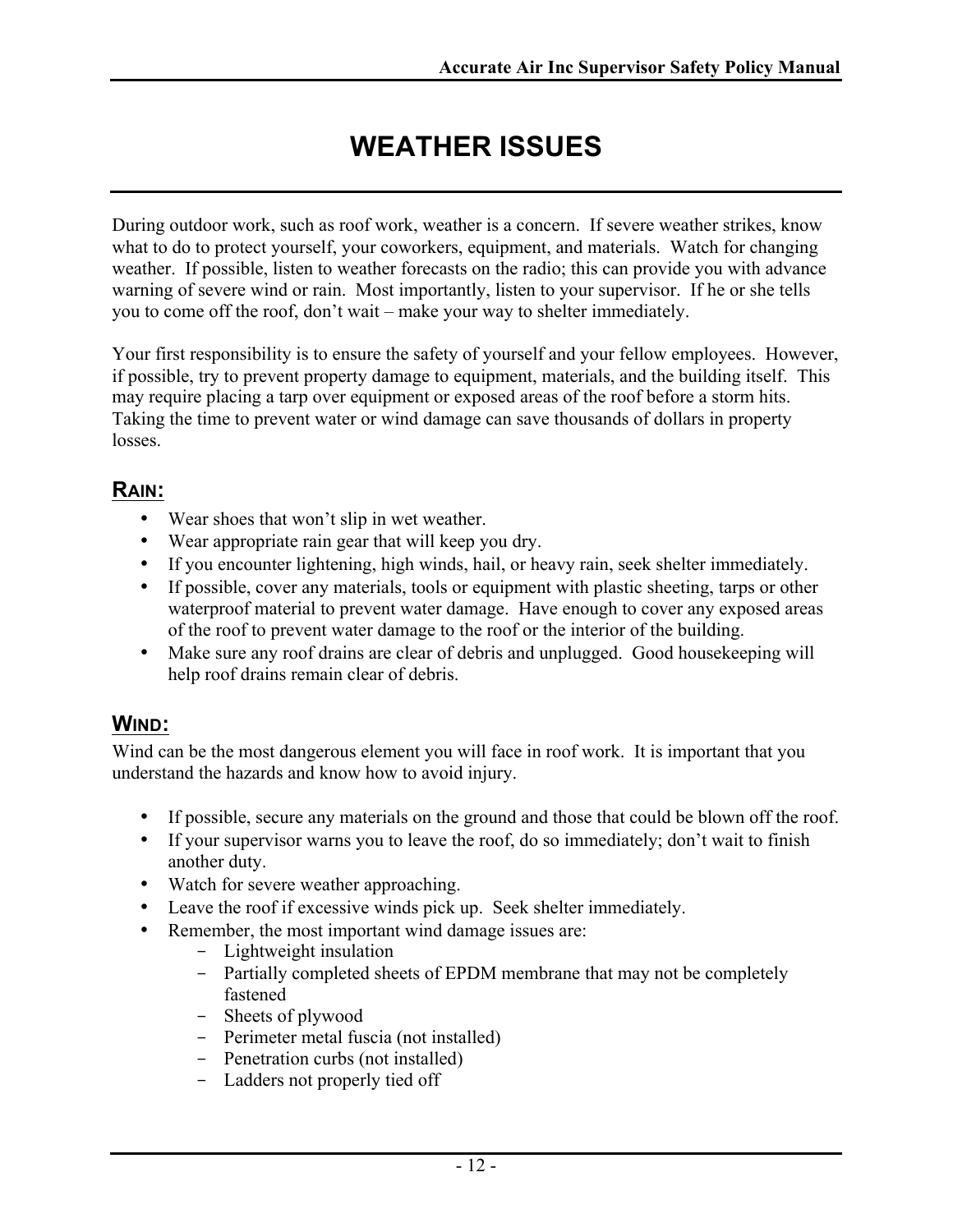# **ACCIDENT INVESTIGATION**

Attached are the Accurate Air, Inc. Incident Reports, as well as the Supervisors Summary Report of Incident Investigation.

**ALL** incidents shall have thorough investigations immediately. The Report of Incident Investigation form will be used to report all incidents. These reports should be completed as fully as accurately as possible and should be filled out immediately. It is the responsibility of the Site Safety Officer and/or the Project Superintendent to complete these forms. When both forms are completed, they must be forwarded to the Corporate Safety Director and the Project Manager. Copies of all paperwork and related materials should be kept in the field safety file, job file and office insurance file.

Each project will keep a running log of all incidents.

Follow up information is needed if the individual reporting an incident needs to remain out of work under the advisement of a doctor. Narrative format of the incident is always helpful, especially if the case is complicated. Photographs should always be taken, and all witnesses interviewed.

**NOTE**: All information is important, including the subcontractors' incident report. A copy of all reports, forms, and photographs shall be forwarded to the Corporate Safety Director as soon as possible. If the incident appears to be serious in nature, the Corporate Safety Director shall be contacted immediately. The Project Superintendent will ensure that all incidents are noted in the Remarks Section of the Daily Report.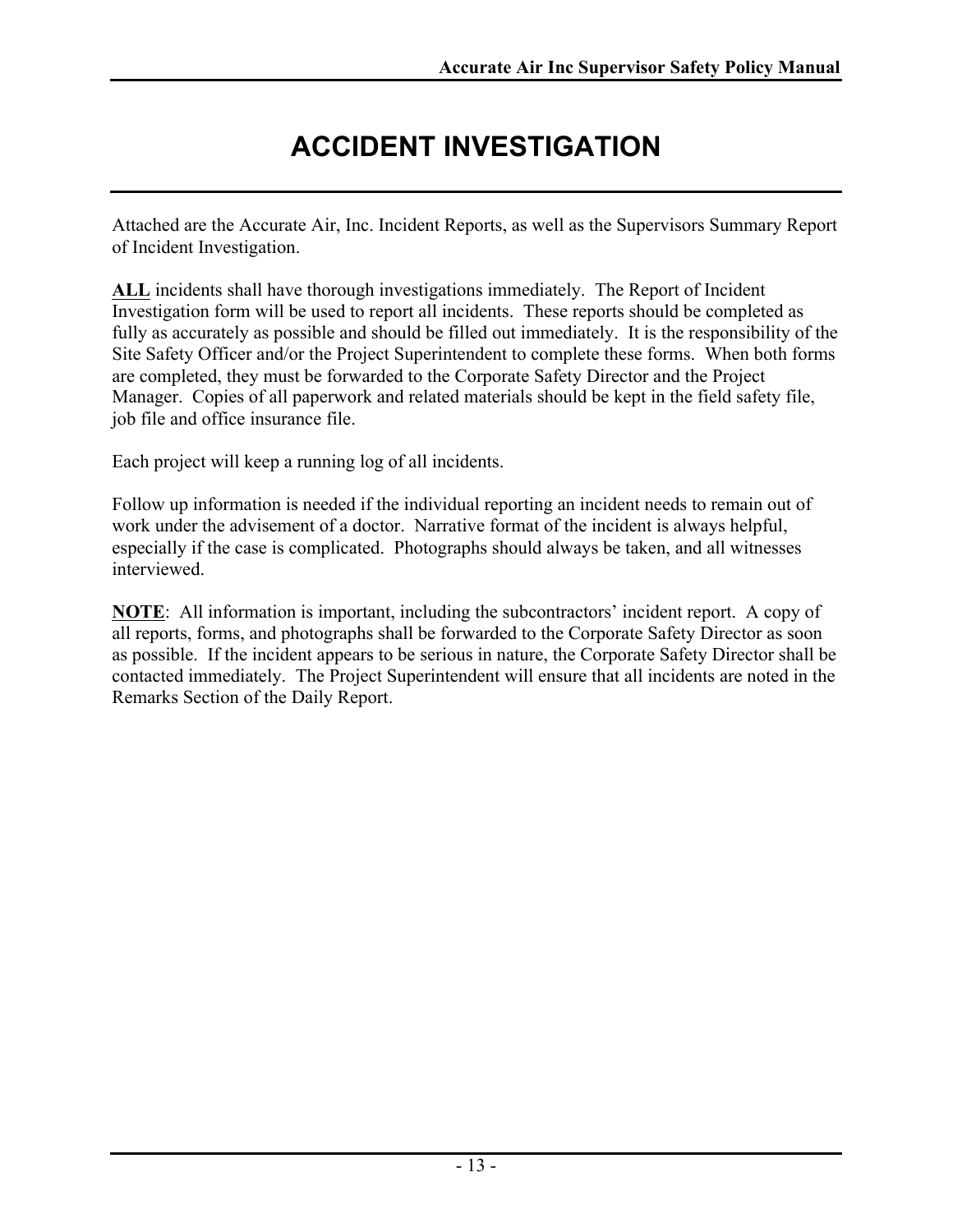#### **SUPERVISOR'S SUMMARY REPORT OF INCIDENT INVESTIGATION**

| Date of Incident Date Reported Date Reported                                                                         |      |
|----------------------------------------------------------------------------------------------------------------------|------|
| How long employed on a similar operation                                                                             |      |
|                                                                                                                      |      |
| <u> 1999 - Jan Barat de Barat de la contrada de la contrada de la contrada de la contrada de la contrada de la c</u> |      |
| Was First-Aid or medical treatment given? If so, by whom? ______________________                                     |      |
|                                                                                                                      |      |
| Were photographs taken?                                                                                              |      |
| As a result of your investigation, describe what conditions or circumstances surrounded the<br>incident:             |      |
| <u> 1999 - Johann Stoff, amerikansk politiker (d. 1989)</u>                                                          |      |
| ,我们也不会有什么。""我们的人,我们也不会有什么?""我们的人,我们也不会有什么?""我们的人,我们也不会有什么?""我们的人,我们也不会有什么?""我们的人                                     |      |
|                                                                                                                      |      |
| What corrective action was taken to prevent a re-occurrence? ____________________                                    |      |
|                                                                                                                      |      |
|                                                                                                                      |      |
|                                                                                                                      |      |
|                                                                                                                      |      |
|                                                                                                                      |      |
| Signature of Supervisor                                                                                              | Date |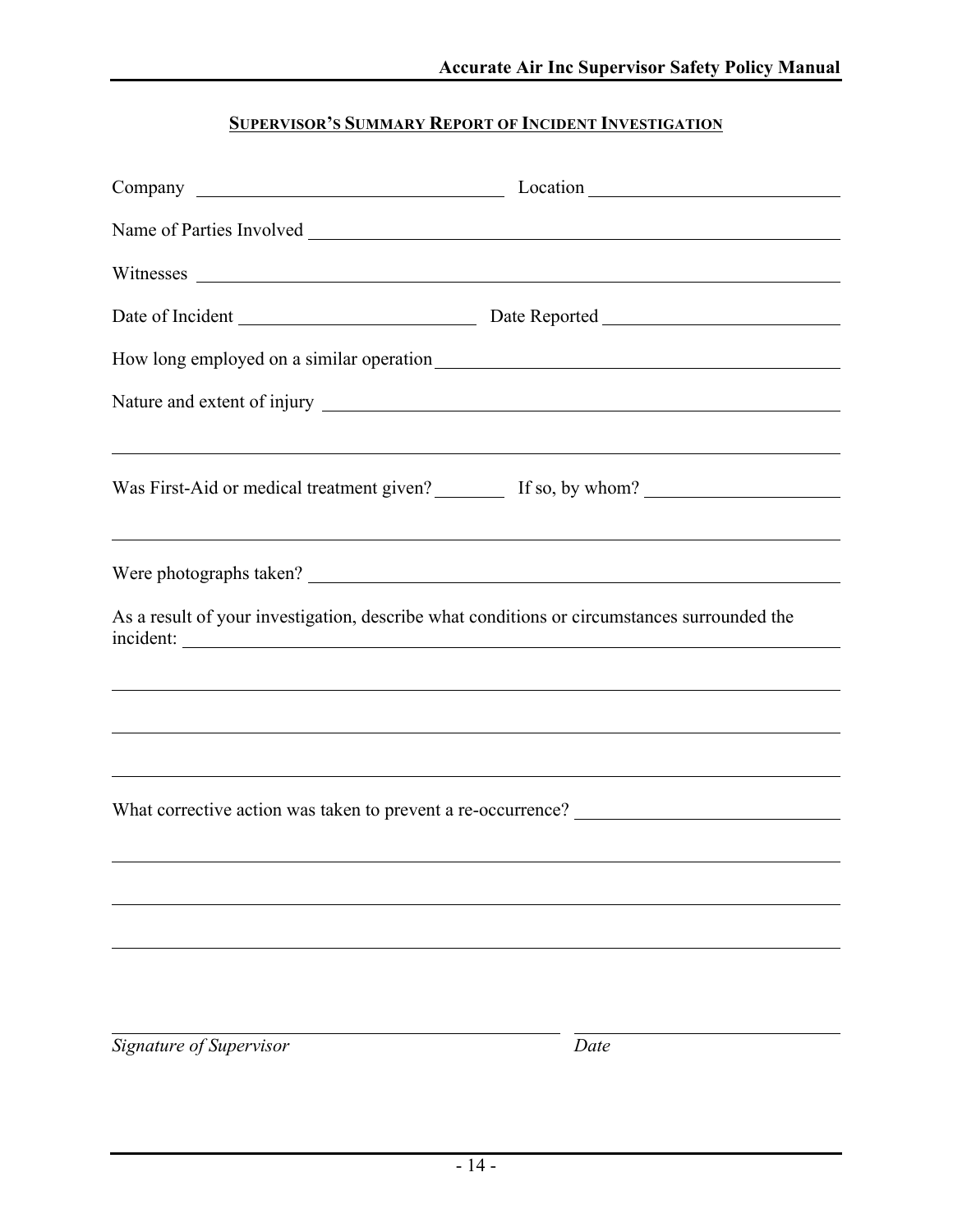# **JOBSITE INSPECTIONS**

#### **WHY HAVE SAFETY INSPECTIONS?**

The primary reason for conducting safety inspections is to detect undesirable conditions and/or work practices before an accident or injury occurs so that appropriate action can be taken to prevent an accident or injury. In each case, the following three things must be done:

- 1. Recognize the hazardous condition or act.
- 2. Take the appropriate corrective action, which may include informing involved or exposed personnel as to the nature of the unsafe act or condition as well as the corrective measures required.
- 3. Follow up to see that the corrective action was taken and that the action was proper and adequate.

### **FREQUENCY OF INSPECTIONS:**

Documented safety inspections will be performed by supervisors weekly on any job lasting more than five days in length.

### **DOCUMENTATION:**

Records are needed to measure performance and comply with certain safety and health regulations. The results of all safety inspections and audits should be recorded and kept for future reference. If the same types of unsafe acts and conditions continue to crop up, there is a problem. Inspection reports should note the date and time they were performed; the name of the person who conducted the audit; any deficiencies noted; and, most importantly, the corrective action taken. It is also important to keep records as to when and why an employee was corrected for performing an unsafe act. This can be very important and helpful when progressive disciplinary action is used.

### **INSPECTION CHECKLIST:**

Attached is the Accurate Air, Inc. Inspection Checklist, which should be used as outlined above.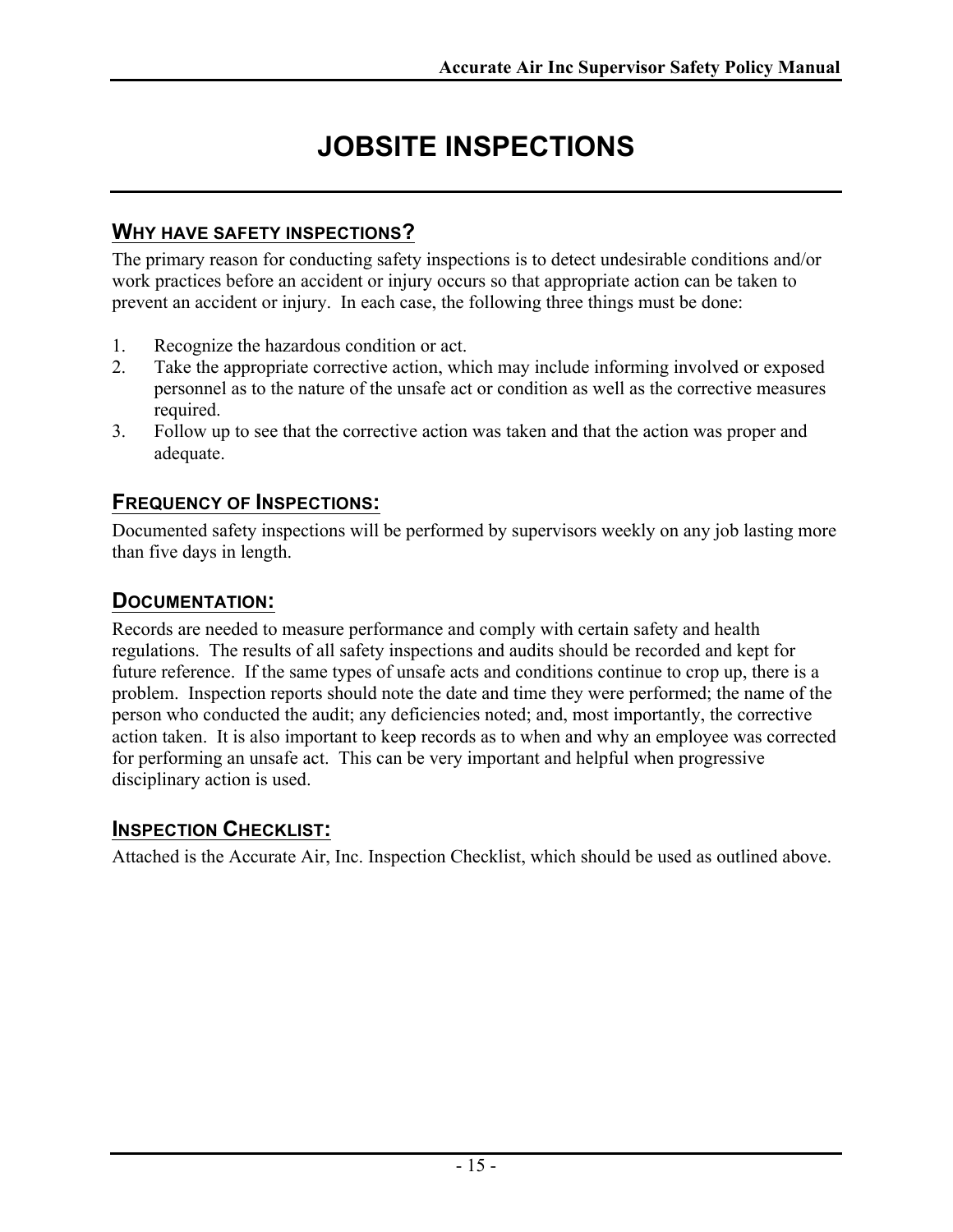### **JOB SITE VISIT INSPECTION FORM**

| Date:                                                                                                                                                                                                                                                                                                                                                                            |                              |                                               |  |
|----------------------------------------------------------------------------------------------------------------------------------------------------------------------------------------------------------------------------------------------------------------------------------------------------------------------------------------------------------------------------------|------------------------------|-----------------------------------------------|--|
| Project Name:                                                                                                                                                                                                                                                                                                                                                                    |                              |                                               |  |
| Project Location:                                                                                                                                                                                                                                                                                                                                                                |                              |                                               |  |
| <u> Alexandria de la contrada de la contrada de la contrada de la contrada de la contrada de la contrada de la c</u>                                                                                                                                                                                                                                                             | Number of Crew on Site:      |                                               |  |
|                                                                                                                                                                                                                                                                                                                                                                                  | Weather:                     | <u> 1980 - Andrea Andrew Maria (h. 1980).</u> |  |
| Safety Inspection:<br>Warning Line System in Place:<br>Motion Stopping Rails in Place:<br>Fire Extinguishers on the Roof:<br>Is Crew Properly Dressed:<br>Ladder Tied off to the Building:<br>Safety Glasses Being Used:<br>GFIs in Use:<br>Extension Cords in good working order:<br>First-Aid kit in Job Box:<br>Equipment in Good Working Order:<br>Clean Job Site:<br>Other: | Yes<br>l 1<br>$\blacksquare$ | No                                            |  |
|                                                                                                                                                                                                                                                                                                                                                                                  |                              |                                               |  |
|                                                                                                                                                                                                                                                                                                                                                                                  |                              |                                               |  |
| $\checkmark$                                                                                                                                                                                                                                                                                                                                                                     |                              |                                               |  |
| ✓                                                                                                                                                                                                                                                                                                                                                                                |                              |                                               |  |
| Crane Needs:<br>$\checkmark$                                                                                                                                                                                                                                                                                                                                                     |                              |                                               |  |
|                                                                                                                                                                                                                                                                                                                                                                                  |                              |                                               |  |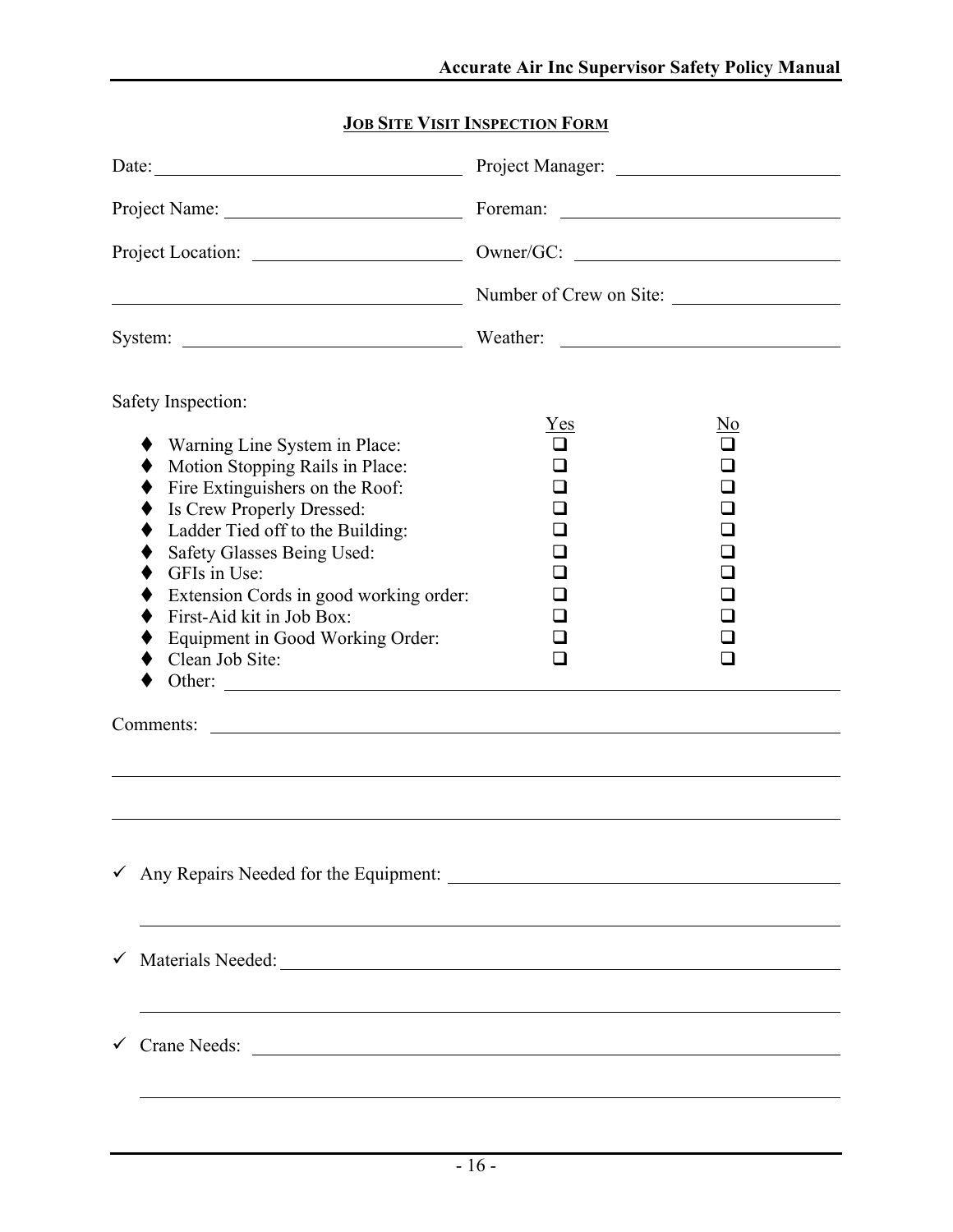# **PROTECTIVE AND SAFETY EQUIPMENT**

The following is a list, which includes but is not limited to the Protective and Safety Equipment that may be required for your project.

### **HARD HATS:**

Hard hats must be worn if the construction site is declared a "Hard Hat Job". This is in compliance with OSHA Regulations. Hard hats are also required if there is a possibility of overhead danger, electrical shock, or burns of any type. Accurate Air, Inc. hard hats are available from the Corporate Safety Director. Additional hard hats should be purchased for visitors to the site.

### **FOOT PROTECTION:**

Heavy-soled work shoes of substantial material must be worn by **ALL** employees on AAI projects in order to help prevent injuries. This complies with OSHA regulation.

### **REBAR CAPS:**

AAI requires that rebar caps be used if rebar work will be done on the project. Refer to the AAI contacts sheet for telephone numbers.

### **FIRE BLANKETS:**

AAI requires that fire blankets be maintained at all projects. Contact the Corporate Safety Director to find out if there is a blanket available for your site.

### **FIRE EXTINGUISHERS:**

Portable fire extinguishers shall be provided at each project. Fire extinguishers should be located, hung, and labeled in accessible areas in accordance with OSHA regulations. The Site Safety Officer should be familiar with OSHA regulations.

### **BACKBOARD AND CARRYING BASKET:**

AAI requires that a backboard and/or carrying basket be maintained on the project. Contact the Corporate Safety Director for availability of these items.

### **SAFETY BELTS AND FULL-BODY HARNESSES:**

Safety belts are no longer an allowable form of fall protection. For fall protection, employees must use a full-body harness. It is the responsibility of the Site Safety Officer and/or the Project Superintendent to ensure that the employee wearing a full-body harness is trained in the use of this piece of equipment.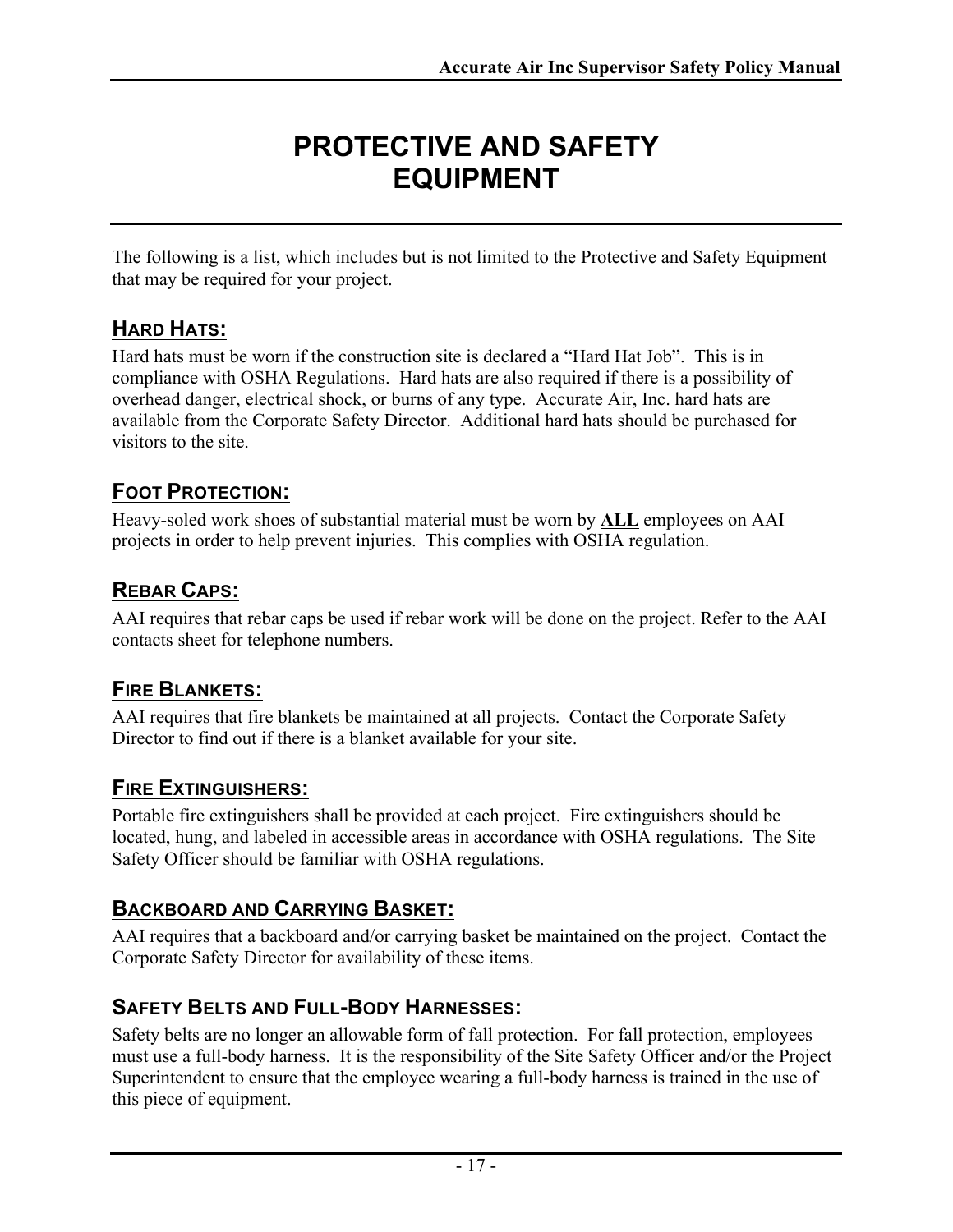### **EYE PROTECTION:**

Protective eye equipment shall be utilized whenever there is a reasonable probability of eye injury. This complies with OSHA regulations.

### **EAR PROTECTION:**

Employees shall wear ear protection if the noise levels in the work area warrant it.

### **GLOVES:**

Gloves must be worn when handling objects with sharp edges, or when the MSDS sheet for an item requires it.

### **RESPIRATORS:**

If respirators are needed on-site, employees should be familiar with the Accurate Air, Inc. Respirator Program. Employees must be medically certified for respirator use, and may not have facial hair. For more information and training (if needed), contact the Corporate Safety Director.

### **CLOTHING:**

Long pants and work boots with thick rubber soles are mandatory on the roof at all times. Note: If a worker is not properly dressed, he will not be allowed on the job site.

Properly fitted shirt and pants are required.

Rubber gloves must be worn when using splice primer.

Work gloves are suggested at all times.

When operating a roof cutter, cut-off saw and skill saw, eye protection is required. Note: When using the cut-off saw, the operator must wear a hard hat that provides eye and ear protection.

Hard hats are required when loading jobs with a crane and working in trash containers to protect from hazards above.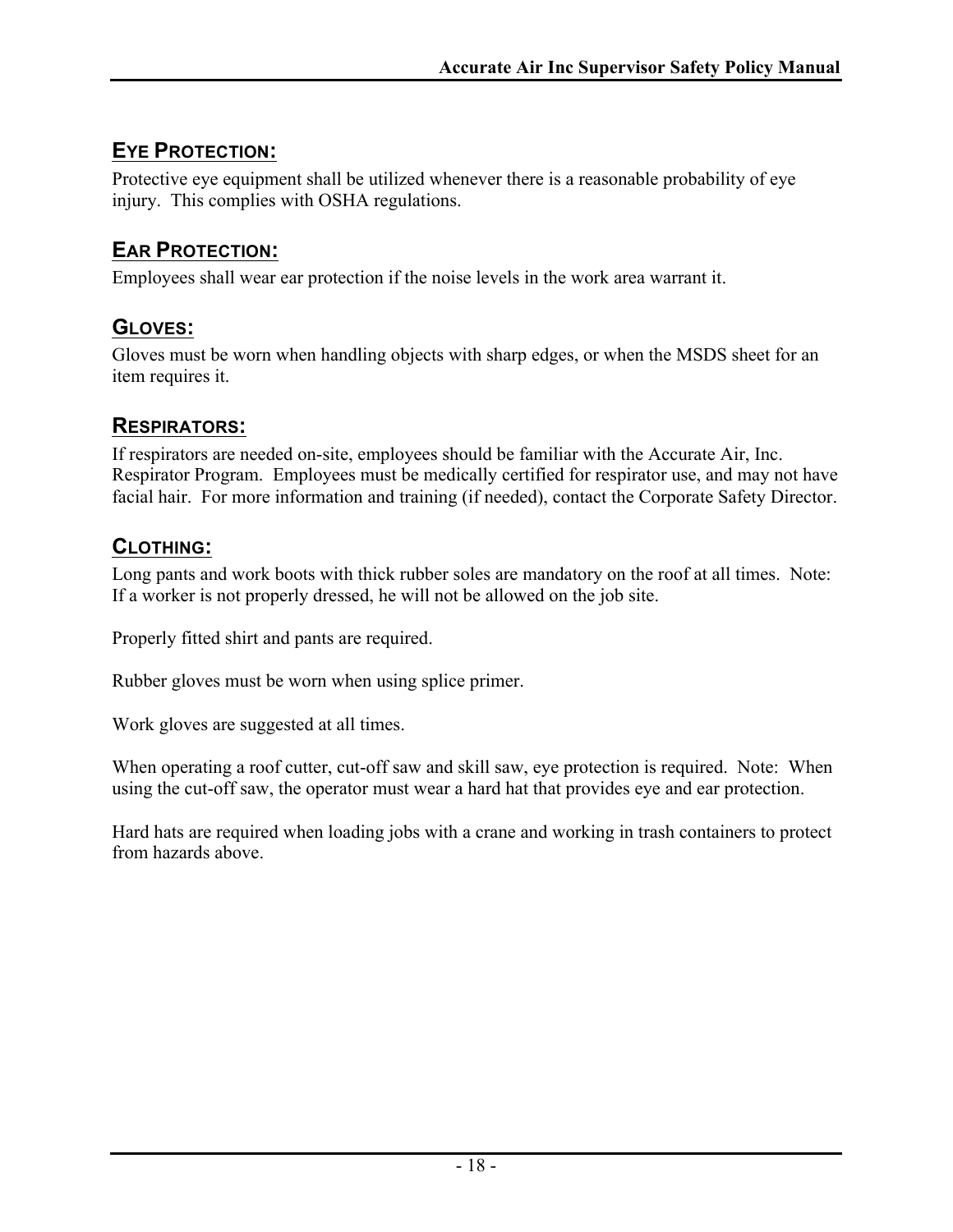# **HAND & POWER TOOLS**

Inspect power tools daily before using.

If a power tool is defective, do not use. Return all damaged tools to the shop and make sure they have been tagged.

Use eye protection at all times.

When using skill saws, always stand to one side and always be aware of a kickback.

Never force a tool.

If you are unfamiliar with a tool, ask for instructions.

Use the proper tool for the job.

When using gas-powered tools, always shut off the gas before leaving the job site.

Only use extension cords that are grounded.

Always keep tools clean and in good shape.

#### **ALWAYS USE CAUTION WHEN OPERATING POWER EQUIPMENT AND POWER TOOLS. MAKE SURE SAFETY GUARDS ARE PROPERLY INSTALLED ON SKILL SAWS AND ROOF CUTTERS BEFORE OPERATING.**

### **EQUIPMENT SAFETY:**

The proper use of equipment and tools will make your job safer and more efficient. Before using tools, make sure you have been properly trained and fully understand their operation. Improperly maintained tools and equipment lead to accidents, so please take the time to learn how to properly care for them.

Here are some general safety tips regarding the use and maintenance of tools and equipment:

- Inspect tools and equipment before and after each use for defects or problems.
- Immediately remove from service any tagged item that needs attention.
- Always lockout and tagout a machine before repairing or cleaning it.
- Always select the right tools or equipment for the job; don't take shortcuts.
- Always use appropriate personal protective equipment.
- Always be sure that the guards are properly in place and operative.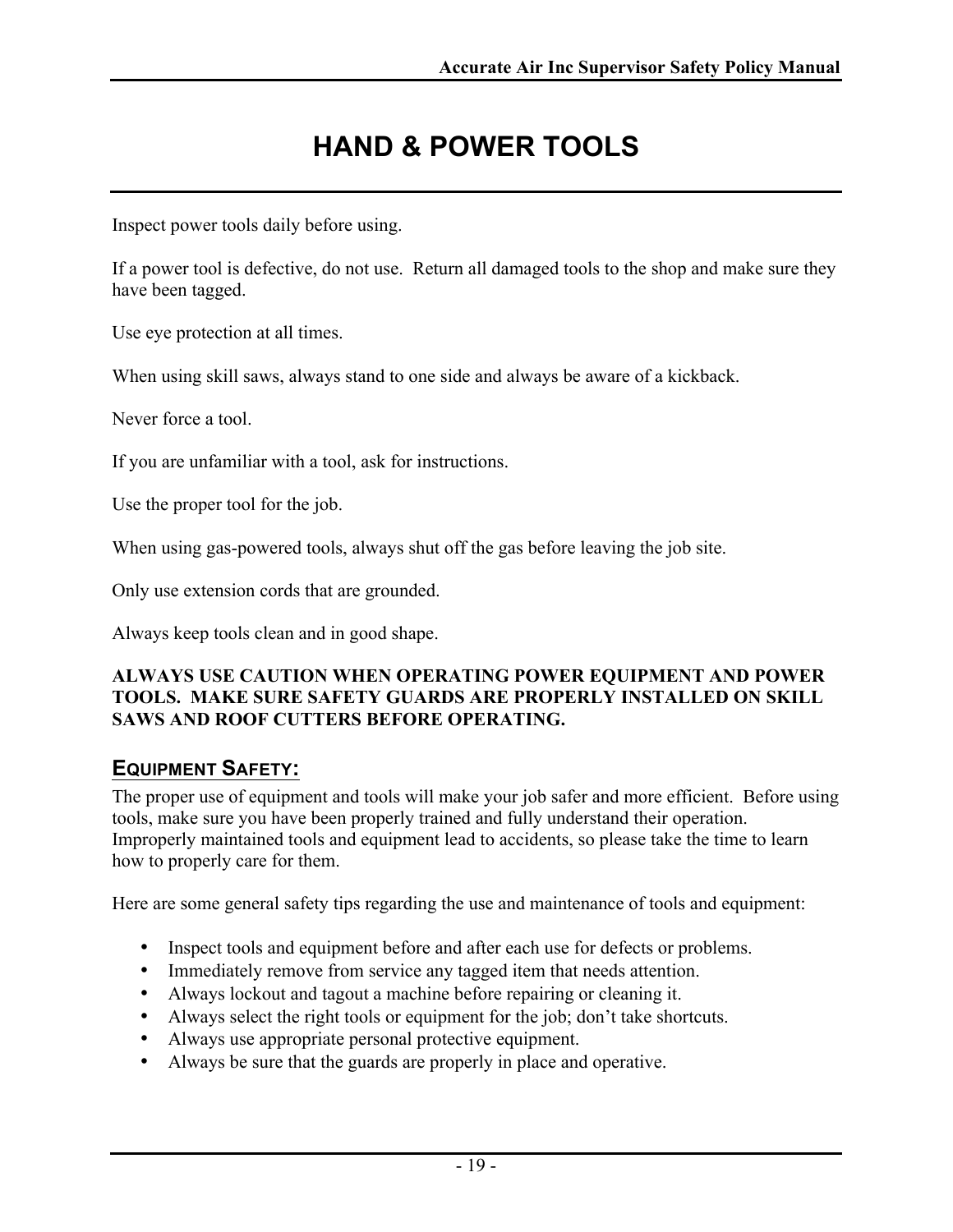### **HAND TOOLS:**

Hand tools are those that are manually powered, including everything from screwdrivers to handsaws.

- Do not use any tool if its handle is cracked, loose, or splintered.
- Wear appropriate personal protective equipment, such as safety glasses and gloves.
- Never use a tool as a pry bar.
- Maintain tools in god condition, i.e., properly sharpened, cleaned, and lubricated.
- Be aware that sparks caused by metal hand tools can be an ignition source for nearby flammables.
- Do not use chisels with mushroomed heads.

### **POWER TOOLS:**

There are several types of power tools commonly used in roofing. Power tools are those powered pneumatically or by electricity, gasoline, hydraulics, or gun powder.

- Consult the owner's manual for proper use, maintenance, and repair instructions.
- Never carry a tool by its cord or hose.
- Wear eye and ear protection, as required.
- Never operate power tools while wearing loose clothing, jewelry, or anything else that could catch in moving parts.
- Never remove or modify safety guards, except during maintenance and cleaning. When you do remove a guard, immediately replace it upon completion. Never turn the tool on while the guard is removed.
- Keep your fingers away from moving parts. Always turn off the equipment before removing any debris.
- Do not use or store tools in a wet or damp location.
- Operate gasoline tools only in a well-ventilated area or outdoors.
- Always use safety cans for flammable and combustible liquids.
- Turn off gasoline-powered equipment before refueling.
- Be aware of others while operating a tool or piece of equipment that can shoot objects at very high speeds, such as pneumatic or powder-actuated tools.

#### **MAINTENANCE:**

It is important to follow all proper maintenance procedures for tools and equipment. When maintenance procedures are not followed, the equipment wears out quickly and can be come hazardous.

- Don't allow saws, blades, and cutting tools to become dull. Sharpen them periodically, especially after heavy use.
- Check electrical equipment cords prior to each use for cut or frayed wires or lose or missing ground plugs.
- Consult and follow the equipment's owner's manual for instructions on proper maintenance.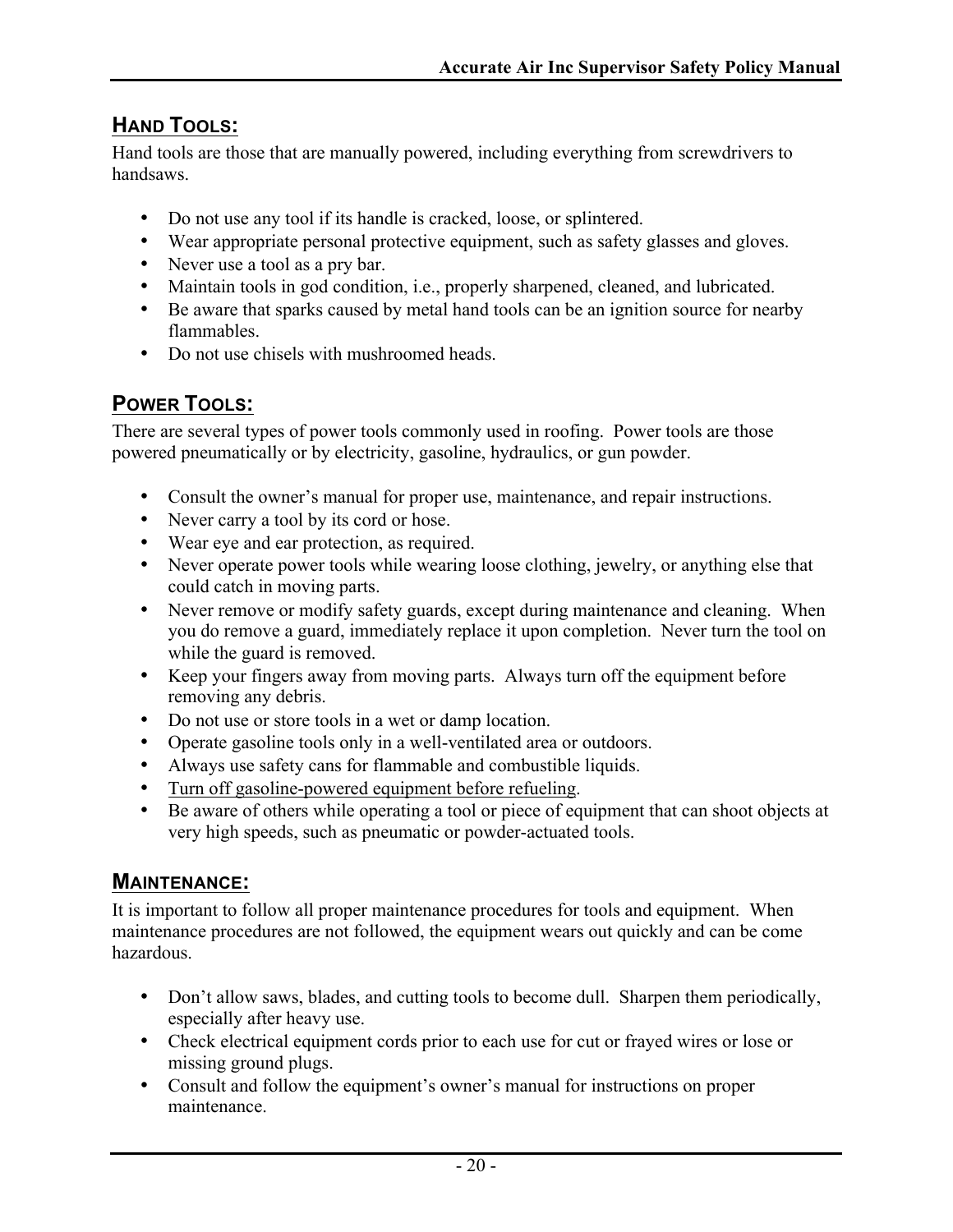- Make sure all moving parts are properly oiled and greased.
- Any broken or defective equipment should be immediately tagged and taken out of service until it is properly repaired.
- Gasoline engines should have their oil changed at frequent intervals.
- Air-cooled engines must have their cooling fins kept free of asphalt and other debris. Make sure they are cleaned regularly.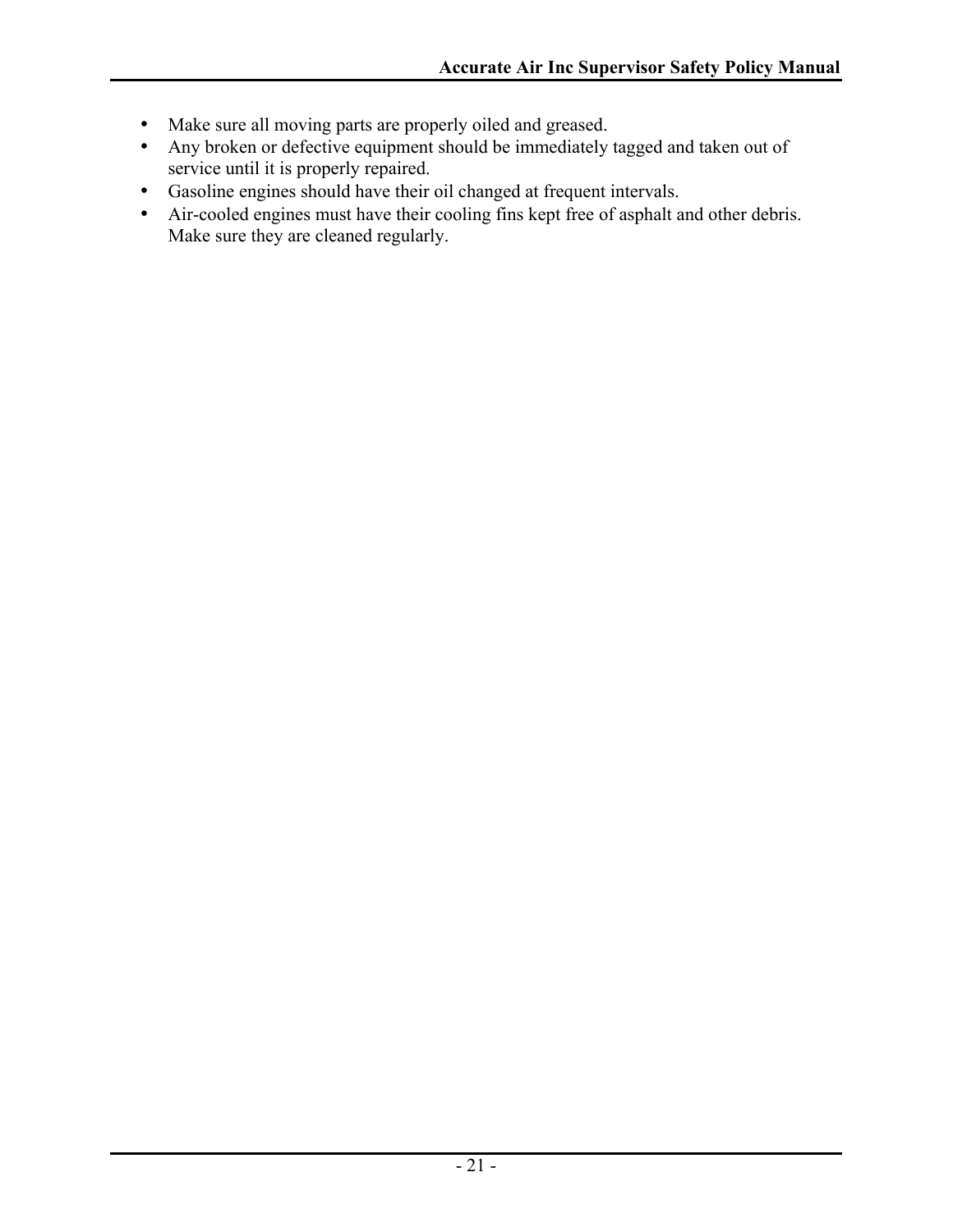# **ELECTRICAL SAFETY**

The use of electrical tools is common, making many jobs easier and more efficient. Electricity presents additional hazards. Not only are electrical tools and power cords a hazard, but everyone must be aware of power lines and other sources of electricity that can be found on a job site. It only requires a split second of carelessness for an electrocution to occur. All electrical hazards must be protected by either a ground fault circuit interrupter (GFCI) or an assured grounding program.

### **GROUND FAULT CIRCUIT INTERRUPTER:**

A ground fault circuit interrupter (GFCI) is designed to trip or interrupt electrical current very quickly so as to prevent shock or electrocution.

- Check the GFCI regularly with the "Test" and "Reset" buttons.
- If a GFCI is found to be defective, it should be immediately removed from service and tagged.
- A GFCI must be used to protect all electrical tools and extension cords. To accomplish this, it must be placed at the source.

### **ASSURED GROUNDING PROGRAM:**

An assured grounding program covers all receptacles that are not part of the permanent wiring of the building or structure, including all cord sets and any equipment connected by cord or plug. Two tests are required by OSHA. The first is a continuity test to ensure that the equipment grounding conductor is continuous. The second is performed on receptacles and plugs to make sure the equipment grounding conductor is connected to its proper terminal. These tests must be conducted quarterly for tools and cords and every six months for receptacles.

The following are safety requirements for extension cords:

- All extension cords are to be inspected before first use.
- Any cords that are frayed or cut or have exposed wires must be removed from service and tagged.
- Only use three-prong double-insulated extension cords.
- Make sure the grounding pin is present and connected. If not, the extension cord should be taken out of service.
- Extension cords should not be attached to the surface of any building.

The following are safety requirements for tools:

- All power tools must be the three-pronged type, unless the tool is double-insulated and clearly marked as such.
- Tools that are not double-insulated must be included in the assured grounding program.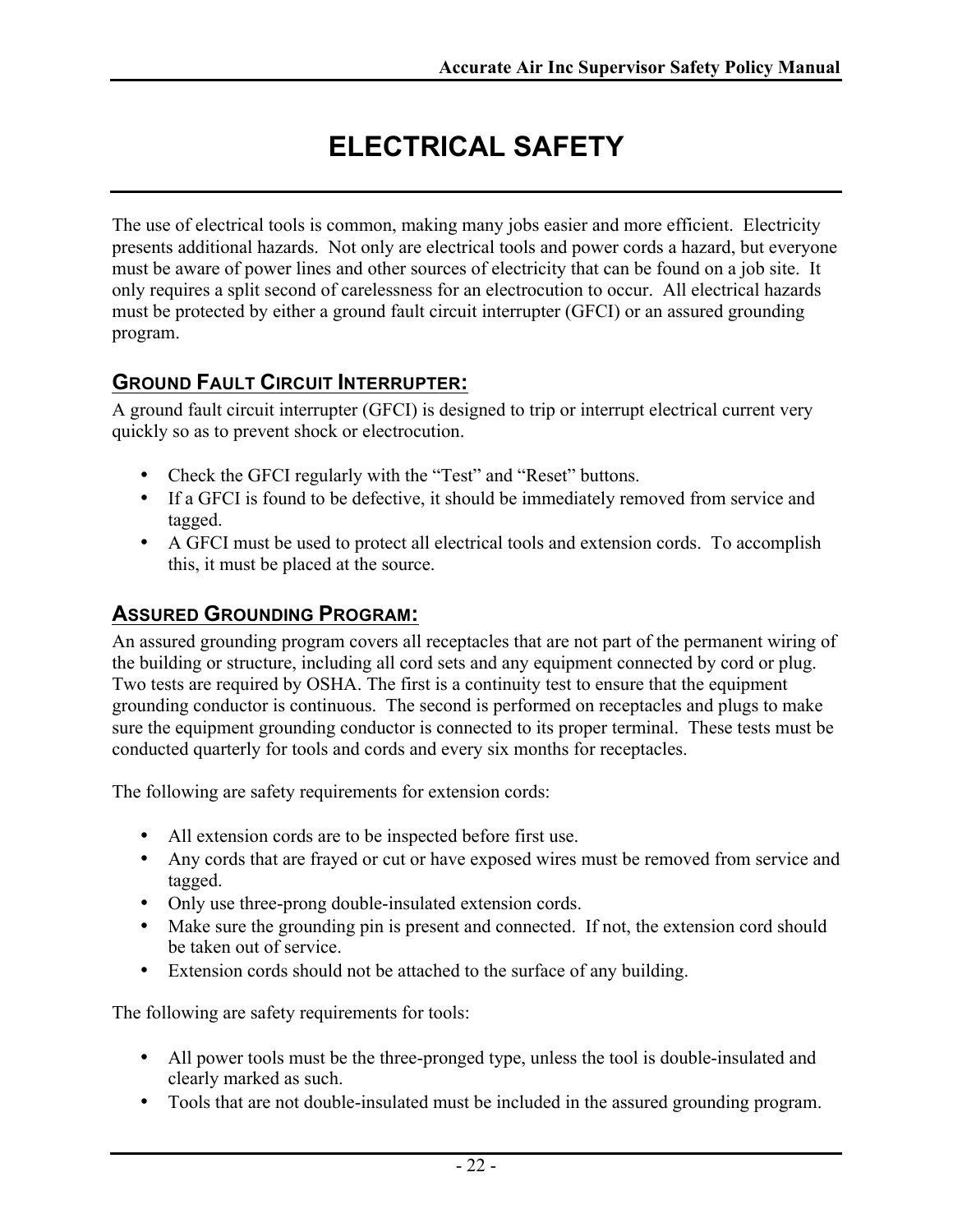- Make sure the ground wire on any three-prong, non-double insulated power tools is present and functioning properly. The ground wire will carry electricity to ground and away from your body in the event of a shock. This can be checked with continuity testing.
- Check all cords. If the insulation is exposed in any way, the power tool or extension cord must be taken out of service.

### **ELECTRICAL SAFETY/GFCI PROGRAM**

### **POLICY:**

Ground Fault Circuit Interrupter (GFCIs) are required for all 120-volt, single-phase 15 and 20 ampere receptacle outlets on our construction sites that are to be used by AAI employees. NO employees will use any equipment that has not met the requirements of this procedure.

### **IDENTIFICATION OF HAZARDS:**

With the wide use of portable tools on our sites, the use of flexible cords often becomes necessary. Hazards are created when cords, cord connectors, receptacles and cord-and-plugconnected equipment are improperly used and maintained.

A flexible cord may be damaged by activities on the job, by door or window edges, by staples or fastenings, by abrasion from adjacent materials or simply by aging. If the electrical conductors become exposed there is danger of shocks, burns, or fire. A frequent hazard on construction sites is a cord assembly with improperly connected terminals.

When a cord connector is wet, hazardous leakage can occur to the equipment grounding conductor and to humans who pick up that connector if they also provide a patch to ground. Such leakage is not limited to the face of the connector, but also develops at any wetted portion of it.

When the leakage current of tools is below 1 ampere, and the grounding conductor has a low resistance, no shock should be perceived. However, should the resistance of the equipment grounding conductor increase, the current through the body will also increase. Thus, if the resistance of the equipment grounding conductor is significantly greater than 1 ohm, tools with even small leakages become hazardous.

### **PREVENTING AND ELIMINATING HAZARDS:**

GFCIs can be used successfully to reduce electrical hazards. Tripping of GFCIs – interruption of current flow – is sometimes caused by wet connectors and tools. It is AAI's practice to limit the exposure of connectors and tools to excessive moisture by using watertight or sealable containers or enclosing items in plastic waterproof bags when not in use.

Providing more GFCIs on shorter circuits can prevent tripping caused by the cumulative leakage from several tools or by leakages from extremely long circuits.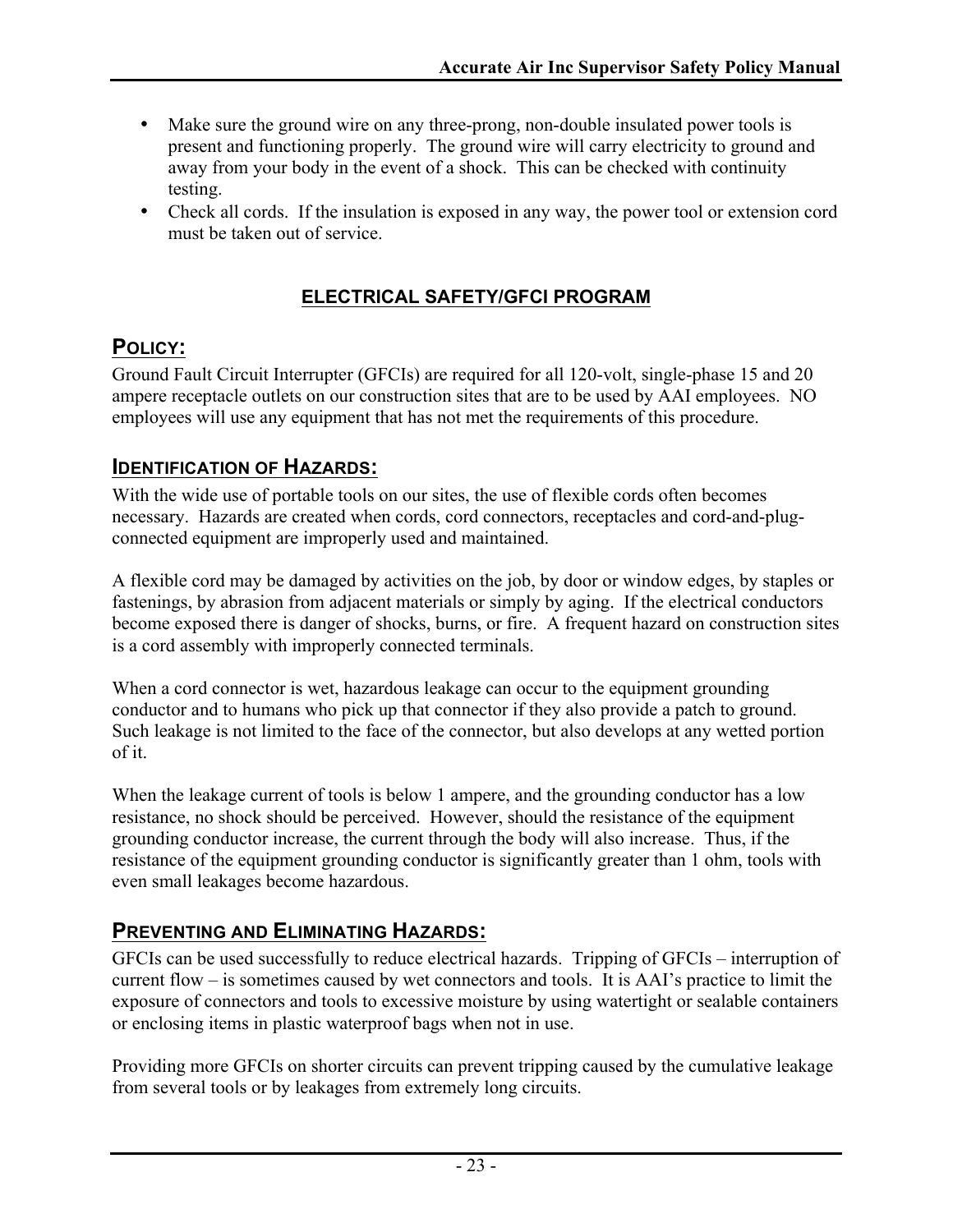### **EXTENSION CORDS:**

#### **Receptacles on the ends of extension cords are not part of any permanent wiring and therefore must be protected by GFCIs whether or not the extension cord is plugged into permanent wiring.**

These GFCIS monitor the current-to-the-load for leakage to ground. When this leakage exceeds 5mA +/- 1mA, the GFCI interrupts the current. They are rated to trip quickly enough to prevent electrocution.

### **REQUIREMENTS:**

- A) Each cord set, attached cap, plug and receptacle of cord sets, and any equipment connected by cord and plug – except cord set that are fixed and not exposed to damage, will be visually inspected before each day's use for external defects such as deformed or missing pins or insulation damage and for indications of possible internal damage. Equipment or tools found to be damaged or defective will not be used until repaired.
- B) The following tests will be performed on all cord sets, receptacles that are not part of the permanent wiring of a building or structure, and cord and plug connected equipment required to be grounded:
	- 1) Equipment grounding conductors will be tested for continuity and will be electrically continuous.
	- 2) Each receptacle and attachment cap or plug will be tested for correct attachment of the equipment grounding conductor. The equipment grounding conductor will be connected to its proper terminal. **Double-check Terminal Connections!!!** All tests will be performed:
		- Before first use,
		- Before equipment is returned to service following repair,
		- Before equipment is used after any incident that can reasonably be expected to have caused damaged (for example, when a cord set is run over by a vehicle or large equipment),
		- At intervals not to exceed three (3) months (except cord sets and receptacles that are fixed and not exposed to damage; they must be tested no later than every six (6) month period).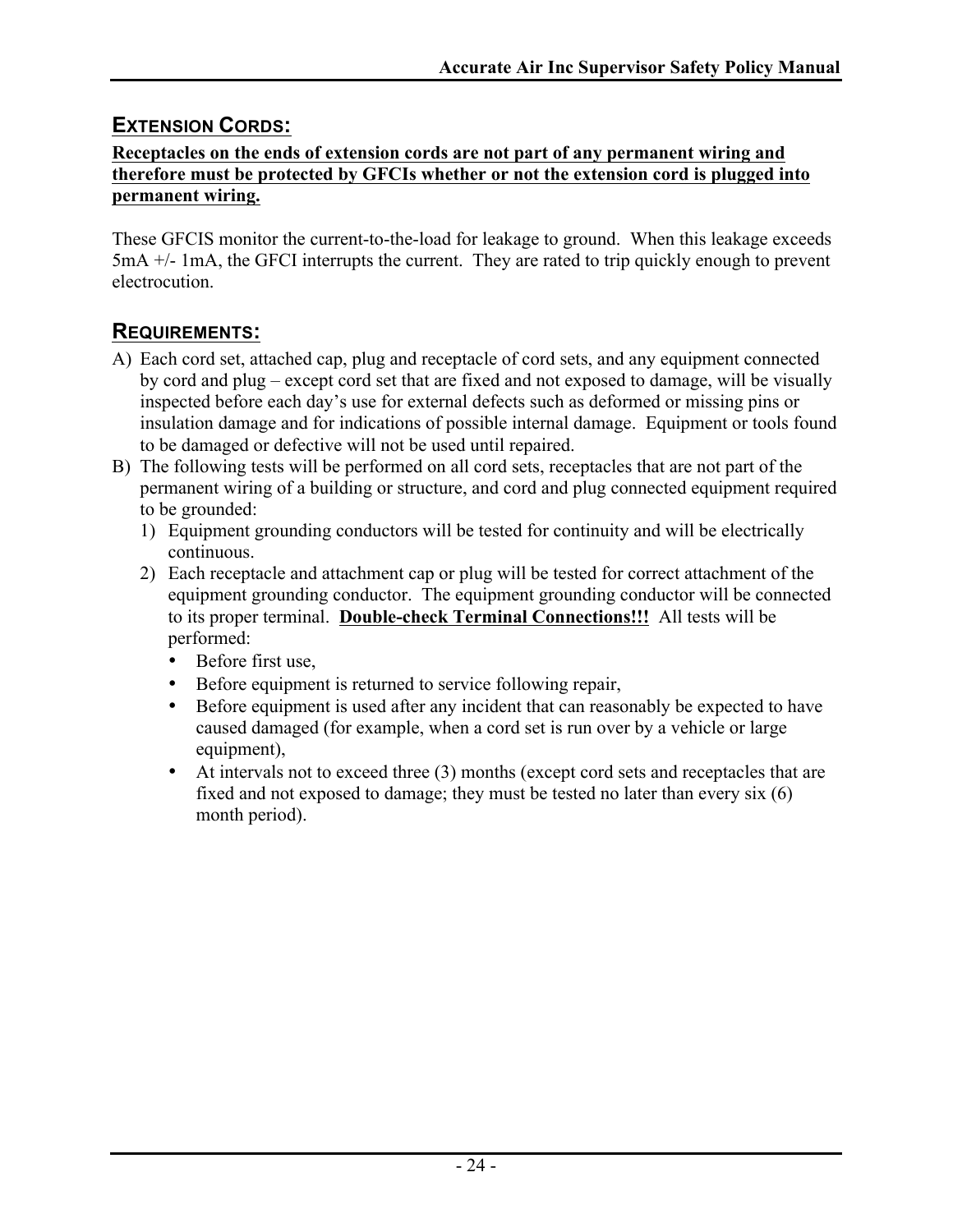# **LADDERS**

- Ladders present one of the major hazards in roofing work, and their improper use is the cause of many serious accidents. An analysis of accidents involving ladders reveals that the four principal causes of such accidents are: (1) ascending or descending improperly; (2) failure to secure the ladder at the top and/or bottom; (3) structural failure of the ladder itself; and (4) carrying objects in hands while ascending or descending.
- Great care should be used in the selection of the proper size and design of the ladder for the use intended, in the construction of built-up ladders on the job, and in maintenance and proper use of all types of ladders.
- Before using a ladder, carefully inspect it to determine whether it is in sound condition. If there is any defect, no matter how slight, withdraw it from use immediately. Have the ladder reinspected by a qualified person, and if it can not be placed in perfect condition, destroy it. Sub-standard ladders should never be kept, because they may be used and cause accidents.
- All portable ladders should be provided with safety feet. The type of safety feet will be determined by the surface upon which the ladder stands.
- Wooden ladders should be kept coated with a protective material, such as paint, varnish, lacquer, etc. Paint is a satisfactory coating for a new ladder if a careful pre-inspection is made by an experienced person, and the ladder is not to be sold.
- Ladders should not be placed in front of doors opening toward the ladder unless the door is blocked open, locked shut, or guarded by a worker.
- Ladders should never be lengthened by splicing additional sections to them. The only ladder that can be spliced is a fixed ladder that is permanently installed to a structure.
- Unattended ladders should not be left standing. They should be closed and lowered to the ground or floor.
- Portable ladder side rails should extend 3 feet above the landing surface and be secured at the top to prevent slipping.
- Always inspect the ladder, rungs, and rails at regular intervals for any cracks, defects, or corroded materials. Any ladder found to have defects must be taken out of service and tagged "Do Not Use".
- Never us a ladder with split or missing rungs.
- Never us a ladder with grease, oil, or any other slippery substance on the rungs or rails.
- Ascend and descend while facing the ladder
- Check to make sure you don't exceed the manufacturer's intended load limitations.
- Use extreme caution when using an aluminum ladder near electrical lines.
- The ladder base should be 1 foot away from the building for every 4 feet in eave height.
- Do not carry anything up or down a ladder that could cause a fall. Both hands should be free to hold the ladder.
- The area around the top and bottom of the ladder must be kept clear.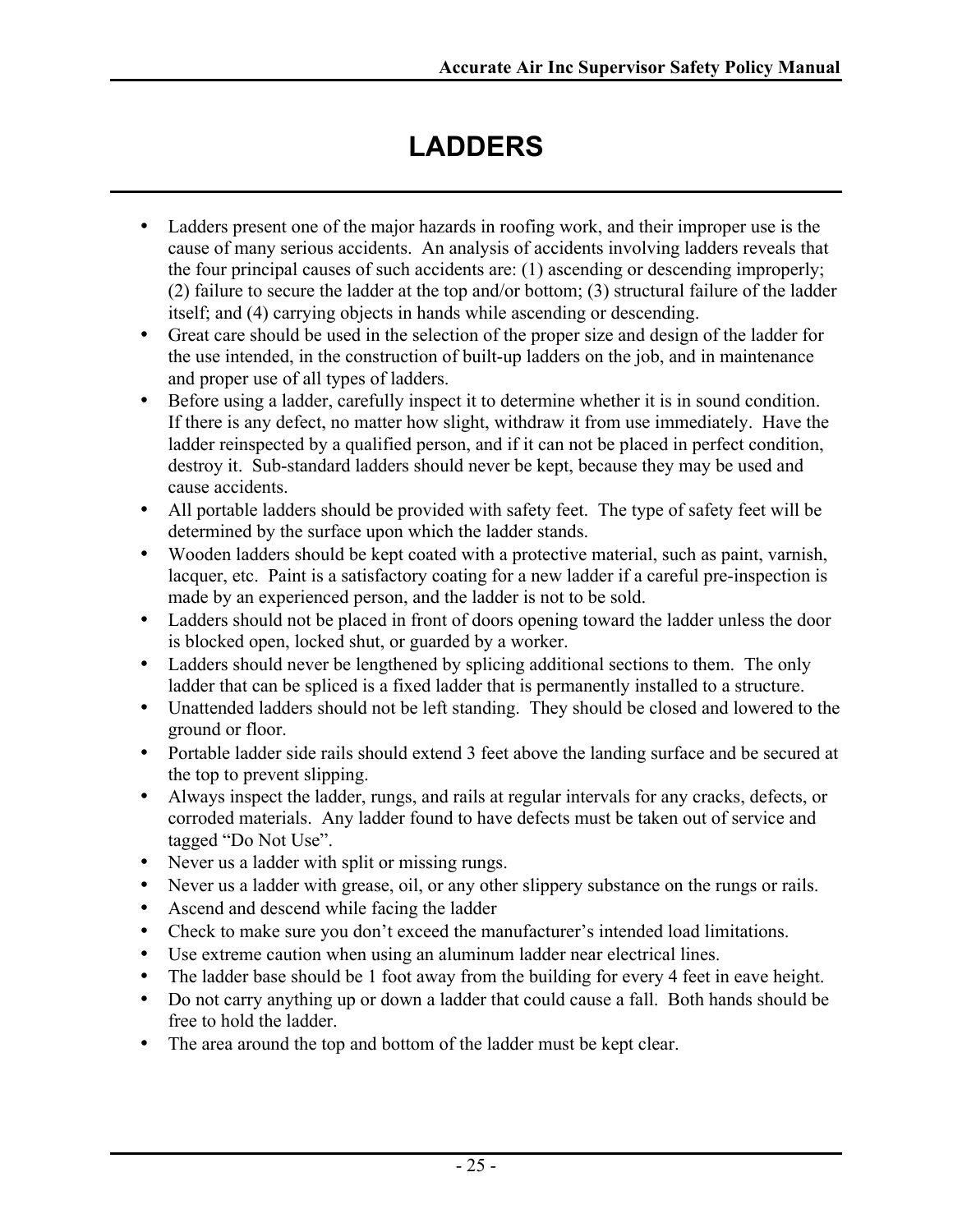### **THE USE OF LADDERS:**

- Workers should always face the ladder while ascending or descending it.
- In ascending or descending ladders, employees should face the ladder and use both hands to hold on to the side rails. If material must be moved from one level to another, a rope, block and tackle, or other means should be used. Material should not be hand-carried on ladders.
- Workers should always be certain that their shoes are free of mud and grease to prevent falls.
- The foot of the ladder should be placed approximately  $\frac{1}{4}$  of its supported length away from the vertical plane of its top support. Only light, temp0orary work should be performed from ladders. Workmen should be cautioned frequently about the danger of trying to reach too far from a single setting.
- **Tie off all ladders.** Ladders leading to landings or walkways should extend at lease 36 inches above the landing and be securely fastened. Long ladders should be braced at intermediate points as necessary to prevent movement.
- Both the top and bottom of the ladder should be secured to prevent displacement. Use ladder shoes, stakes, or other means of securing.
- Ladders should never be used in a horizontal position as runways or scaffolds.
- When not in use, all types of ladders should be supported at both ends and at intermediate points to prevent sagging of the middle section, which tends to loosen the rungs and warp the rails.

### **METAL LADDERS:**

- Metal ladders will not be purchased. We also do not recommend their use.
- Frequent inspection of metal ladders is recommended. All parts should be checked for wear, corrosion, and structural failure.
- All metal ladders are electrical conductors. Their use around electrical circuits of any type, or places where they may come in contact with such circuits, is not recommended. Metal ladders will be marked with signs reading: "CAUTION – DO NOT USE AROUND ELECTRICAL EQUIPMENT."
- Rungs should be cleaned to prevent accumulation of materials that might destroy nonslipping properties, and all metal fittings should be carefully checked.

### **STEP LADDERS:**

- The ladder should be equipped with an automatic locking device or spreader to hold it in an open position. Step ladders should always be used in a fully open position. They should not be used as straight ladders.
- Employees should not work from the top step of a step ladder.

### **INSPECTION AND MAINTENANCE:**

All ladders should be carefully inspected when purchased to determine construction, materials, and condition. Re-inspection should be made regularly. Ladders should be lettered or numbered so that none will be overlooked during an inspection period.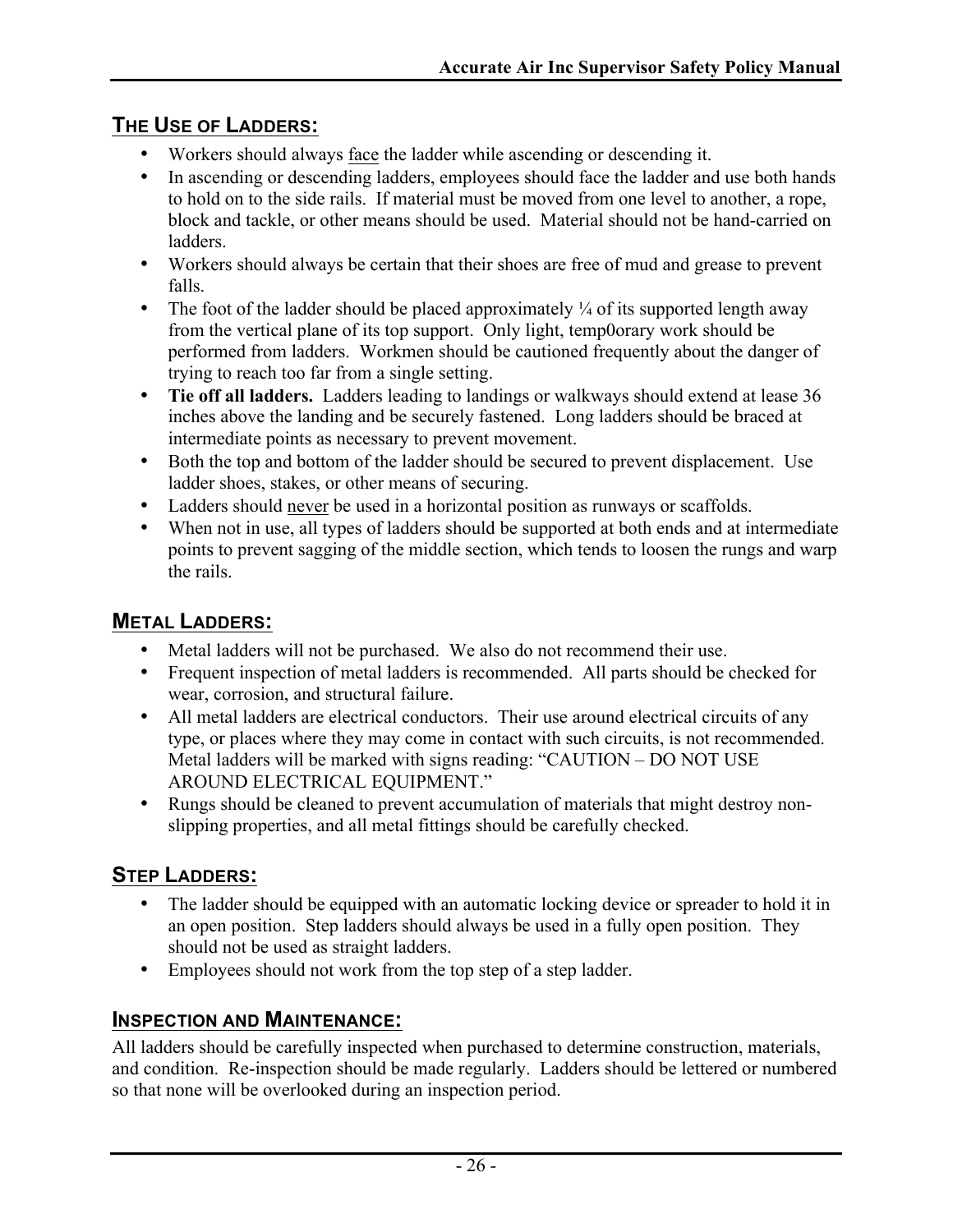### **CHICKEN LADDERS:**

Chicken ladders or crawling boards are sometimes used in steep roofing operations and must be at least 10 inches wide and 1 inch by 1½ inch cleats. The cleats must be equal in length to the width of the board.

- Cleats should be spaced at intervals not to exceed 24 inches.
- The chicken ladder must be secured to the roof with ridge hooks or other means.
- The chicken ladder should extend from the roof peak to the eave.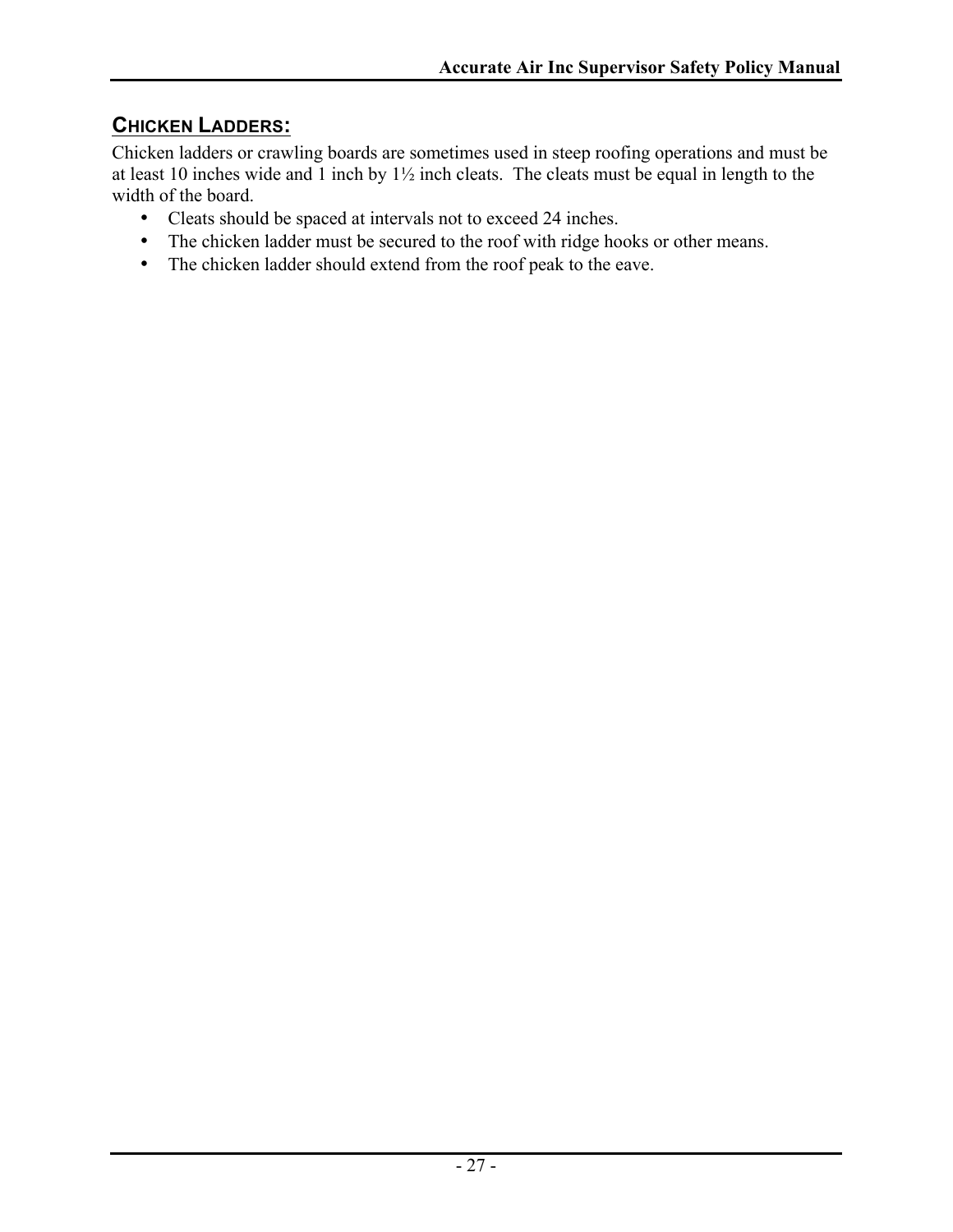# **FALL PROTECTION**

One of the greatest hazards that HVAC faces is falling. As a result, it is very important that proper fall protection measures be used. Falls happen very quickly. The best way to avoid a fall is to use fall protection, before an accident occurs.

Fall protection is required for both steep-slope and low-slope roofing. A steep-slope roof is one with a slope greater than 4-in-12 (33 percent). A low-slope roof is one with a slope less than or equal to 4-in 12 (33 percent).

OSHA requires that some type of fall protection be used whenever there is a level-to-level distance of 6 feet or more. This section is intended to provide you with a brief description of various fall protection methods and how they prevent falls when used properly.

### **SCAFFOLDS**

- Inspect the scaffold before starting work to make sure the handrails, midrails, toeboards, and decking are in place.
- A scaffold may be erected, moved, altered, or dismantled only under the supervision of a competent person.
- The base of the scaffold should be firmly in place and on a level area; the wheels on movable scaffolds should be locked.
- Place a toeboard on the scaffold when using tools or other objects that could fall.
- The working level of scaffolding must be completely planked. The planks should be placed so there is no space between them to allow tools or material to fall through.
- Scaffolds 10 feet or more in height must incorporate a fall protection system consisting of guardrails or personal fall arrest systems.
- Never place ladders or other makeshift devices on scaffolds to access higher elevations.
- Use a ladder to stairs to climb a scaffold.
- Never ride on a mobile scaffold that is being moved; remove or secure any tools or materials on the scaffold before moving it. Be certain to chock the wheels before climbing on the scaffold.
- Always be aware of electrical lines and make sure that the scaffold never touches or comes close to one.
- Never load a scaffold beyond its intended maximum load.
- Mobile scaffolds must not exceed a 4:1 height-to-width ratio.
- Scaffolds must be properly secured to the building every 26 feet vertically and 30 feet horizontally.

### **WARNING LINE SYSTEM**

The warning line system can be used to provide fall protection on roofs with slopes of 4-in-12 (33 percent) or less. The warning line system must be erected on all open sides of the work area and consist of stanchion posts with flagged wire, rope, or chain.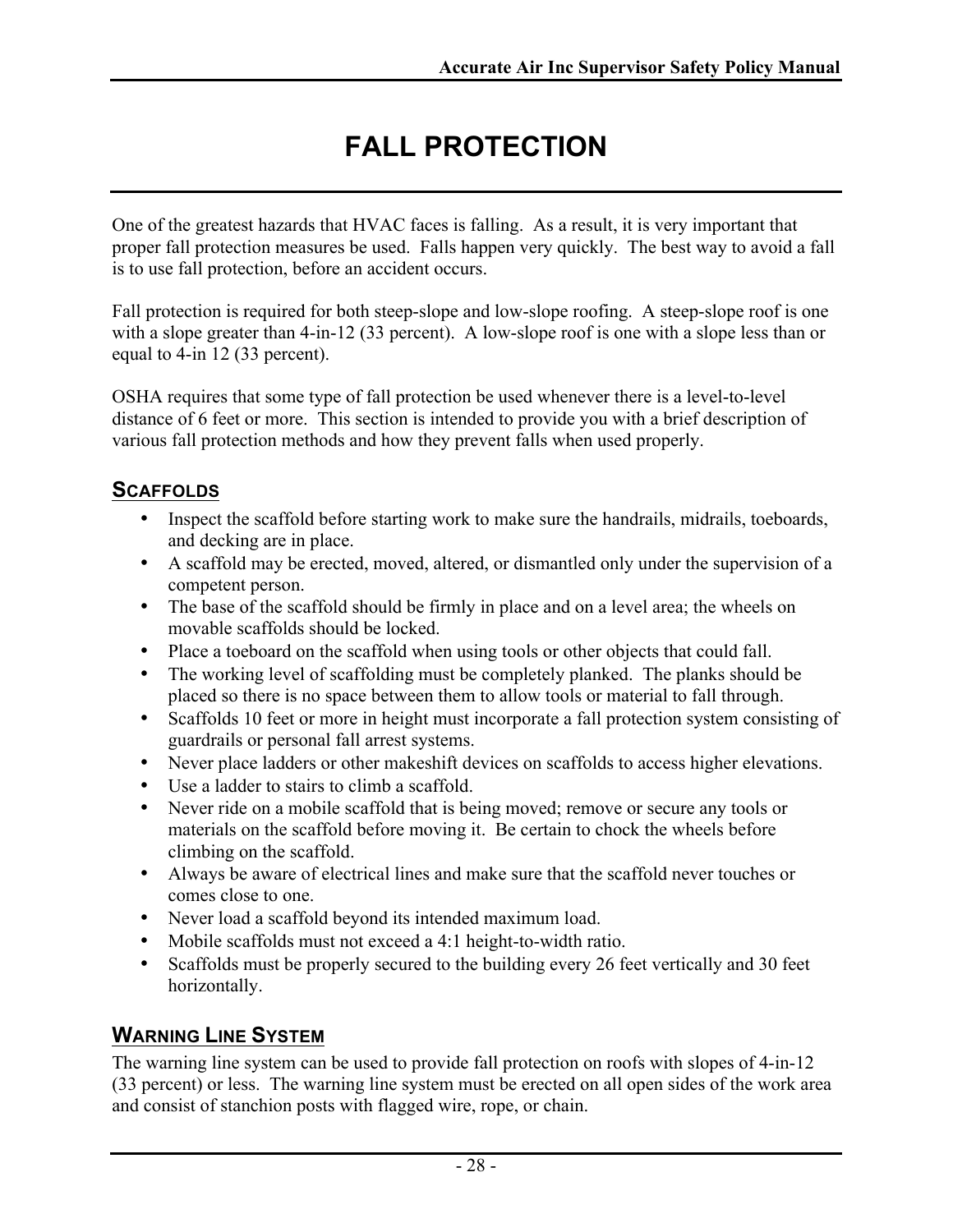- When mechanical equipment is not being used, the warning line must be erected at least 6 feet from the roof edge.
- If mechanical equipment is being used, the warning line must be erected at least 6 feet from roof edge and parallel to the direction of travel and at least 10 feet from the roof edge perpendicular to the direction of travel.
- Warning lines should consist of a strong rope, wire, or chain flagged at 6-foot intervals with high visibility material and should be at leas 34 inches but not more than 39 inches form the surface.
- The stanchions must be capable of withstanding 16 pounds of tipping force before falling over.
- Employees are not allowed to enter the area between the warning line and the roof edge unless performing work in that area.
- Access areas that are not in use should be blocked off with a rope, chain, wire, or other barricade.
- Employees working outside of the warning line must be protected with a personal fall arrest system or a safety monitoring system.
- Do not store material or use mechanical equipment outside the warning line.

### **SAFETY MONITORING SYSTEM**

The safety monitoring system (SMS) is a fall protection system where a component person monitors workers and warns them when they are working in an unsafe manner or appear to be unaware of fall hazards. This system can be used as an exclusive fall protection system on roofs 50 feet or less in width. It can also be used in conjunction with a warning line system (WLS) when crew members are working outside the warning line. Mechanical equipment can not be used or stored when using the SMS.

The safety monitor must:

- Be a competent person able to recognize potential fall hazards.
- Warn employees of fall hazards or unsafe work practices.
- Be close enough to orally communicate with employees.
- Be on the same work surface and within sight of the employees.
- Not have other duties that distract him or her from properly monitoring the employees. Please note that certain states, such as California and Washington, specifically prohibit any other duties for the safety monitor.

### **SAFETY NET SYSTEM**

Use of a safety net system is another fall protection option allowed by OSHA.

- The safety net should be installed as close to the working surface as possible, but not more than 30 feet below it.
- Safety nets must not have any openings greater than 36 square inches or longer than 6 inches on any side.
- After installation, relocation, repairs, or at least every six months if not moved, the safety net must be drop tested. The drop test should consist of 400-pound sandbags dropped from the working surface.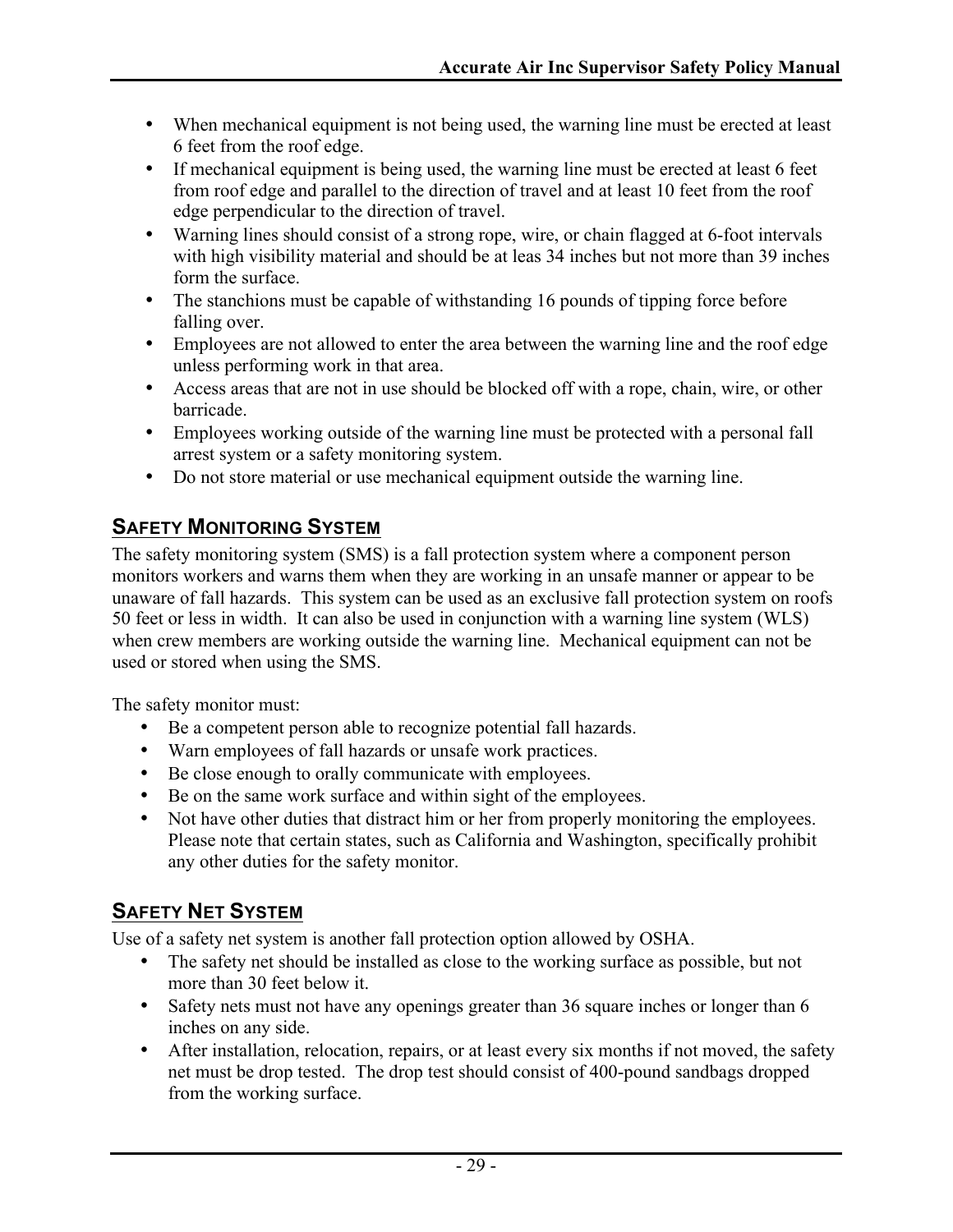- Safety nets should be installed with enough ground clearance so that a person falling into the net will not touch the ground.
- Defective nets may not be used. Nets must be checked for defects weekly and after any occurrence.
- Objects that fall into the net must be removed immediately.

### **SLIDE GUARDS**

Roofing slide guards (or roof jacks) may be used as a fall protection method during residentialtype roofing work, where the roof slope is 8-in-12 (67 percent) or less and the ground-to-eave height is 25 feet or less.

- On residential construction roofs with a slope of 6-in-12 (50 percent) or less, roofing eave slide guards are to be installed after the first three courses of shingles are installed. Install the slide guards continuously along the eave at approximately a 90-degree angle to the roof.
- On residential construction roofs with slopes greater than 6-in-12 (50 percent), eave slide guards as mentioned above are required, and additional slide guards must be installed above the eave guards area at intervals of not more than 8 feet as you ascend the roof. These slide guards may be more level if desired.
- Remember to inspect the roof surface for slipping hazards.
- Damaged portions of the roof deck and holes must be covered or surrounded by guardrails.
- Once the roof is installed to the ridge, climb down to a lower plank and remove the slide guards at the higher level. Only after the job is complete can all slide guards be removed.
- NO one should be within 6 feet of the rake edge, unless such a limit of movement prevents the performance of work.
- Supplies and materials must not be stored within 6 feet of the rake edge or 3 feet for tile jobs.
- The area below the eaves and rake edges must be kept clear of materials and other objects that could be an impalement hazard.
- The SMS can be used on residential roofs with a slope of 4-in-12 (33 percent) or less. It can also be used on residential tile and metal roofs with a slope of 8 in 12 (67 percent) or less.

### **GUARDRAILS**

The requirements for a guardrail system are the same for low-slope and steep-slope roofing, except that for steep-slope roofs, a toeboard must be added.

- The guardrail must not have surfaces that could puncture or lacerate employees or snag their clothing.
- If wire rope is used, it should be flagged every 6 feet.
- If a guardrail is used in a hoisting area, a chain, gate, or removable guardrail must be placed across the opening when hoisting operations are not taking place.
- Steel or plastic banding can not be used for top rails or midrails.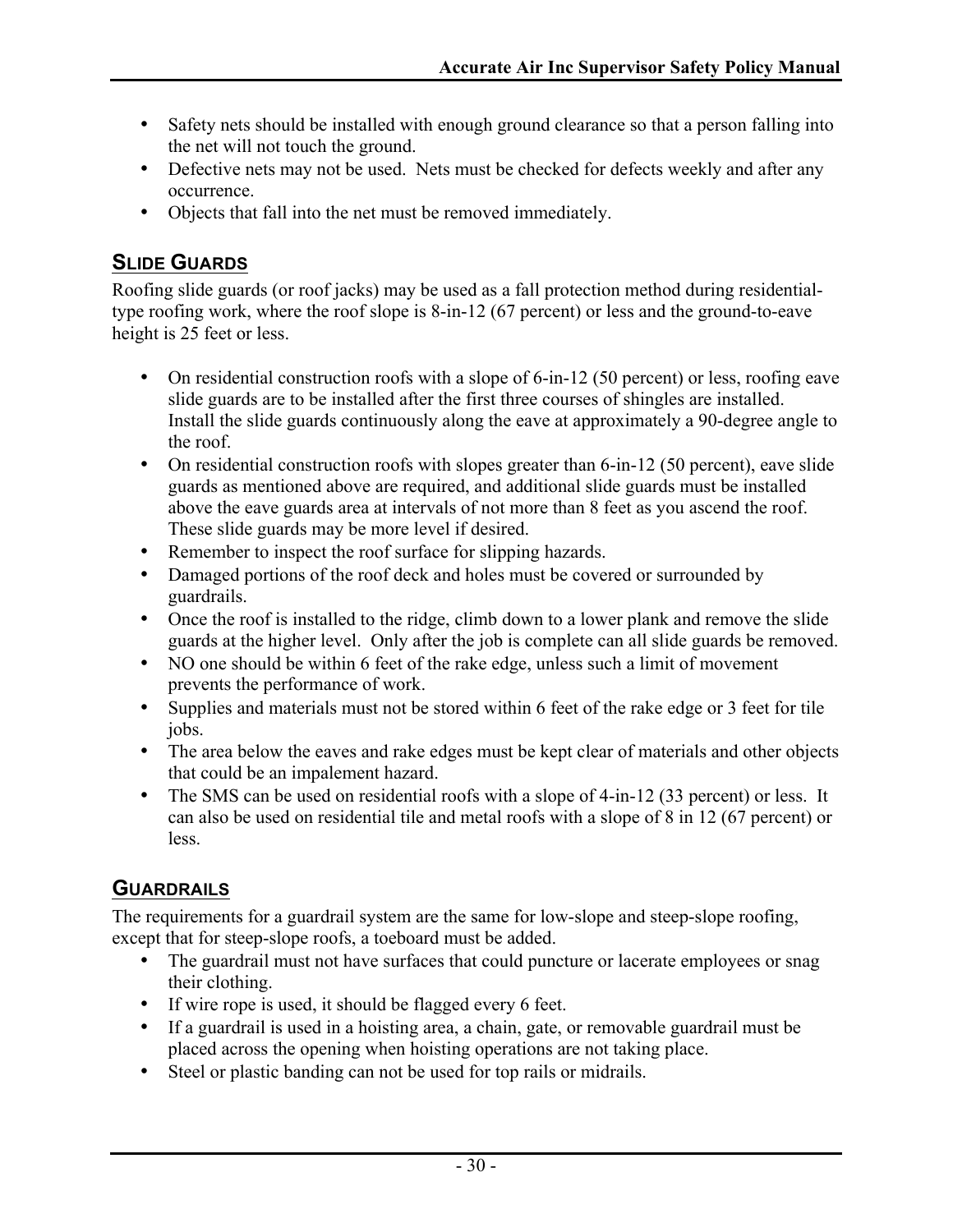- Guardrails must be used at all material handling areas, such as hoists, trash chutes, crane landing areas, and bitumen outlet pipes.
- Parapets must be at least 39 inches high before guardrails are not required. A parapet can substitute as a midrail and a 4-inch parapet can substitute as a toeboard.

### **PERSONAL FALL ARREST SYSTEM**

A personal fall arrest system basically consists of a full-body harness, a lanyard, a safety line, and an anchorage point.

- Fall protection devices must be inspected for wear, damage, or deterioration before each use. Check for broken or deformed snap hooks or D-rings. Fall arrest equipment with defects should be taken out of service and tagged for repair or thrown away.
- A personal fall arrest system used to arrest a fall should be inspected by a competent person to determine if it is reusable.
- The rope and strap components must be made of synthetic fibers.
- An anchorage must be able to support a weight of at least 5,000 pounds for each worker attached.
- Avoid tying off around rough or sharp edges.
- An employee's fall must be limited to 6 feet.
- Always use locking snap hooks or D-rings.
- If vertical lifelines are used, each person must be attached to a separate lifeline.
- The snap hook or D-ring should always attach to the body harness at the center of the back near shoulder level.
- Fall arrest equipment should not be stored where it will be exposed to sunlight or extreme temperatures.
- Never use a body harness to hoist materials.
- Body belts may be used as a fall restraint or positioning device.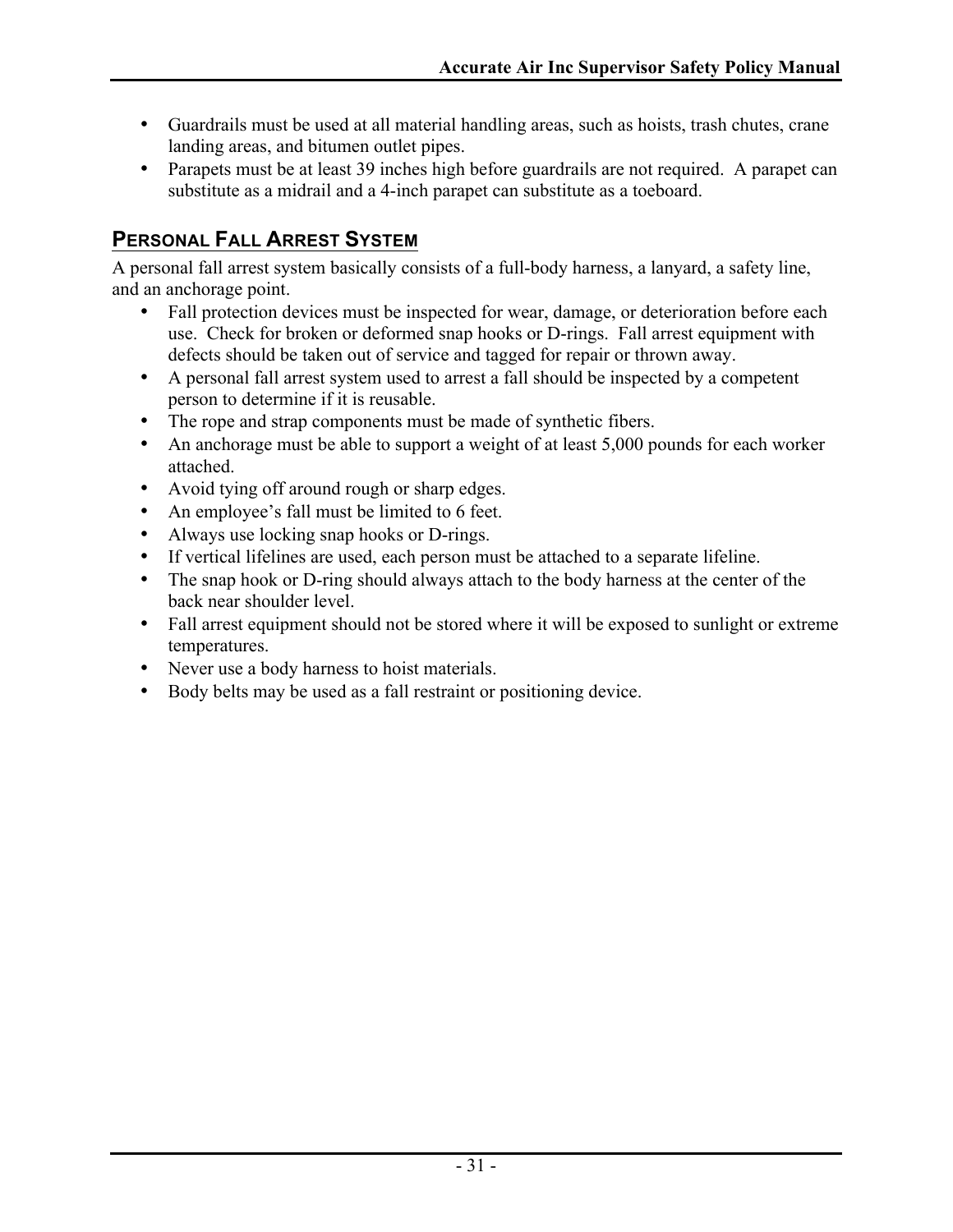# **FIRE SAFETY**

A fire can be deadly. By incorporating a few common-sense principles, fire hazards can be reduced significantly.

Remember: Fires start when the three elements of the fire triangle are present. These elements are: heat, fuel (wood, paper, gas, or other flammables) and oxygen. Avoiding fires means not allowing all three to combine.

**The Fire Triangle**



### **HANDLING AN EMERGENCY:**

- Know how to exit a roof in case of fire.
- Know where fire extinguishers are located.
- If you are trained in first-aid or CPR, you may want to offer assistance in an emergency.

### **STORAGE OF FLAMMABLES:**

- Always keep flammables away from any ignition sources, such as heat, flames, or smoking materials.
- Make sure there is good ventilation in the storage area.
- Always keep fire doors and walkways clear.
- Do not store flammable and combustible liquids near stairways or exits.
- No more than 25 gallons (97.75*l*) of flammable and no more than 120 gallons (454.8*l*) of combustible liquids may be stored in a single cabinet, and no more than three cabinets may be located in a single storage area.
- Outdoor portable storage tanks containing flammable or combustible liquids must be stored at least 20 feet (6.096 m) from any building.
- Always keep flammable liquids in an approved safety container when not in use.
- Always bond and ground containers when transferring materials to prevent a buildup of static electricity, which potentially could create a spark. The bond wire connecting the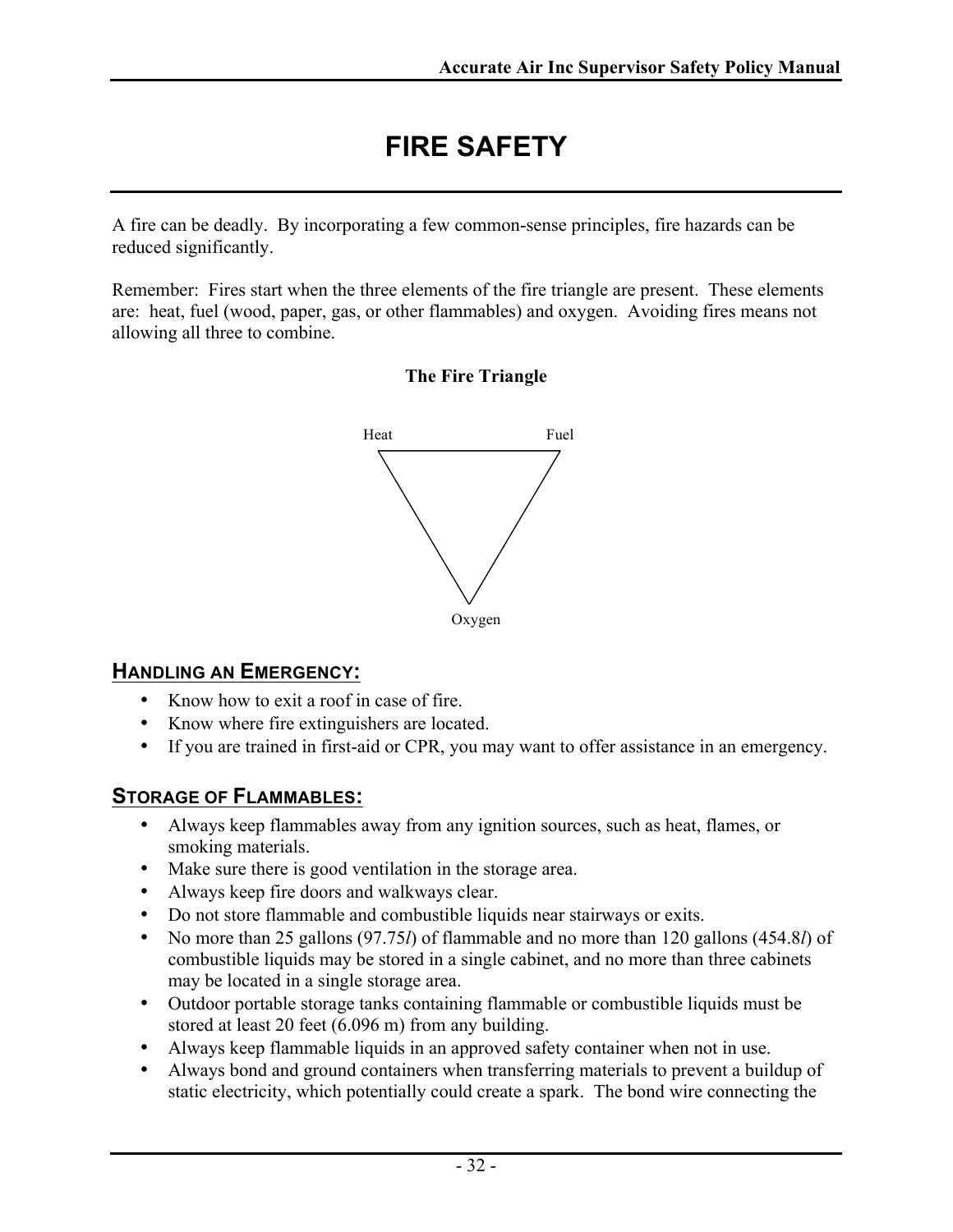two containers should be set up prior to the transfer. The ground wire should be connected to one of the containers and to a proper ground. The ground will eliminate any static electrical charges created.

### **FIRE EXTINGUISHERS:**

- Fire classes are based upon the item that is burning:
	- A for fire involving wood or paper
	- B for flammable liquids and gas fires
	- $C$  for electrical fires
	- D for combustible metals, such as magnesium or sodium
- Be sure to use the right type of extinguisher. An ABC rated fire extinguisher is the best to have on hand because it will put out almost all types of fire encountered in the roofing workplace.
- All fire extinguishers must be inspected monthly and records maintained indicating the date of inspection and the inspector's name or initials.
- Know where the fire extinguisher(s) are located on each job and how to use them.
- Familiarize yourself with the operation of the fire extinguisher(s) on the job by reading the instruction labels.
- Memorize the PASS system for extinguishing a fire:
	- $P -$  Pull the pin.
	- A Aim the nozzle at the base of the fire.
	- S Squeeze the handle.
	- S Sweep from side to side to cover the entire fire.

## **PROPANE TORCHES:**

Torches are extremely dangerous tools. Torch heads reach temperatures of  $2,000\textdegree F$  (1,093 $\textdegree C$ ). A moment of carelessness can result in serious injury or property damage. Make sure you completely understand how to operate a torch before using one.

- Always inspect the torch head, valve, hoses, gauges, connection, and fittings for any defects. Never use any equipment, including the LP gas cylinders, unless they are in good working order.
- Observe all of the manufacturer's guidelines.
- Do not use torches near combustible materials. Be especially cautious on structures with wood decks or large amounts of lint and dust such as laundries, paper mills, etc.
- Never leave a lit torch unattended.
- Never point a torch at anyone.
- Always keep propane cylinders at least 10 feet (3.048m) away from any torch.
- Only use a spark lighter to ignite a torch; never use a match or cigarette lighter.
- When you are finished with the torch, close the propane container valve, and allow the propane remaining in the hose to burn off.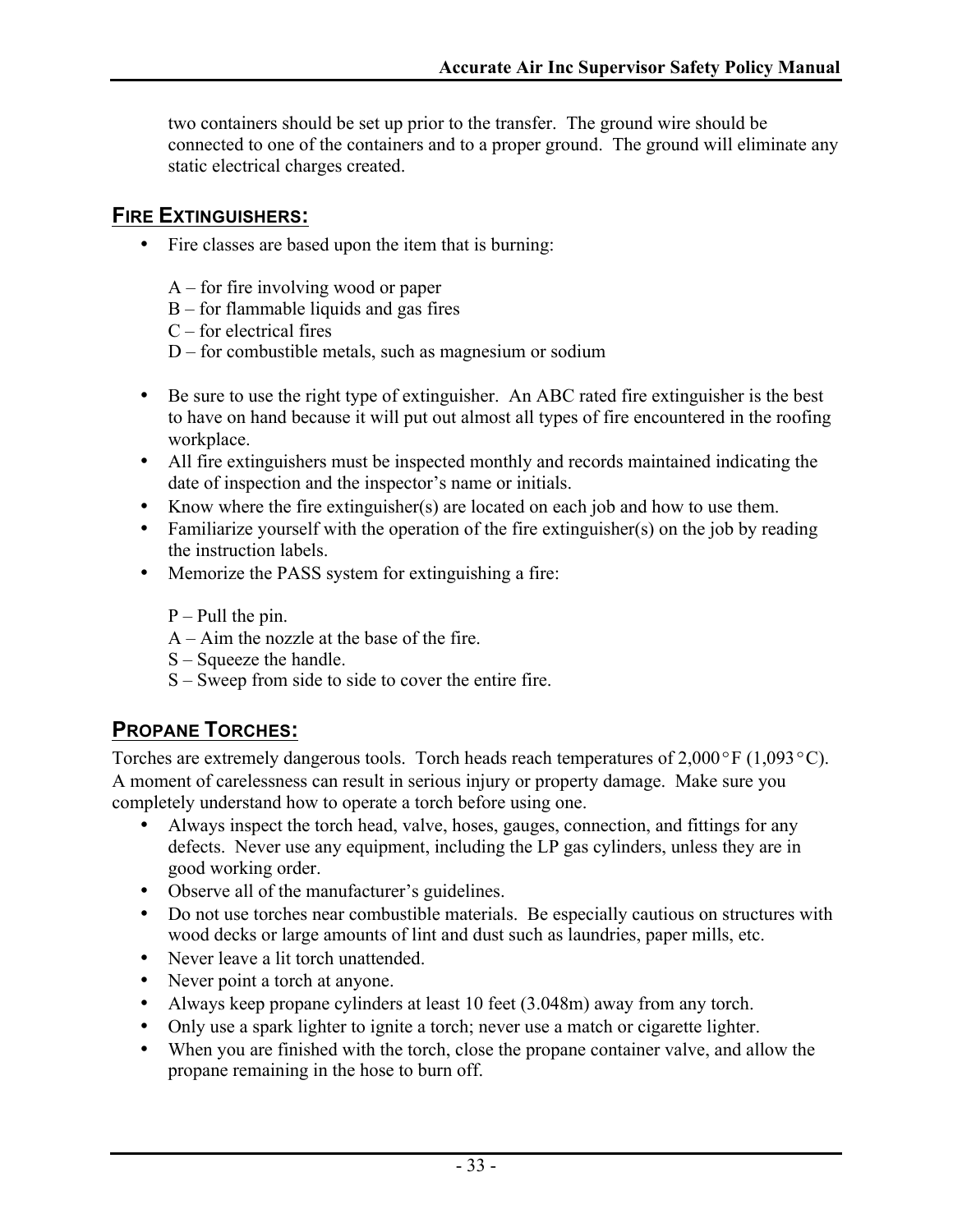- The supervisor or his designee should walk the roof for at least one hour after the last torch has been turned off to check for hot spots and smoldering fires. It is also a good idea to check inside the building – especially the underside of the deck whenever possible – for early signs of fire.
- Wear leather gloves and eye protection when working with torches.

### **LIQUEFIED PETROLEUM (LP) GAS CYLINDERS:**

- Cylinders must be marked "flammable gas".
- Cylinders should not be dropped or allowed to strike each other.
- When storing, using or transporting cylinders, keep them securely fastened in an upright position and be sure that the container valve is closed and covered with a safety cap or collar.
- Do not store LP cylinders indoors.
- Never hoist cylinders by attaching lines to valves or collars.
- Cylinders should be moved by means of a hand truck. If it is absolutely necessary to move one by hand, roll it on its edge; never drag it.
- Make sure the pressure regulator is properly adjusted and is not damaged.
- Check the hose prior to use for cuts, cracks, or worn places.
- Use a heat shield to protect the containers when they are mounted on a kettle.
- When in doubt, always consider cylinders full and handle them accordingly.
- When not in use, turn off the fuel supply at the tank.
- When in use, keep all LP gas tanks at least 10 feet (3.048 m) away from the kettle.
- Keep bulk propane and storage tanks at least 25 feet (7.620 m) away from the kettle, tanker, or building.
- If a propane cylinder frosts, it means the cylinder is too small. Never turn it on its side or use a torch to defrost the cylinder.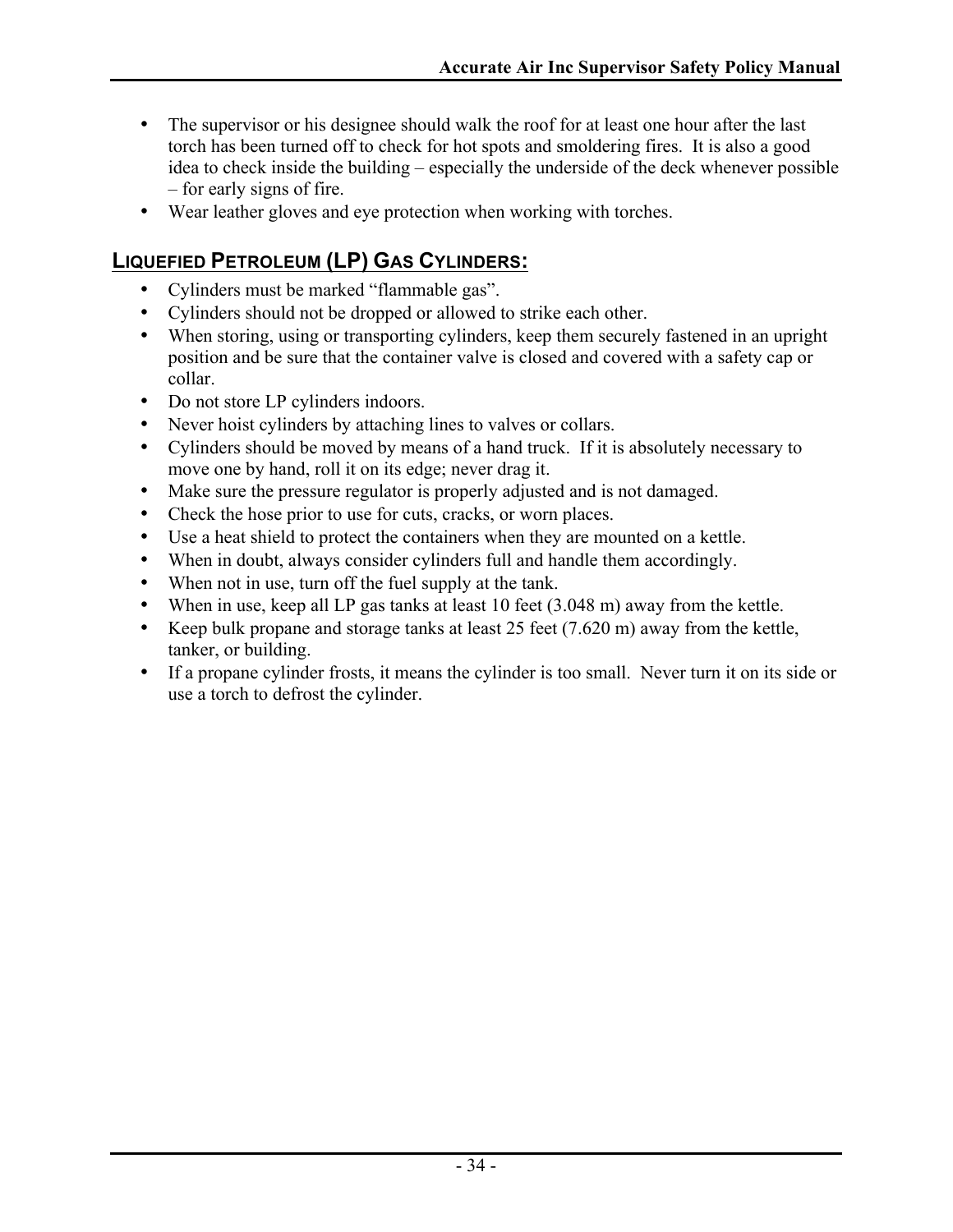# **EMERGENCY TELEPHONE NUMBERS**

Emergency Telephone Numbers for y our project location must be posted in the trailer near a telephone per OSHA Regulation 1926.50.

Upon arrival at the site, the Site Safety Officer and/or the Project Superintendent will be responsible for locating the appropriate telephone numbers for emergency purposes.

The telephone number and addresses of the project should also be posted alongside the emergency telephone number. It can not be assumed that the person placing the emergency call will now this information.

If pay telephones are located on the project, the posting shall also be posted in an area where someone making an emergency telephone call will be able to access this information.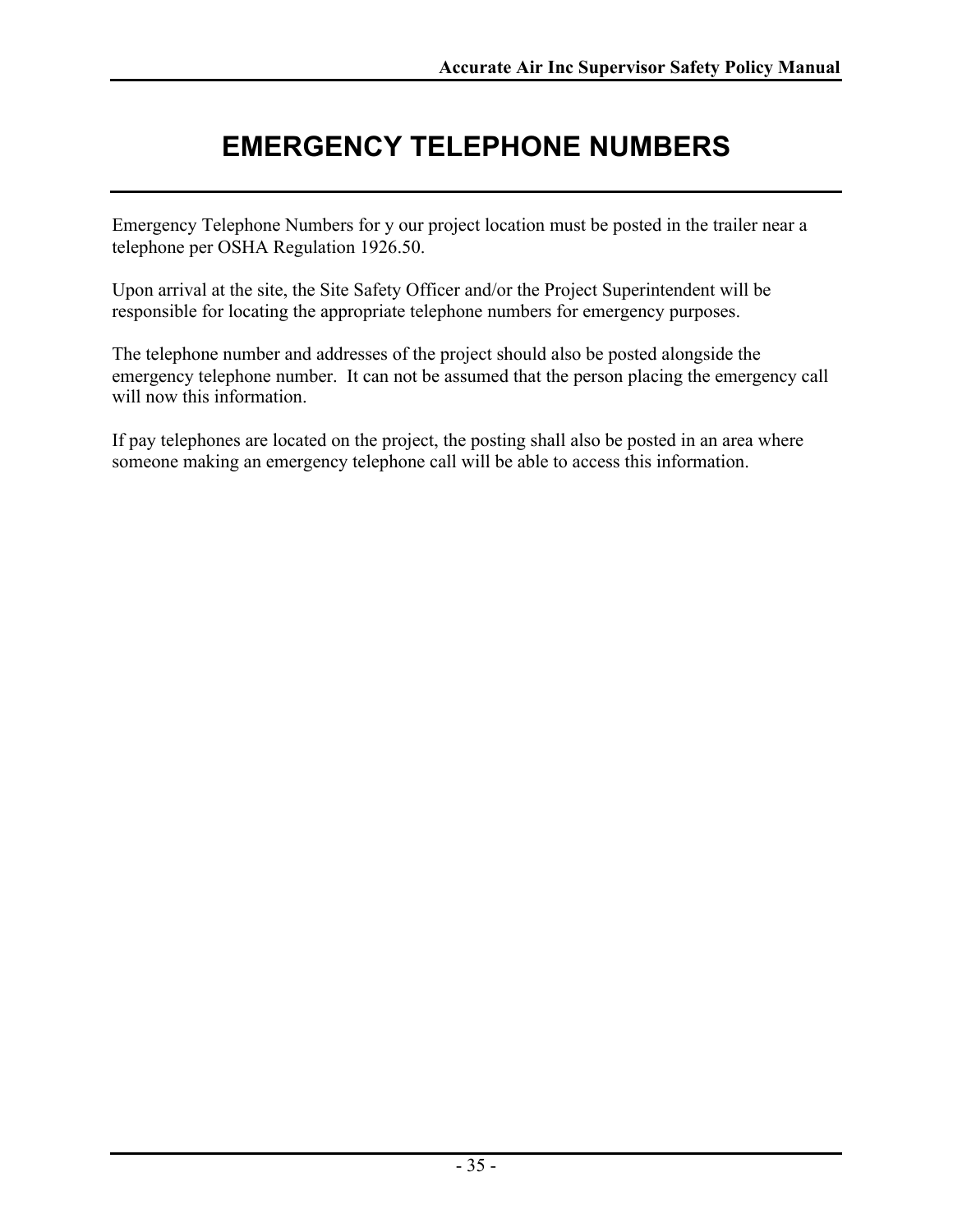# **EMERGENCY NUMBERS**

*(Post in a conspicuous location near the telephone.)*

| DOCTOR                                      |
|---------------------------------------------|
|                                             |
| $\begin{tabular}{c} HOSPITAL \end{tabular}$ |
|                                             |
|                                             |
| AMBULANCE                                   |
|                                             |
| FIRE                                        |
|                                             |
| POLICE                                      |
|                                             |
|                                             |
| RESCUE SQUAD                                |
|                                             |

POISON CONTROL CENTER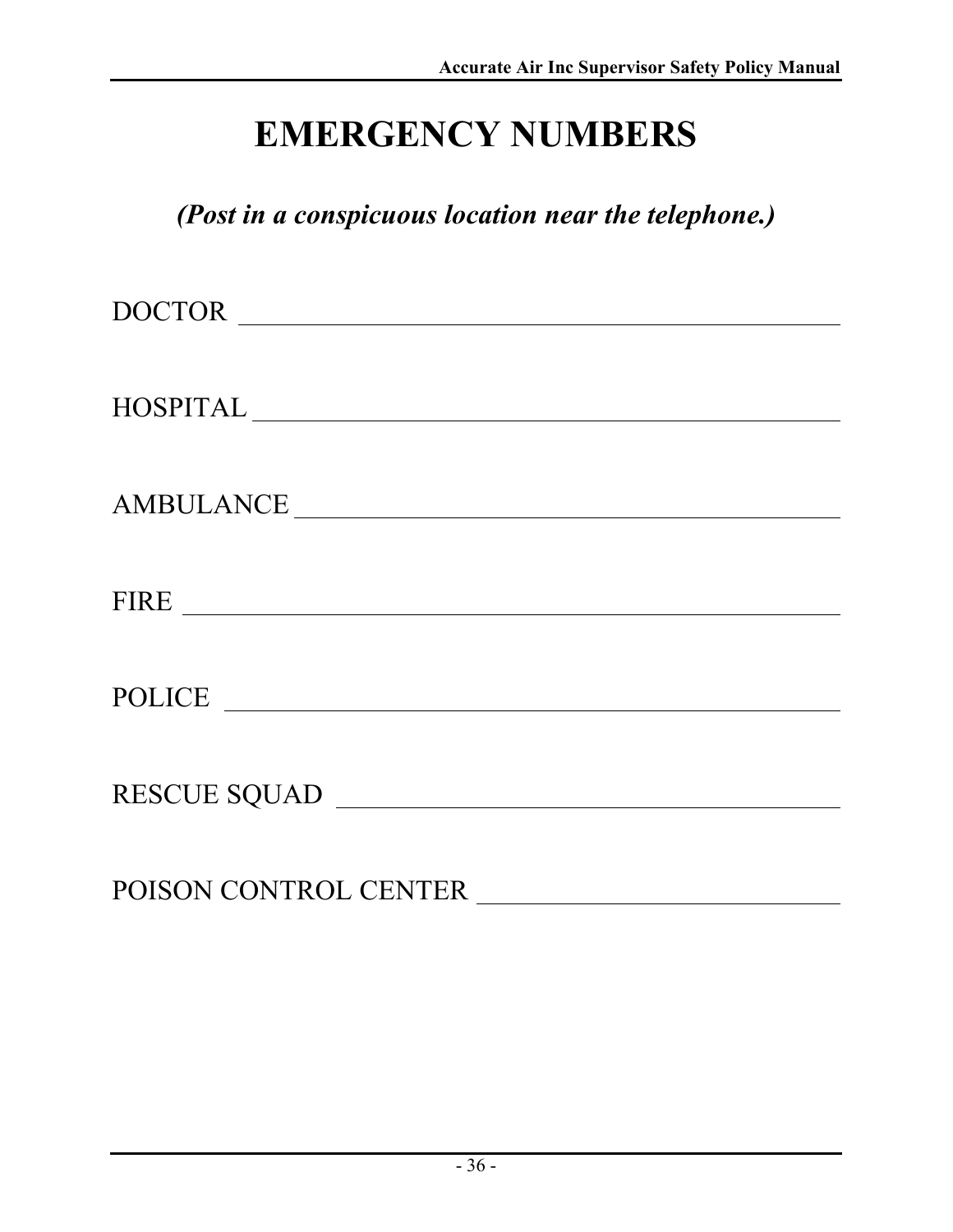# **VEHICLE SAFFTY**

Safe driving is really about using common sense. Follow the rules of the road, drive within the speed limit, be alert at all times, and maintain a safe distance between your vehicle and other vehicles. Driving defensively is the best way to keep yourself and your vehicle out of danger.

### **VEHICLE OPERATIONS:**

- Always check the load before you drive, insuring that it is evenly distributed and properly tied down or secured. If you are transporting LP gas cylinders, they should be secured upright.
- Always have fire extinguisher and first-aid kit in the cab of the truck.
- Be sure the backup alarm is functioning properly.
- When backing up, have an outside observer direct the truck if you are unable to see behind you.
- If you are towing a trailer, make sure the hitches and safety chains are in good condition and securely attached. Test the taillights and brakes to insure that all are operational.
- When towing, remember to allow an extra margin of distance to stop.
- Use extra caution in adverse weather conditions.
- Close the kettle lid securely before towing.
- If you are involved in an accident, report it to your office immediately.
- Learn and follow the requirements for record keeping and maintenance as specified by the DOT's Federal Motor Carrier Safety Regulations.
- Report all traffic violations to your company.
- Always wear your seatbelt.
- Observe all posted speed limits.
- When driving, always maintain a proper stopping distance between your vehicle and the car in front of you.

### **VEHICLE MAINTENANCE:**

Good vehicle maintenance is very important. A vehicle maintenance program will assure that the vehicles you drive are operating safely and properly. In the end, you will have fewer mechanical problems and accidents and will be more efficient.

- All vehicles and equipment should be checked before each work shift for defects or mechanical problems. Any problems should be reported immediately.
- Thorough maintenance records should be kept for all vehicles.

### **VEHICLES:**

- Obey all rules of the road.
- Obey speed limits. If a violation should occur, the driver must report it to the home office and he/she is responsible for paying the ticket.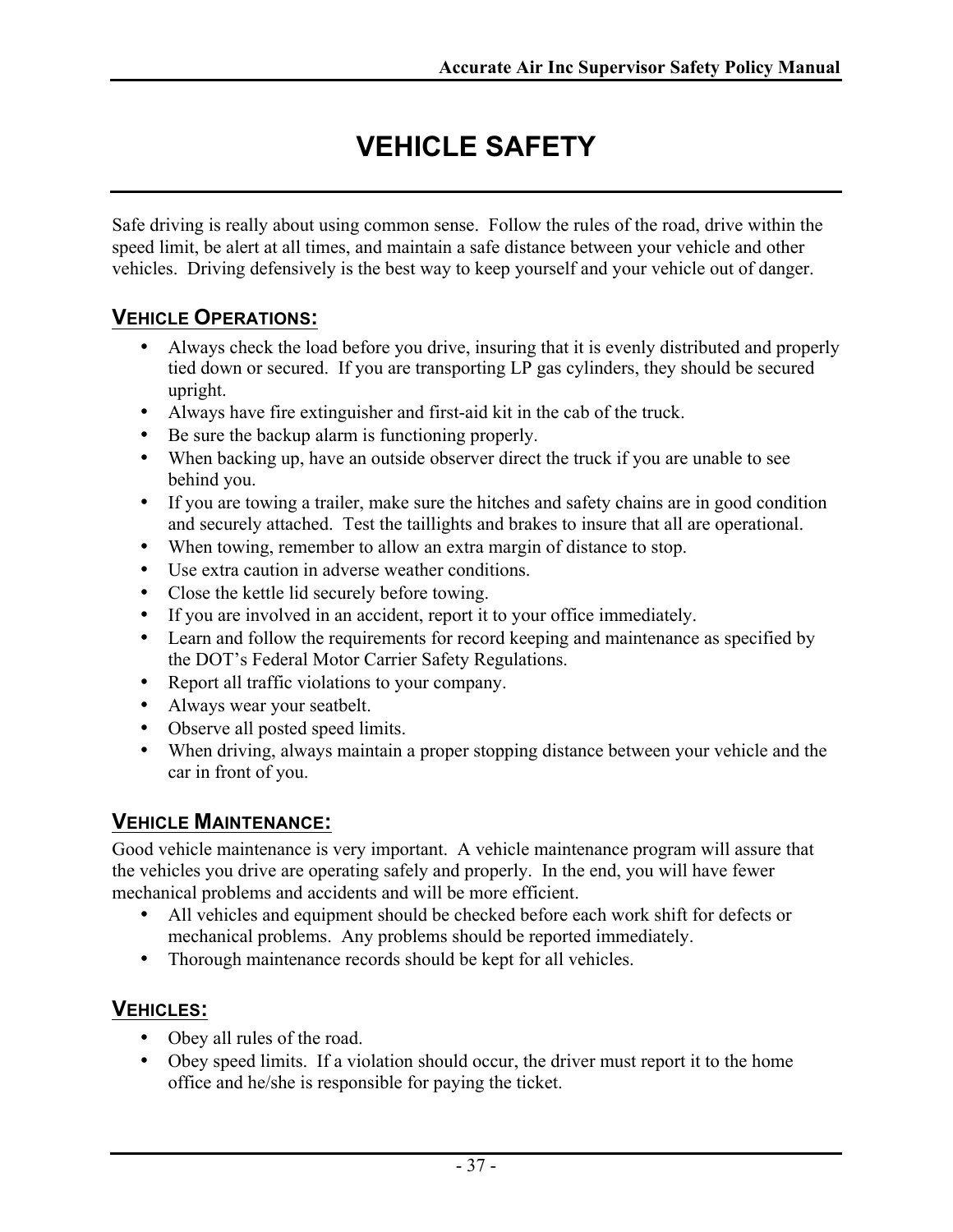- No alcoholic beverages or drugs are permitted in Accurate Air's vehicles. Note: This is a strict policy at Accurate Air and any abuse of this policy will mean immediate termination from AAI. This policy also applies to the work site and Accurate Air's warehouse and office area.
- Keep fall vehicles clean and organized.
- Check oil, tires, and all other fluids when filling up with gas. Note: Vehicle condition must be inspected on a daily basis by the foreman.
- Keep all vehicles locked at all times at job sites.
- When loading vehicles, make sure the load is evenly distributed.
- All equipment must be properly secured in truck beds and trailers.
- Make sure propane tanks are upright and do not load other equipment on top of propane tanks.
- Remember when your vehicle is loaded down, it will not stop quickly. Allow extra distance for a slower stop.
- When using the trailer, you must use safety chain and always secure the load with tiedown straps. Always check brake lights and braking system. Note: Notify us if any problems exist before you use the trailer.
- When moving trash with the trailer, you must tarp down the load.
- When using the crew cabs, remember you have blind spots behind them. Don't back up without help from outside the vehicle.
- Make sure all ladders are properly secured.
- Always know where the first-aid kit is in the vehicle.
- If an accident should occur, the driver is responsible for calling the office immediately and reporting the accident to the proper authorities. The driver is responsible for completing all the proper accident report forms.
- The driver involved in the accident will be responsible for paying the insurance deductible if he/she is found to be at fault.
- Registration and accident forms are in the glove compartment.

#### **DISCIPLINARY ACTION:**

1. Unauthorized use of AAI's vehicle for personal use:

**First Offense:** Loss of vehicle privileges for six months **Second Offense:** Loss of vehicle privileges for one year **Third Offense:** Loss of vehicle privileges

2. Accident with AAI's vehicle:

Vehicle privileges to be reviewed after accident Driver will pay insurance deductible

3. Driving while under the influence:

Loss of vehicle privileges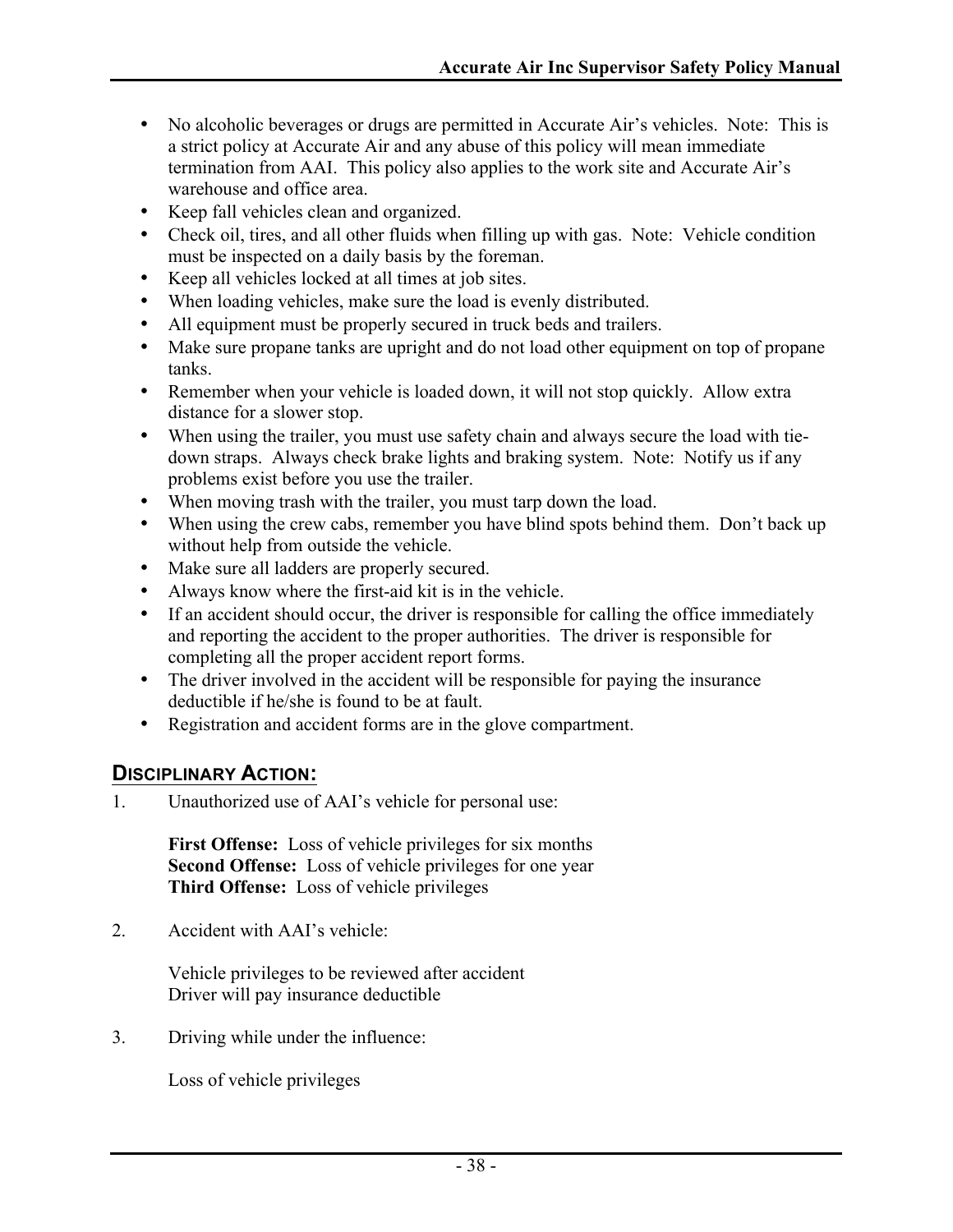4. Vehicle neglect:

**First Offense:** Loss of vehicle privileges for two months **Second Offense:** Loss of vehicle privileges for six months Third Offense: Loss of vehicle privileges for one year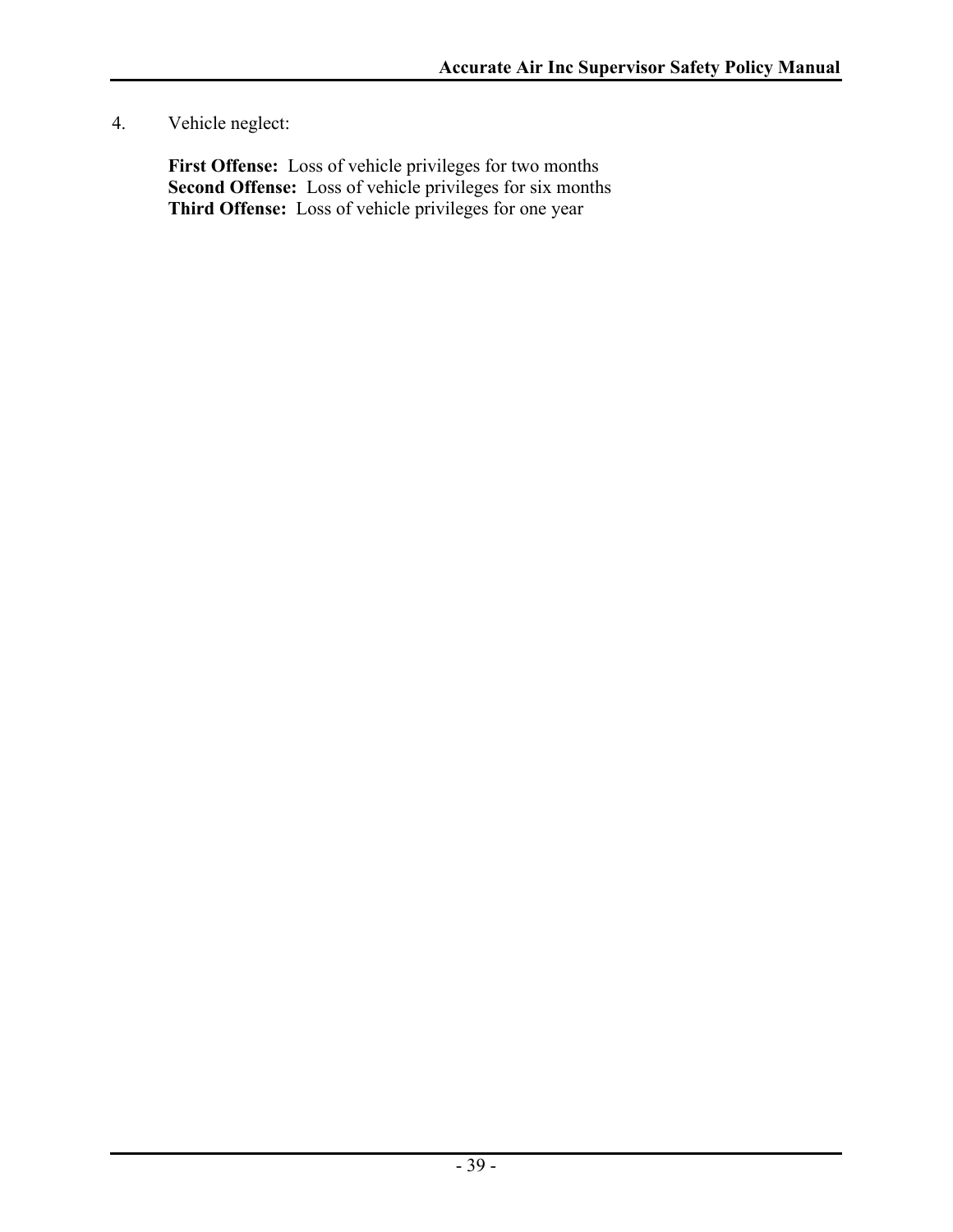# **CRANE & HOISTING OPERATIONS**

### **CRANES:**

It is important to remember that anyone operating a crane must be competent and thoroughly trained. The operators should always know the weight of the load before lifting and whether it is within the weight capacity of the crane. All cranes should be inspected on a regular basis by a competent person. Critical parts such as slings, chains, ropes, hooks, hydraulic system components, and other operating components should be inspected on a daily basis. Inspection records should be maintained.

- Load rating charts should be posted near the operator's position.
- Remember, if a crane has a telescoping boom, the load rating will change according to the boom length and angle; the load rating will decrease as the boom is extended and brought closer to the horizontal plane.
- Maintain a minimum distance of 10 feet (3.048 m) around power lines.
- Review all hand signals between the crane operator and other personnel responsible for transporting materials or equipment from ground to roof. If a view is totally obstructed, the use of wireless head sets or other two-way communications may be appropriate.
- Always plan a lift so that obstacle clearance is maintained and load restrictions are not exceeded.
- Outriggers on mobile cranes must be deployed onto a firm surface so as to level the crane.
- Slings, hoisting wires, chains, and ropes must always be free of kinks.
- Check that the load is well secured and balanced by lifting just off the ground for a moment before the lift.
- Never carry a load over people.
- Ground personnel must wear hard hats and stay out from under overhead loads.
- Be aware of any ground-level weight constraints from underground parking areas, basements, or subway systems.
- Make sure the crane is resting on a surface that can handle the weight.

### **HOISTS:**

Inspect the hoist daily. Look for frayed cables, broken welds, bent struts, or faulty mechanical parts. Make sure guards are intact and in place.

- If possible, set materials on a pallet to make handling them easier.
- Never leave a suspended load unattended.
- Slings, hooks, and rigging should be inspected prior to each use.
- Check to make sure the hoisting area is free of debris.
- Use barricades to limit pedestrian travel near the hoisting area.
- Do not exceed the rated capacity of the hoist.
- Do not assume that your equipment is in the same condition as when you last left the job.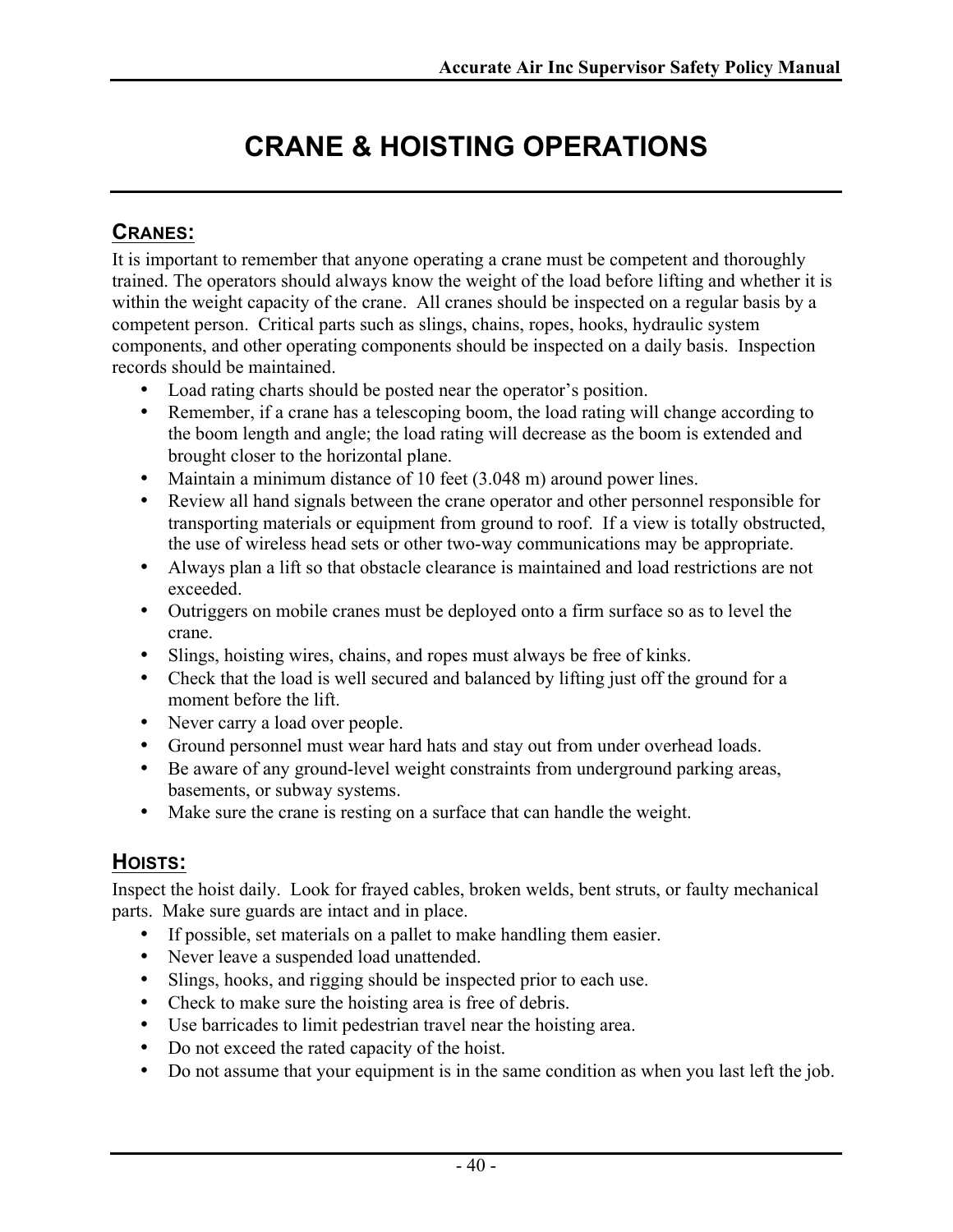- Rig loads with properly rated slings and safety hooks. Safety hooks must be equipped with a spring-loaded latch. Lift the load momentarily to check the securement of the load and its balance.
- Always use enough counterweight. As a rule of thumb, use 2 pounds (0.90 kg) of counterweight for every 1 pound (0.45 kg) of load. Do not use construction materials as counterweight, nor materials that flow such as water or sand. Always follow the manufacturer's specifications.
- All ground personnel must wear hard hats. Stay out from under suspended loads.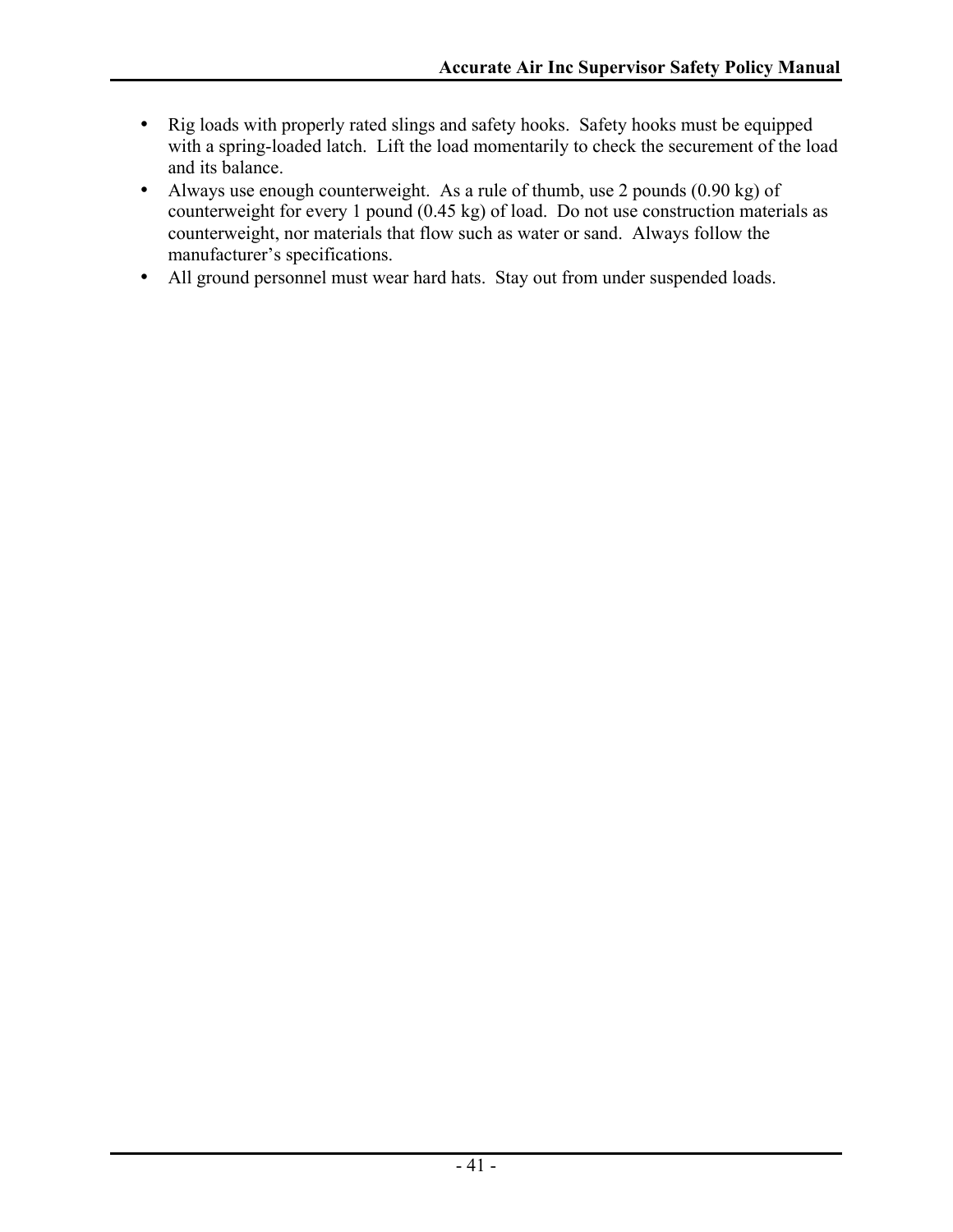# **FORKLIFTS**

All forklift operators are required by OSHA to be trained before driving a forklift.

- Make sure the backup signals, horns, and lights are working properly before operating.
- Forklift drivers should always be aware of overhead structures.
- Be aware of any electrical lines and maintain a distance of at least 10 feet (3.048 m).
- Never allow anyone to ride on the forks or any place else where a seat has not been provided.
- Only stable or safely arranged loads should be handled.
- Turn off the engine when refueling.
- Never drive up to anyone standing in front of fixed objects, such as benches or walls. If you do not stop fast enough, you could pin them against the object.
- All ground personnel must wear hard hats and stay out from under loads.
- Do not place arms or legs between the mast and the forklift.
- Never leave a forklift with an elevated load unattended. You should lower the load, set the brakes and turn off the engine before leaving.
- Always block the wheels of the forklift and set the parking brake when not in use.
- All forklifts must have roll protection for the driver.
- Wear the seat belt at all times if the forklift is equipped with one.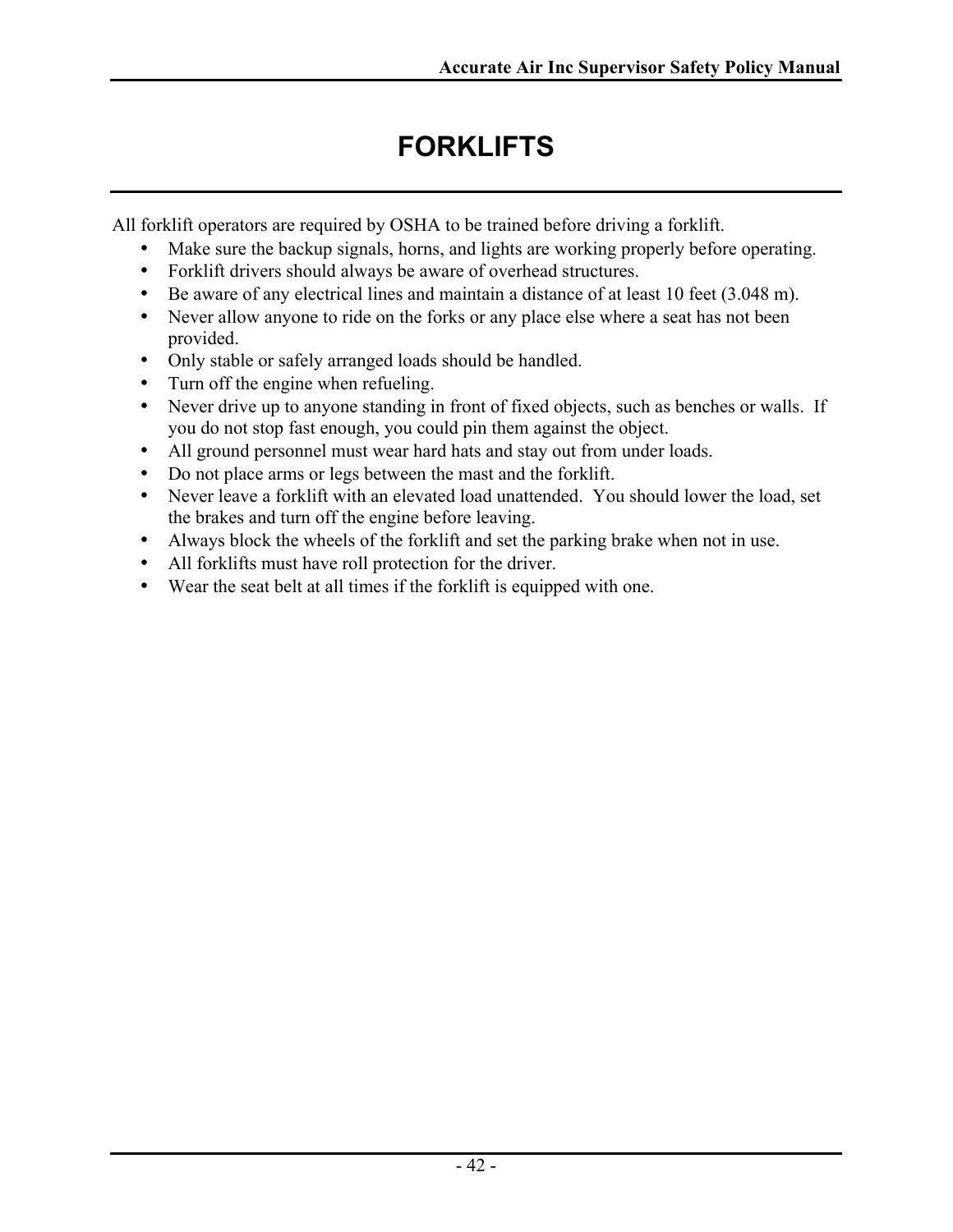# **HAZARD COMMUNICATION**

In order to comply with OSHA 1910.1200, Hazard Communication Standard, the following written Hazard Communication Program has been established for Accurate Air, Inc.

All work units of the company are included within this program. The written program will be available in all fleet vehicles and supervisor's office for review by an interested employee.

### **MATERIAL SAFETY DATA SHEET:**

The Safety Supervisor will be responsible for obtaining and maintaining the data sheet system for the company.

When toxic or hazardous substances are received without an MLSDS, a letter with a copy to file will be sent to the supplier requesting the MSDS.

All incoming data sheets will be reviewed for new and significant health/safety information.

Any and all new information is passed on to the affected employee.

Copies of MSDSs for all toxic and hazardous substances to which employees of this company may be exposed will be kept in all company vehicles and supervisor's office.

### **EMPLOYEE TRAINING AND INFORMATION:**

The safety supervisor is responsible for the employee training program. He will ensure that all elements specified below are carried out.

Prior to starting work, each new employee of Accurate Air, Inc. will attend a health and safety orientation and will receive information and training on the following:

- AN overview of the requirements contained in the OSHA Hazard Communication Standard 1910.1200.
- Chemicals present in their workplace operations.
- Location and availability of our written hazard program.
- Physical and health affects of the toxic or hazardous substances.
- Methods and observation techniques used to determine the presence or release of toxic and hazardous substances in the work area.
- How to use toxic and hazardous substances in the safest possible manner, including safe work practices and personal protective equipment requirements.
- Steps the company has taken to lessen or prevent exposure to toxic and hazardous substances.
- How to read labels and review MSDSs to obtain appropriate hazardous information.
- Location of MSDS file and location of toxic and hazardous substance list.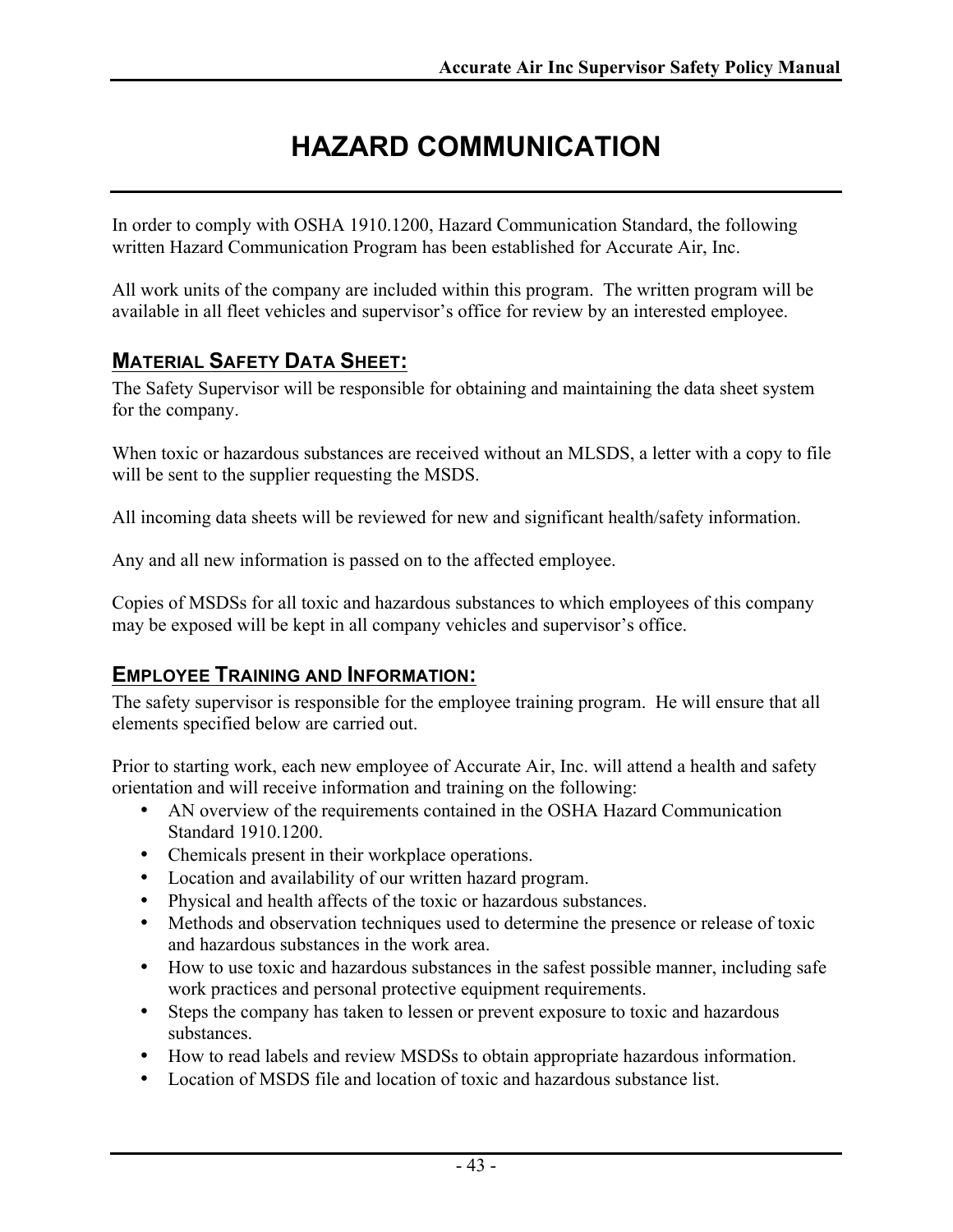- After attending the training class, each employee will sign a form to verify that they attended the training, received the written materials and understood the companies' policy on hazard communication.
- Prior to a new chemical hazard being introduced into any section of this company, each employee will be given the information as outlined above.

### **HAZARDOUS NON-ROUTINE TASKS:**

Periodically, employees are required to perform hazardous non-routine tasks. Prior to starting work on each project, each employee involved will be given the information about hazardous chemicals to which they may be exposed during such activity.

This information will include:

- Specific hazards;
- Protective/safety measures the employee can take;
- Measure the company has taken to lessen the hazards including ventilation, respirators, presence of another employee and emergency procedures.

#### **INFORMING CONTRACTOR:**

The responsibility of Accurate Air, Inc. is to provide the contractor with the following information:

- Toxic and hazardous substances to which they may be exposed to while on the job site.
- Precautions the employee may take to lessen the possibility of exposure by usage of appropriate protective measures.

Accurate Air, Inc. will be responsible for contacting each contractor before work is started in the company to gather any and all information concerning chemical hazards that the contractor is bringing to the workplace.

#### **LABELING:**

It is the policy of Accurate Air, Inc. to ensure that each container or product of hazardous chemicals on a job site are properly labeled. **It is also the policy at Accurate Air, Inc. that, before you open any containers, you read the label and if you have any questions, ask your foreman for further explanation.** The labels will list:

- a) The contents of the container or product, and;
- b) Appropriate hazard warnings.

Example: Every piece of pressure treated lumber has an identification tag stapled to one end.

To further ensure that employees are aware of the chemical hazards of materials used in their work areas, it is our policy to label all secondary containers. Secondary containers will be labeled with either ran extra copy of the manufacturer's label or with a sign or generic label that lists the container's or product's contents and appropriate hazard warnings.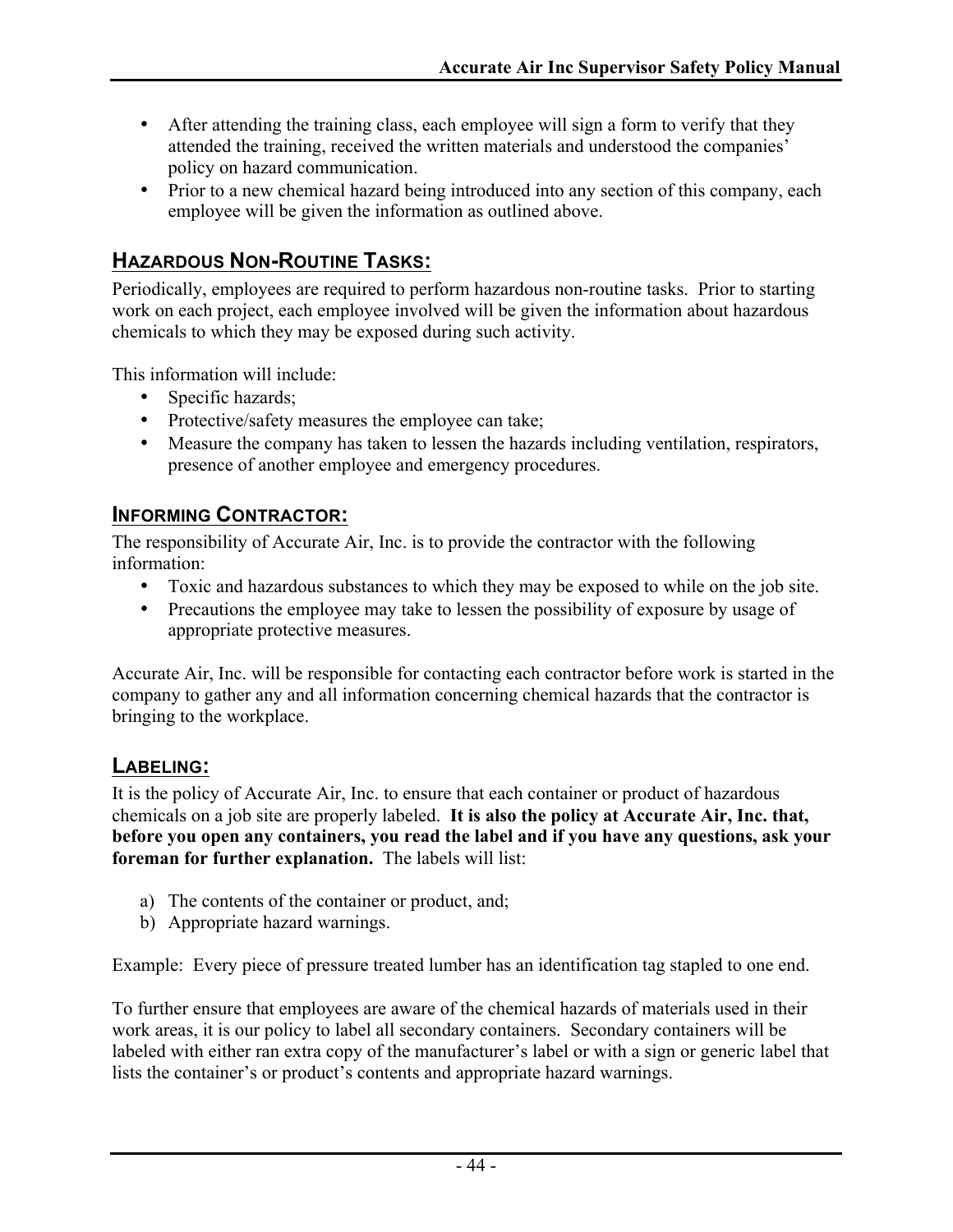# **BACK INJURY PREVENTION**

Back injuries are the most common and one of the most debilitation afflictions that roofers experience. Many back injuries are not caused by a single incident, but by the cumulative stress of using poor lifting techniques, as well as other factors, such as fatigue and poor physical condition. Eventually, these bad habits catch up with a worker, and back pain develops. However, by learning proper lifting techniques and following common sense guidelines, most back injuries are preventable. The purpose of this section is to help you keep your back healthy.

### **PROPER LIFTING TECHNIQUES:**

The best method of preventing back injuries is to learn to lift properly and to get help with heavy loads. A few common sense tips can help you avoid back strain.

- If possible, use equipment, such as hoists, dollies, handcarts, and forklifts, to help your lifting.
- Frequently stretch to loosen up and prepare your muscles for work.
- Before you move an object, check the intended path of travel and insure that it is obstruction-free.
- Before you lift something, check the weight of the object.
- If the object is too heavy or bulky, **get help**. Do not try to be a hero.
- Place one foot beside the load and one foot behind it. Make sure your feet are securely placed on the roof or ground to avoid slipping.
- Firmly grasp the object you are lifting. Tuck your arms and elbows in.
- Holding your head up when you lift helps keep your spine in its natural curved position.
- Lift with your legs to support the weight. Lift the object straight up and don't twist or lean forward.
- Always keep the object you are lifting close to your body. Holding the load away from your body puts more strain on your back muscles.

### **TEAMWORK:**

It is very important to realize that you don't have to do all of the heavy lifting by yourself. Too often, employees think that, by asking others to help them, they are not doing their job or are just lazy. In reality, getting assistance from other employees will help you do your job more efficiently and prevent injuries.

- Always check the load to find out how heavy it is. Don't try to pick it up, but lift a corner to get a sense of its weight. If it is too heavy, find a coworker to assist you.
- Try to rotate jobs with other employees. Switching jobs avoids repetition and saves on long-term aches and pains and injury.
- Communicate with the person assisting you, so you lift and set the load down at the same time.
- If possible, both persons should try to carry the load while facing forward.
- If the load is very heavy, take rest breaks.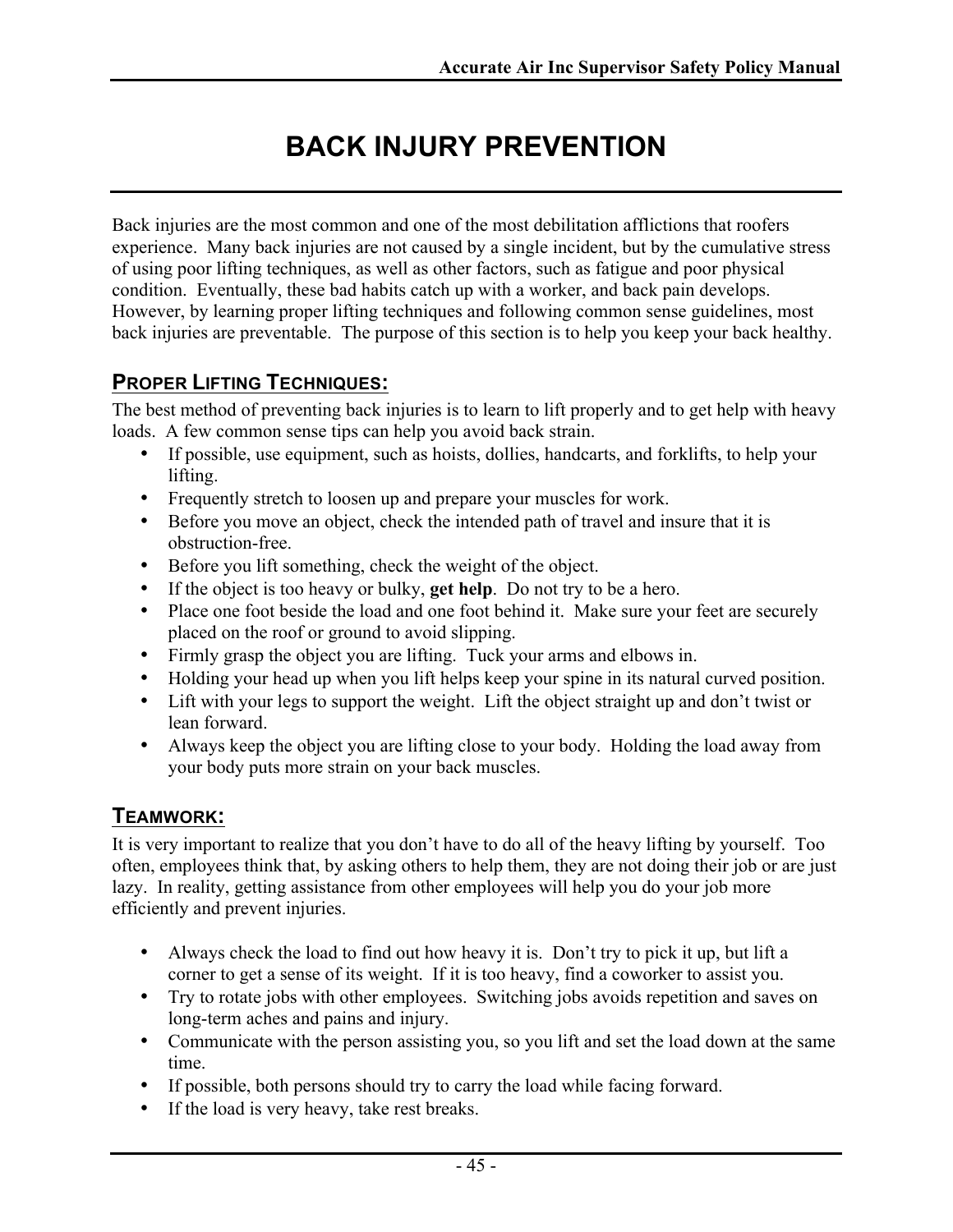# **SCAFFOLDS**

- Inspect the scaffold before starting work to make sure the handrails, midrails, toeboards and decking are in place.
- A scaffold may be erected, moved, altered, or dismantled only under the supervision of a competent person.
- The base of the scaffold should be firmly in place and on a level area; the wheels on movable scaffolds should be locked.
- Place a toeboard on the scaffold when using tools or other objects that could fall.
- The working level of scaffolding must be completely planked. The planks should be placed so there is no space between them to allow tools or material to fall through.
- Scaffolds 10 feet or more in height must incorporate a fall protection system consisting of guardrails or personal fall arrest systems.
- Never place ladders or other makeshift devices on scaffolds to access higher elevations.
- Use a ladder or stairs to climb a scaffold.
- Never ride on a mobile scaffold that is being moved; remove or secure any tools or materials on the scaffold before moving it. Be certain to chock the wheels before climbing on the scaffold.
- Always be aware of electrical lines and make sure that the scaffold never touches or comes close to one.
- Never load a scaffold beyond its intended maximum load.
- Mobile scaffolds must not exceed a 4:1 height-to-width ratio.
- Scaffolds must be properly secured to the building every 26 feet vertically and 30 feet horizontally.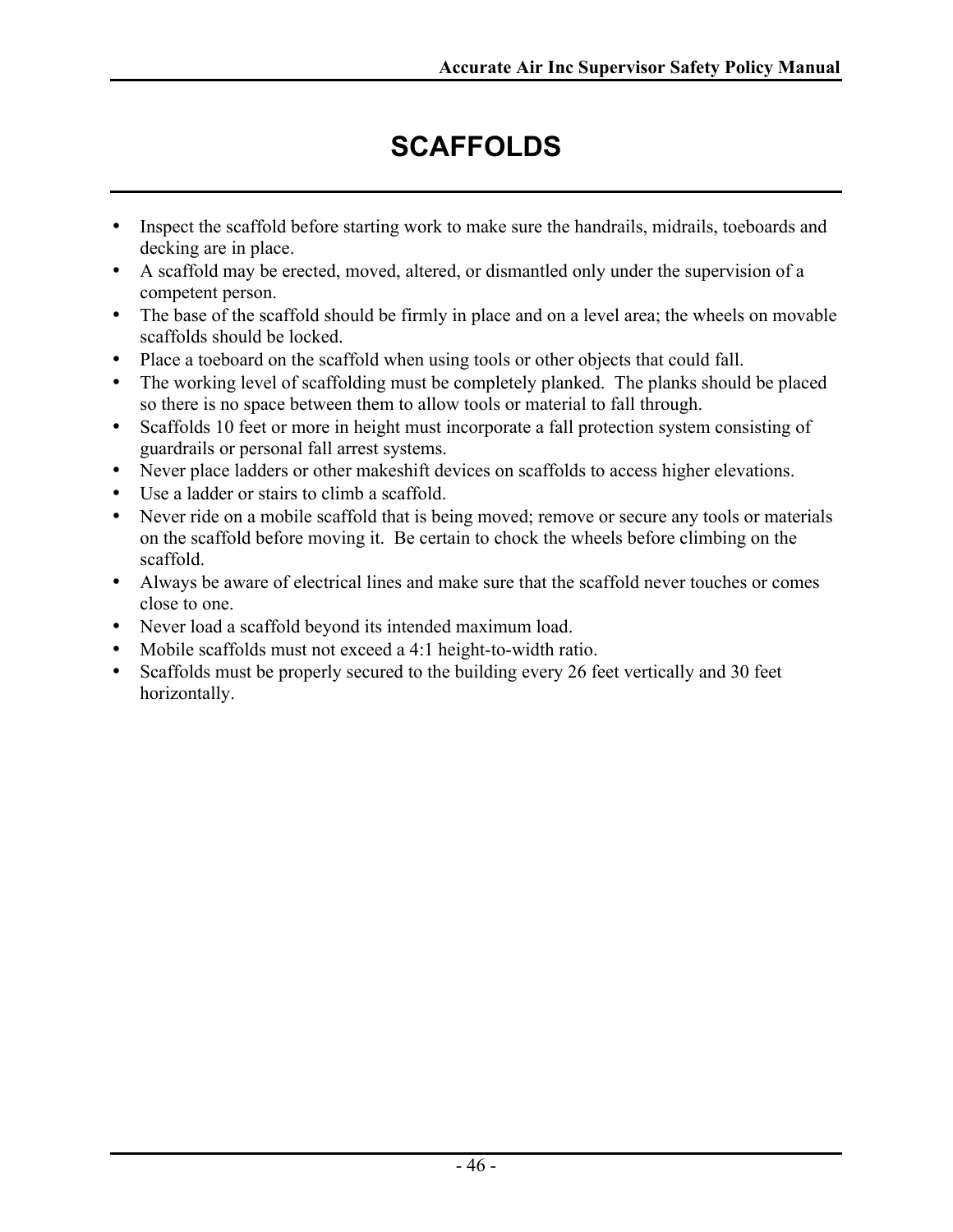# **ASBESTOS**

To handle asbestos-containing material, you must be trained. The following chart explains the OSHA and EPA requirements for the removal, installation, repair, or maintenance of asbestoscontaining material.

| SUMMARY OF KEY PROVISIONS OF THE OSHA & EPA ASBESTOS STANDARDS |  |
|----------------------------------------------------------------|--|
|----------------------------------------------------------------|--|

| <b>Exempt Operations</b>      | from EPA's NESH/AP but not the OSHA standard: (i) residential structures<br>work practices (see Note) other than power roof cutters; (iii) removal of less<br>than 5,580 square feet (518 $m2$ ) of nonfriable BUR using a power roof cutter;<br>and (iv) removal of less than 160 square feet $(15 \text{ m}^2)$ of material that is friable<br>or contaminated with ACRM-related dust or debris. | No categorical exemptions apply in either standard. The following are exempt<br>with four dwelling units or less; (ii) removal of nonfriable ACRM using proper |
|-------------------------------|----------------------------------------------------------------------------------------------------------------------------------------------------------------------------------------------------------------------------------------------------------------------------------------------------------------------------------------------------------------------------------------------------|----------------------------------------------------------------------------------------------------------------------------------------------------------------|
|                               | Nonfriable (intact) Incidental                                                                                                                                                                                                                                                                                                                                                                     | <b>Removal or Repair of Primary</b>                                                                                                                            |
| <b>Regulatory Requirement</b> | <b>ACRM</b>                                                                                                                                                                                                                                                                                                                                                                                        | <b>ACRM (OSHA Class II Operations)</b>                                                                                                                         |
| <b>Competent Person</b>       | No, but the condition of the material                                                                                                                                                                                                                                                                                                                                                              | Yes, primary functions include initial                                                                                                                         |
| <b>Supervision</b>            | must be inspected prior to and during                                                                                                                                                                                                                                                                                                                                                              | inspection of the ACRM's condition,                                                                                                                            |
|                               | the job as needed.                                                                                                                                                                                                                                                                                                                                                                                 | setup of the regulated area and making                                                                                                                         |
|                               |                                                                                                                                                                                                                                                                                                                                                                                                    | an exposure assessment; inspections of                                                                                                                         |
|                               |                                                                                                                                                                                                                                                                                                                                                                                                    | the ACRM operations are required as                                                                                                                            |
|                               |                                                                                                                                                                                                                                                                                                                                                                                                    | needed to ensure compliance and at                                                                                                                             |
|                               |                                                                                                                                                                                                                                                                                                                                                                                                    | reasonable employee request;                                                                                                                                   |
|                               |                                                                                                                                                                                                                                                                                                                                                                                                    | supervisor does not need to be on site                                                                                                                         |
|                               |                                                                                                                                                                                                                                                                                                                                                                                                    | for all ACRM work, except for                                                                                                                                  |
|                               |                                                                                                                                                                                                                                                                                                                                                                                                    | operations that are subject to EPA's                                                                                                                           |
|                               |                                                                                                                                                                                                                                                                                                                                                                                                    | NESHAP.                                                                                                                                                        |
| <b>Initial Exposure</b>       | No                                                                                                                                                                                                                                                                                                                                                                                                 | Yes, a competent person may make a                                                                                                                             |
| <b>Assessment</b>             |                                                                                                                                                                                                                                                                                                                                                                                                    | negative exposure assessment (NEA)                                                                                                                             |
|                               |                                                                                                                                                                                                                                                                                                                                                                                                    | based on NRCA's data compilation                                                                                                                               |
|                               |                                                                                                                                                                                                                                                                                                                                                                                                    | provided material is nonfriable (intact),<br>worker training requirements are met                                                                              |
|                               |                                                                                                                                                                                                                                                                                                                                                                                                    | and required roof removal methods are                                                                                                                          |
|                               |                                                                                                                                                                                                                                                                                                                                                                                                    | used; otherwise, an NEA can be made                                                                                                                            |
|                               |                                                                                                                                                                                                                                                                                                                                                                                                    | only on the basis of: (i) "historical" or                                                                                                                      |
|                               |                                                                                                                                                                                                                                                                                                                                                                                                    | "objective" data prior to the start of the                                                                                                                     |
|                               |                                                                                                                                                                                                                                                                                                                                                                                                    | job or (ii) on-the-job exposure                                                                                                                                |
|                               |                                                                                                                                                                                                                                                                                                                                                                                                    | monitoring.                                                                                                                                                    |
| <b>Exposure Monitoring</b>    | N <sub>o</sub>                                                                                                                                                                                                                                                                                                                                                                                     | No, if an NEA is made before the start                                                                                                                         |
|                               |                                                                                                                                                                                                                                                                                                                                                                                                    | of the job; otherwise, representative                                                                                                                          |
|                               |                                                                                                                                                                                                                                                                                                                                                                                                    | daily monitoring is required until                                                                                                                             |
|                               |                                                                                                                                                                                                                                                                                                                                                                                                    | compliance with the new OSHA                                                                                                                                   |
|                               |                                                                                                                                                                                                                                                                                                                                                                                                    | permissible exposure limits (0.1 f/cc,                                                                                                                         |
|                               |                                                                                                                                                                                                                                                                                                                                                                                                    | eight-hour TWA; 1.0 f/cc, 30-minutes                                                                                                                           |
|                               |                                                                                                                                                                                                                                                                                                                                                                                                    | excursion) is demonstrated.                                                                                                                                    |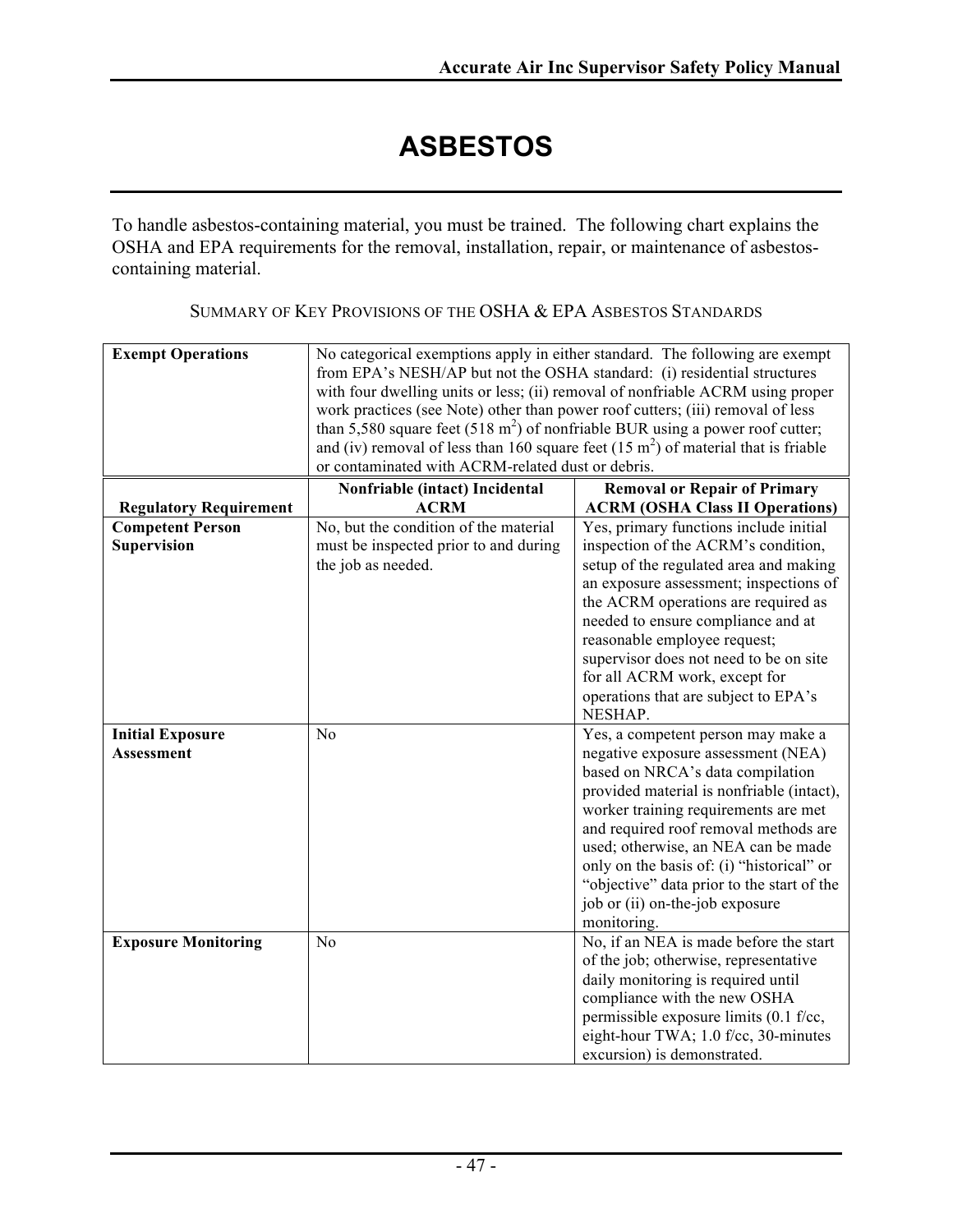|                                                 | Nonfriable (intact) Incidental | <b>Removal or Repair of Primary</b>                                                |
|-------------------------------------------------|--------------------------------|------------------------------------------------------------------------------------|
| <b>Regulatory Requirement</b>                   | <b>ACRM</b>                    | <b>ACRM (OSHA Class II Operations)</b>                                             |
| <b>Regulated Areas</b>                          | No                             | Yes, the demarcation requirement can                                               |
|                                                 |                                | be met by posting warning signs at                                                 |
|                                                 |                                | points of access to the roof; neither                                              |
|                                                 |                                | demarcation nor warning signs are                                                  |
|                                                 |                                | required where an NEA is made and                                                  |
|                                                 |                                | no untrained workers have access.                                                  |
| <b>Wet Methods</b>                              | N <sub>0</sub>                 | No, if material is nonfriable (intact)                                             |
|                                                 |                                | and proper roof removal methods (see                                               |
|                                                 |                                | Note) are used, except that the cutting                                            |
|                                                 |                                | blade of power roof cutters must be                                                |
|                                                 |                                | misted continuously inside the shroud;                                             |
|                                                 |                                | yes, for all ACRM and related dust and                                             |
|                                                 |                                | debris, but only if the material is                                                |
|                                                 |                                | friable (nonintact).                                                               |
| <b>HEPA Dust Collector</b>                      | N <sub>o</sub>                 | No, if the material is nonfriable (intact)                                         |
| and/or Vacuums                                  |                                | and proper roof removal methods (see                                               |
|                                                 |                                | Note) are used, except for dust and                                                |
|                                                 |                                | debris created by power roof cutters on                                            |
|                                                 |                                | aggregate-surfaced roof systems                                                    |
|                                                 |                                | (gentle sweeping and/or wet wiping is                                              |
|                                                 |                                | permitted for collection of power roof                                             |
|                                                 |                                | cutter dust and debris on intact,                                                  |
|                                                 |                                | smooth-surfaced roof systems); yes,                                                |
|                                                 |                                | for all ACRM-related dust and debris,                                              |
|                                                 |                                | but only if the material is friable                                                |
|                                                 | N <sub>o</sub>                 | (nonintact).                                                                       |
| Bagging/Wrapping/<br><b>Labeling of Removed</b> |                                | No, if the material is nonfriable (intact)<br>and proper roof removal methods (see |
| <b>ACRM</b>                                     |                                | Note) are used, except for dust and                                                |
|                                                 |                                | debris created by power roof cutters;                                              |
|                                                 |                                | yes, for all ACRM-related dust and                                                 |
|                                                 |                                | debris, but only if the material is                                                |
|                                                 |                                | friable (nonintact).                                                               |
| <b>Prescribed Lowering</b>                      | Yes, all removed ACRM (see     | Yes, all removed ACRM, including                                                   |
| <b>Methods</b>                                  | adjacent block).               | related dust and debris, must be                                                   |
|                                                 |                                | lowered by prescribed methods $-$ i.e.,                                            |
|                                                 |                                | by hand, crane, hoist, or dust-tight                                               |
|                                                 |                                | chute. In no case can ACRM be tossed                                               |
|                                                 |                                | or thrown off the roof to a lower level.                                           |
| <b>Roof Level Air Intakes</b>                   | N <sub>o</sub>                 | Yes, intakes may be isolated by                                                    |
| <b>Isolated or Shut Down</b>                    |                                | covering them with plastic or other                                                |
|                                                 |                                | material.                                                                          |
| <b>Respirators and Protective</b>               | N <sub>o</sub>                 | No, if an NEA is produced before the                                               |
| <b>Clothing</b>                                 |                                | start of the job; otherwise, required                                              |
|                                                 |                                | unless or until an NEA is made based                                               |
|                                                 |                                | on exposure monitoring.                                                            |
| <b>Equipment Area</b>                           | N <sub>o</sub>                 | No, if an NEA is produced before the                                               |
|                                                 |                                | start of the job; otherwise, required                                              |
|                                                 |                                | unless or until an NEA is made based                                               |
|                                                 |                                | on exposure monitoring.                                                            |
| <b>Smoking Ban</b>                              | No                             | Yes                                                                                |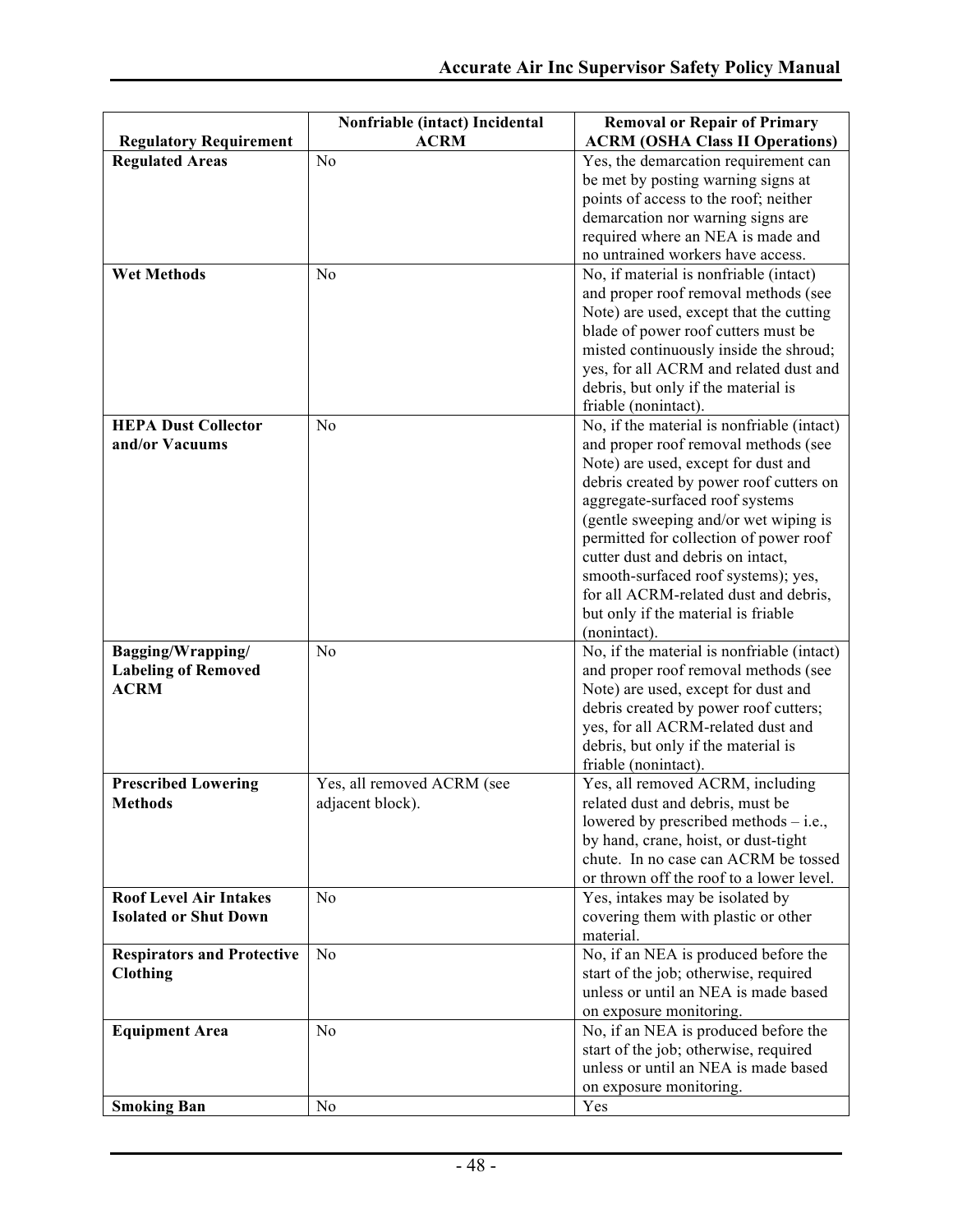|                                 | Nonfriable (intact) Incidental       | <b>Removal or Repair of Primary</b>                |
|---------------------------------|--------------------------------------|----------------------------------------------------|
| <b>Regulatory Requirement</b>   | <b>ACRM</b>                          | <b>ACRM (OSHA Class II Operations)</b>             |
| <b>Notifications</b>            | Potentially may be required for some | No to OSHA. Otherwise, required as                 |
|                                 | installation work.                   | follows: (i) to EPA prior to start of the          |
|                                 |                                      | job (unless exempt from NESHAP),                   |
|                                 |                                      | and (ii) to employees, building owners,            |
|                                 |                                      | and other employers on site, when and              |
|                                 |                                      | as applicable.                                     |
| <b>Worker Training</b>          | Yes, baseline training; no minimum   | Yes, baseline worker training under ¶              |
|                                 | duration; refresher courses not      | $(k)(9)(viii)$ of the OSHA standard plus           |
|                                 | required.                            | "hands-on" training on proper removal              |
|                                 |                                      | methods; eight-hour minimum for                    |
|                                 |                                      | initial training; annual refresher                 |
|                                 |                                      | courses required (duration unspecified,            |
|                                 |                                      | but two-hour, hands-on refresher                   |
|                                 |                                      | training recommended by OSHA).                     |
| <b>Supervisor (Competent</b>    | No, but competent person must be     | Yes, AHERA five-day supervisor                     |
| <b>Person) Training</b>         | "knowledgeable"                      | training course or equivalent, but                 |
|                                 |                                      | shorter EPA or state-approved roofing              |
|                                 |                                      | specific courses acceptable; annual                |
|                                 |                                      | refresher training required (duration              |
|                                 |                                      | unspecified, but AHERA criteria                    |
|                                 |                                      | requires eight-hour training refresher             |
|                                 |                                      | training).                                         |
| <b>Medical Surveillance</b>     | N <sub>o</sub>                       | Yes, for each worker who: (i) works                |
|                                 |                                      | on Class II ACRM removal or repair                 |
|                                 |                                      | jobs for 30 or more days per year,                 |
|                                 |                                      | excluding days involving one hour or               |
|                                 |                                      | less of such work if proper roof                   |
|                                 |                                      | removal methods (see Note) are used,               |
|                                 |                                      | or (ii) is required to wear a negative             |
|                                 |                                      | pressure respirator.                               |
| <b>Disposal of ACRM as</b>      | N <sub>o</sub>                       | No, if material is nonfriable (intact)             |
| <b>Regulated Asbestos Waste</b> |                                      | and proper roof removal methods (see               |
|                                 |                                      | Note) are used, except for dust and                |
|                                 |                                      | debris created by a power roof cutter;             |
|                                 |                                      | ves for all ACRM and related dust and              |
|                                 |                                      | debris if material is friable (nonintact),         |
|                                 |                                      | unless exempt from EPA's NESHAP.                   |
| <b>Record Keeping</b>           | N <sub>o</sub>                       | Yes, for any exposure monitoring,                  |
|                                 |                                      | objective data, training, medical                  |
|                                 |                                      | surveillance or regulated waste                    |
|                                 |                                      | disposal records and jobs where                    |
|                                 |                                      | wetting is not used because of freezing            |
|                                 |                                      | temperatures (unless exempt from<br>EPA's NESHAP). |
|                                 |                                      |                                                    |

Note: Proper roof removal methods include: (i) required methods as summarized in this table, and (ii) the use of methods that have been found not to render ACRM friable (nonintact). Proper manual methods include the use of spud, spade, flat blade or slicing tools (such as axes, mattocks, pry bars, crowbars, spud bars, shovels, flat blade knives and utility knives) to slice, strip off, shear under or pry up the roofing material. Sanding, grinding, abrading and cutting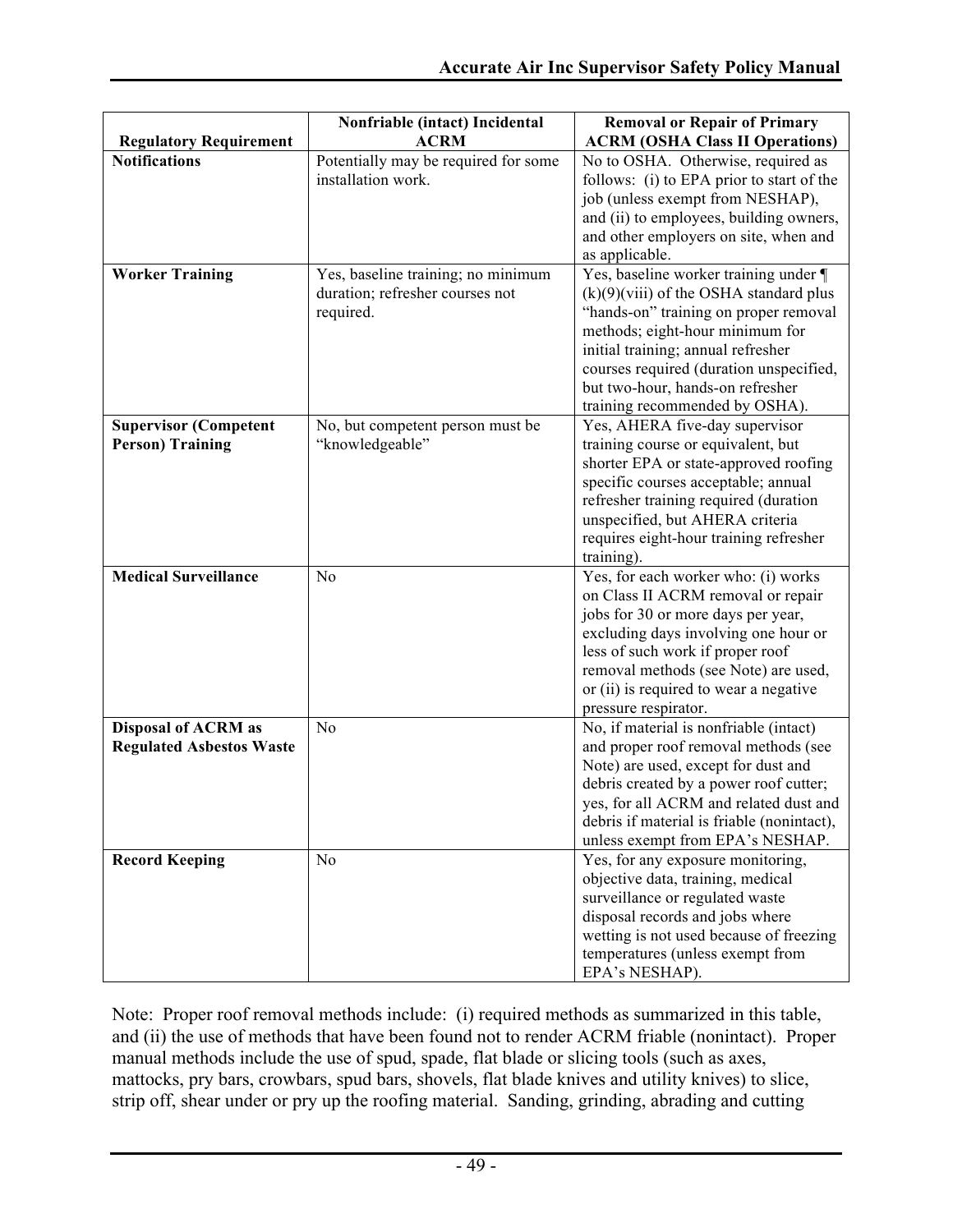with serrated edge hand tools, such as hand saws, are prohibited. Proper removal methods also include careful handling and stacking of removed materials without throwing or intentionally breaking or crushing the materials. Proper mechanical methods include power removers, "power slicers" and "power plows". Power slicers and power plows, though not presently available commercially, can be fabricated to slice through asbestos-containing BUR felts. When used, EPA's NESHAP is not applicable, as long as the ACRM is nonfriable (intact).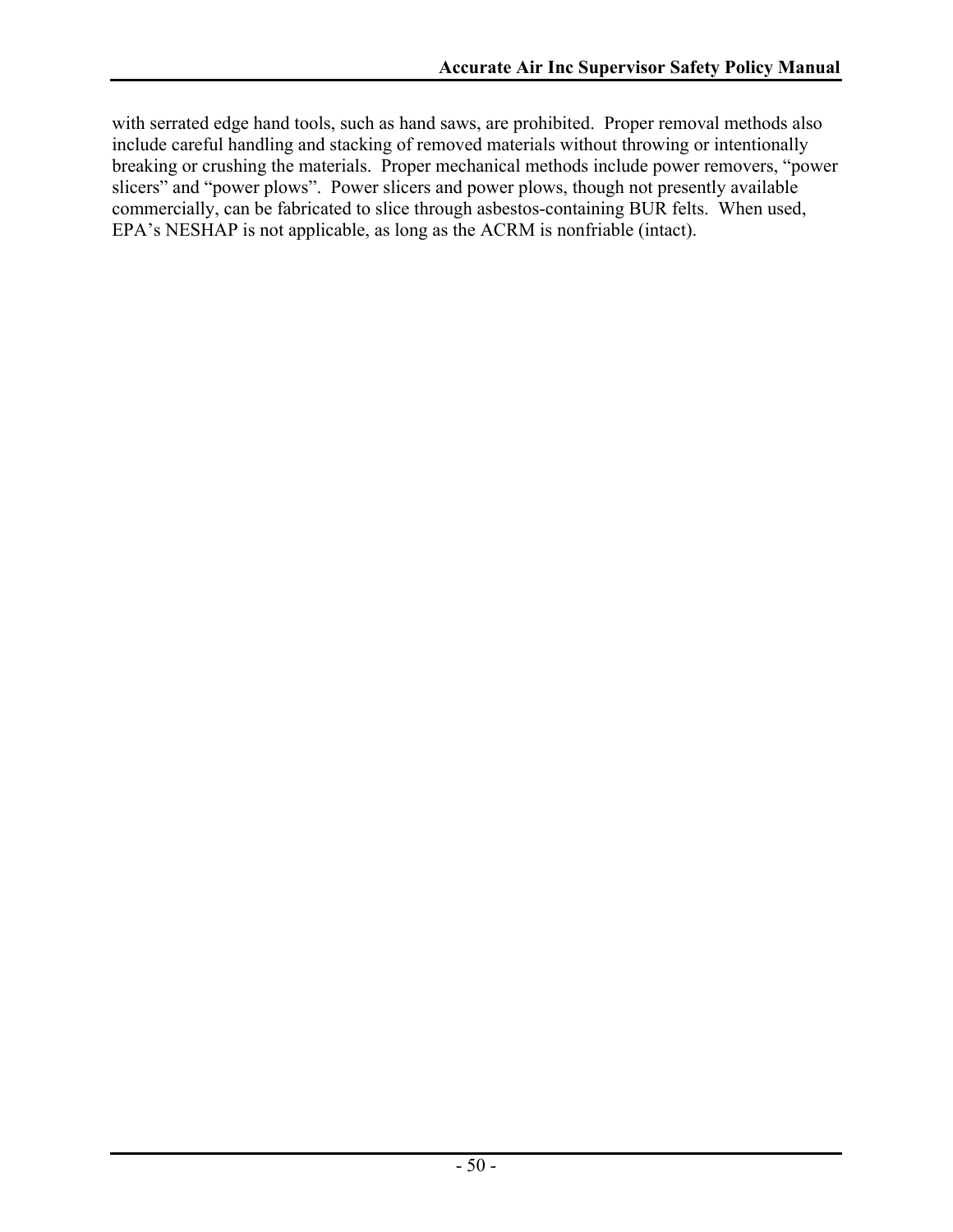# **CONFINED SPACES**

OSHA defines a Permit Required Confined Space (PRCS) as any space that has a limited means of entry or exit and:

- Is not designated for continuous capacity;
- Is large enough so someone can get inside and perform a task; and
- Meets one of the following conditions:
	- Has the potential to contain hazardous atmospheres;
	- Has a material that could trap an entrant; or
	- Is designed so that someone could trap an entrant.

You must receive specialized training before entering a PRCS meeting these requirements. The training will cover:

- Testing of the atmosphere for oxygen deficiency and toxic or flammable gases that may be present;
- Ventilation requirements;
- How to safely enter and exit;
- How to fill out entry permits correctly; and
- Rescue procedures.

When do you need to be concerned about this?

- When inside tankers;
- When performing waterproofing in trenches or inside a building or structure;
- When working around HVAC units or other tight spots.

If you are unsure, contact your supervisor or the NRCA Risk Management Department.

#### **Do not enter any confined space until properly trained and until all steps are required by 29 CFR 1910.146 have been fulfilled.**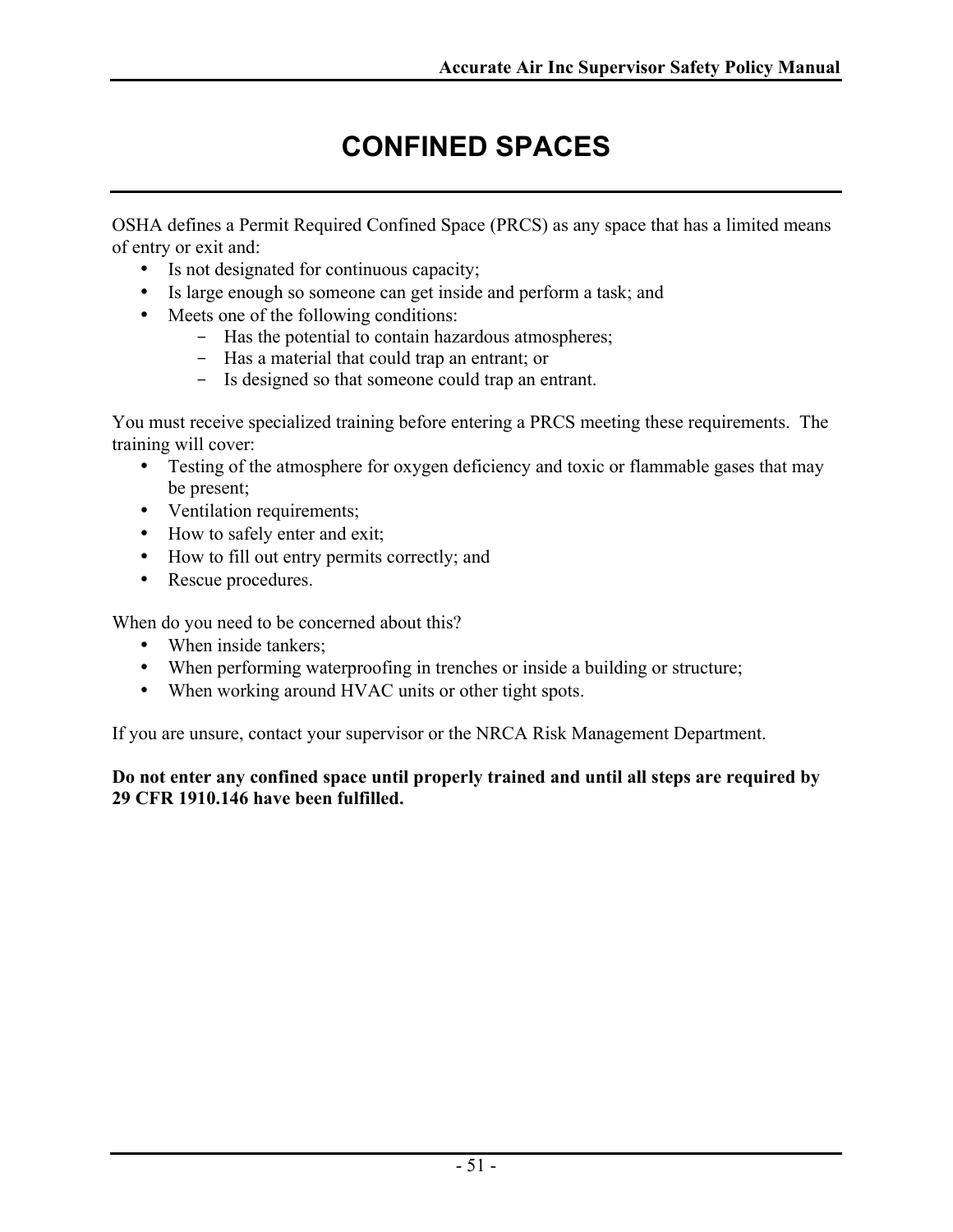# **LOCKOUT/TAGOUT**

Lockout/Tagout is the name of an OSHA standard that aims to prevent accidents from occurring when workers are servicing machinery. The rule has requirements to restrict access to a switch, valve, or piece of equipment that should not be operated when it is being serviced. The tag indicates the equipment is locked out and should not be used. The lock prevents anyone from accidentally starting the equipment.

- Only lock and tag a piece of equipment upon the instruction of a supervisor.
- Use a brightly colored "Danger Do Not Operate" tag.
- Make sure the tag is prominently displayed.
- Sign the tag and date it.
- Many pieces of equipment have multiple energy sources. Be certain each is locked out and the energy source is relived before servicing.
- Never attempt to use equipment, switches, or valves that are locked and tagged.
- You are required to perform all activities in accordance with 29 CFR 1910.147.
- Lockout/Tagout requires specialized training for those employees who may be effected by or conduct servicing or maintenance projects. Do not attempt to lockout/tagout a piece of equipment until you are thoroughly trained.
- Do not remove locks and tags belonging to other workers.
- If you are trained in lockout/tagout procedures, make sure to:
	- Shut down equipment in a predetermined manner;
	- Place logs and tags accordingly;
	- Relieve energy sources slowly;
	- Attempt to restart equipment to ensure that power is shut off; and
	- Perform maintenance activity.
- Before restarting the equipment:
	- Remove any tools from the maintenance area;
	- Remove any unnecessary people from the maintenance area;
	- Remove locks and tags; and
	- Restart equipment.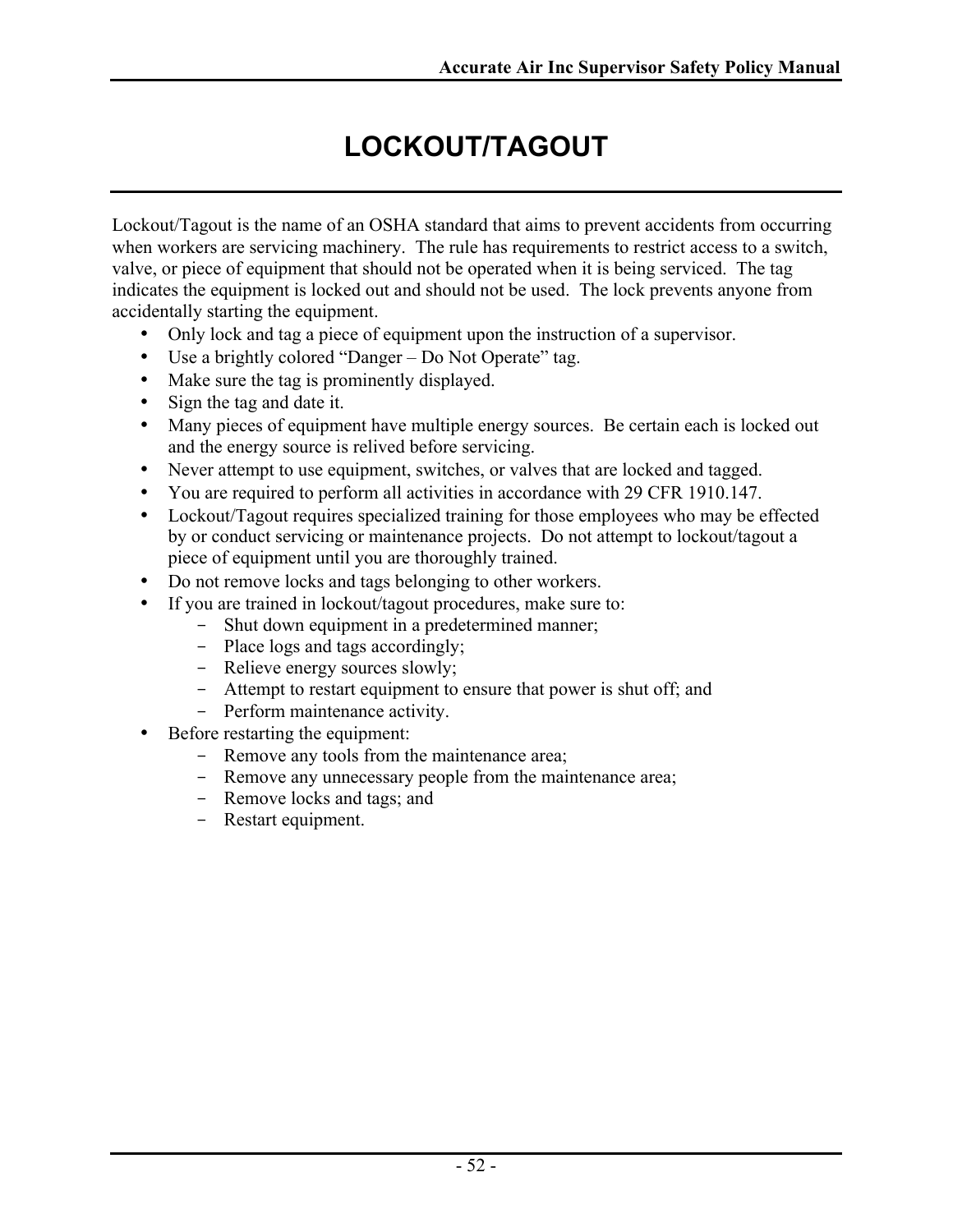# **SUBSTANCE ABUSE POLICY**

Accurate Air, Inc. intends to maintain a drug-free workforce and a drug-free workplace for the safety and well-being of all its teammates and the general public. To meet this goal, the company will continue to be selective in its recruiting process, require a pre-employment drug test on all newly hired teammates and implement a company-wide drug testing program.

The Drug-Free Workplace Program has two separate components. The first component is denoted as Plan 1 and is mandated by federal law. The second component is denoted as Plan 2 and is a self-imposed plan.

Plan 1 is for DOT-mandated rules and will apply to all teammates who have CDL Class-A and Class-B licenses.

Plan 2 will be for all other teammates.

Note: All newly hired teammates will be tested prior to employment.

The following definitions are designated for the purposes of these plans:

*Field Teammate* – any teammate whose primary job function is working on a job in the field or working in the garage.

*Support Teammate* – any teammate whose primary job function is performed in the office; Equipment and Facility Manager is considered a support position.

*Safety Sensitive Position* – All field positions and support positions that require frequent visits to the field. Teammate support positions of Controller, Office Manager and office support clerical positions are not considered safety sensitive positions.

*New Hire* – a job applicant who has been offered a position as a teammate.

*For Cause* – when a trained supervisor observes changes in a teammate's behavior or appearance that may indicate the use of drugs or alcohol.

### **PLAN 1 COMPREHENSIVE DOT DRUG TESTING PROGRAM**

- 1) All teammates with CDL-A or –B licenses will be in a pool comprised of Accurate Air, Inc. teammates. ON an annual basis, 50% of this pool will be randomly tested for the use of drugs.
- 2) Teammates in this pool will also have post-accident tests, for cause tests, and return to duty tests (after testing positive to a drug test).
- 3) A Medical Review Officer (MRO) will be assigned to review the results of all tests and take the appropriate action regarding positive tests to insure the test is accurate before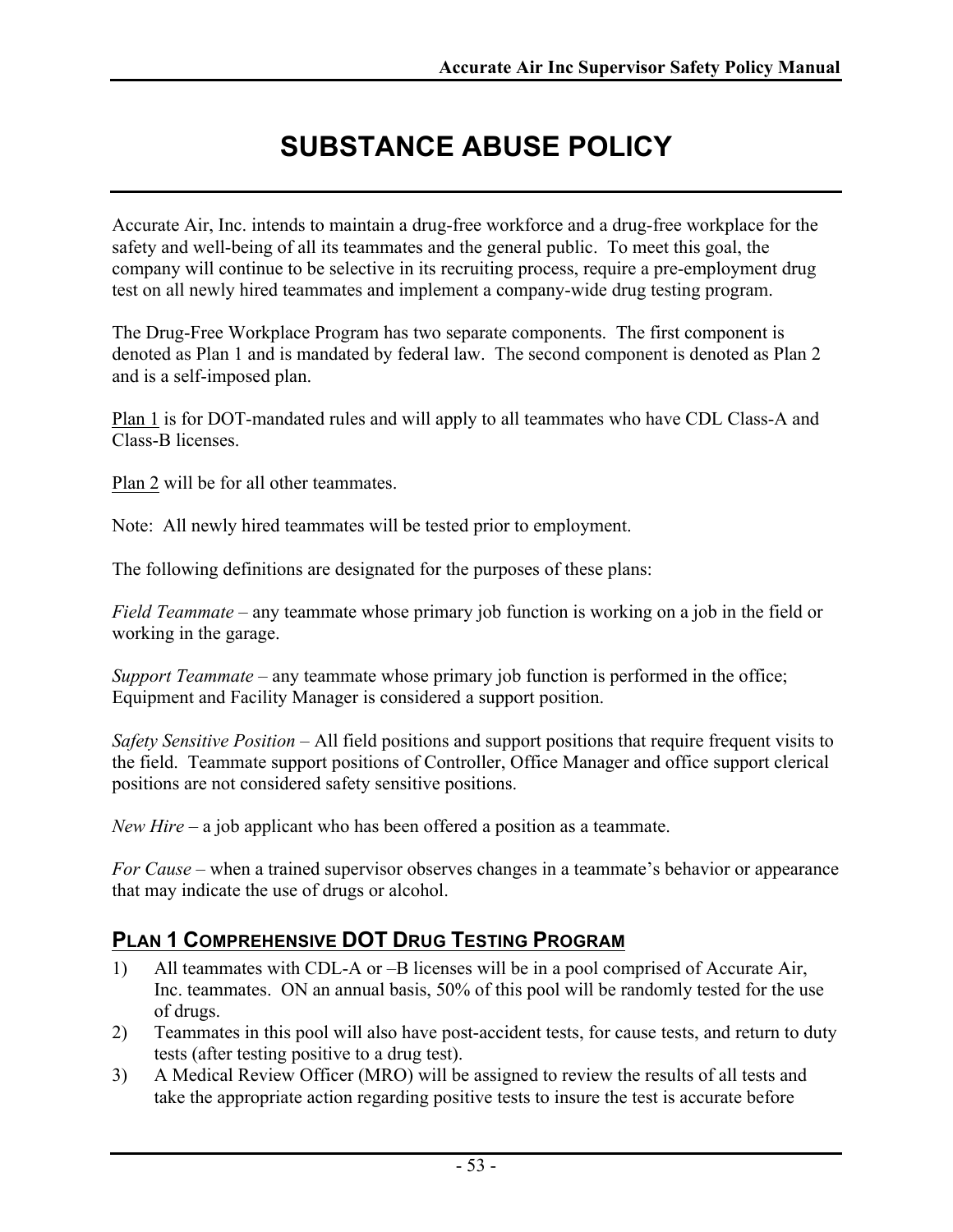informing the company. Once positive test results are shared with the company, the MRO responsibilities will end and the Substance Abuse Counselor will take over.

- 4) If a teammate test positive, he/she will be suspended from duty and follow an Employee Assistance Program that is part of our Plan. The teammate will be assigned to a Substance Abuse Counselor who will recommend a plan of action, provide limited return to duty monitoring and set a date for a return to duty drug test. If the teammate fails the return to duty drug test, he/she will be terminated. If the teammate tests positive on subsequent random tests, he/she will be terminated.
- 5) Any teammate who tests positive and subsequently returns to work by testing negative will be required to be tested six times within the next year. The cost of these tests will be the responsibility of the teammate.

### **PLAN 2 COMPREHENSIVE DOT DRUG TESTING PROGRAM**

- 1) Support teammates who are not in safety sensitive positions will not be included in a random testing pool and will be subject to "for cause" testing only.
- 2) All teammates not included in Plan 1 will be included in Plan 2.
- 3) Teammates in Plan 2 will be in a pool comprised of Accurate Air, Inc. teammates. On an annual basis, 25% of this pool will be randomly tested for the use of drugs.
- 4) Teammates in Plan 2 will be subject to for cause testing, return to duty testing (after testing positive to a drug test), and ma be subject to post-accident testing.
- 5) A Medical Review Officer (MRO) will be assigned to review the results of all tests and take the appropriate action regarding positive tests to insure the test is accurate before informing the company. Once positive test results are shared with the company, the MRO responsibilities will end and the Substance Abuse Counselor will take over.
- 6) If a teammate tests positive, he/she will be suspended from duty and follow an Employee Assistance Program that is part of our Plan. The teammate will be assigned to a Substance Abuse Counselor who will recommend a plan of action, provide limited return to duty monitoring and set a date for a return to duty drug test. If the teammate fails the return to duty drug test, he/she will be terminated. If the teammate tests positive on subsequent random tests, he/she will be terminated.
- 7) Any teammate who tests positive and subsequently returns to work by testing negative will be required to be tested six times within the next year. The cost of these tests will be the responsibility of the teammate.

Note: All new employees who test positive on their pre-employment drug test will be required to submit to a follow-up test within the next 30-60 days. The date for this test will be randomly selected and will not be disclosed in advance. Any employee who tests positive on their followup drug test may be subject to termination.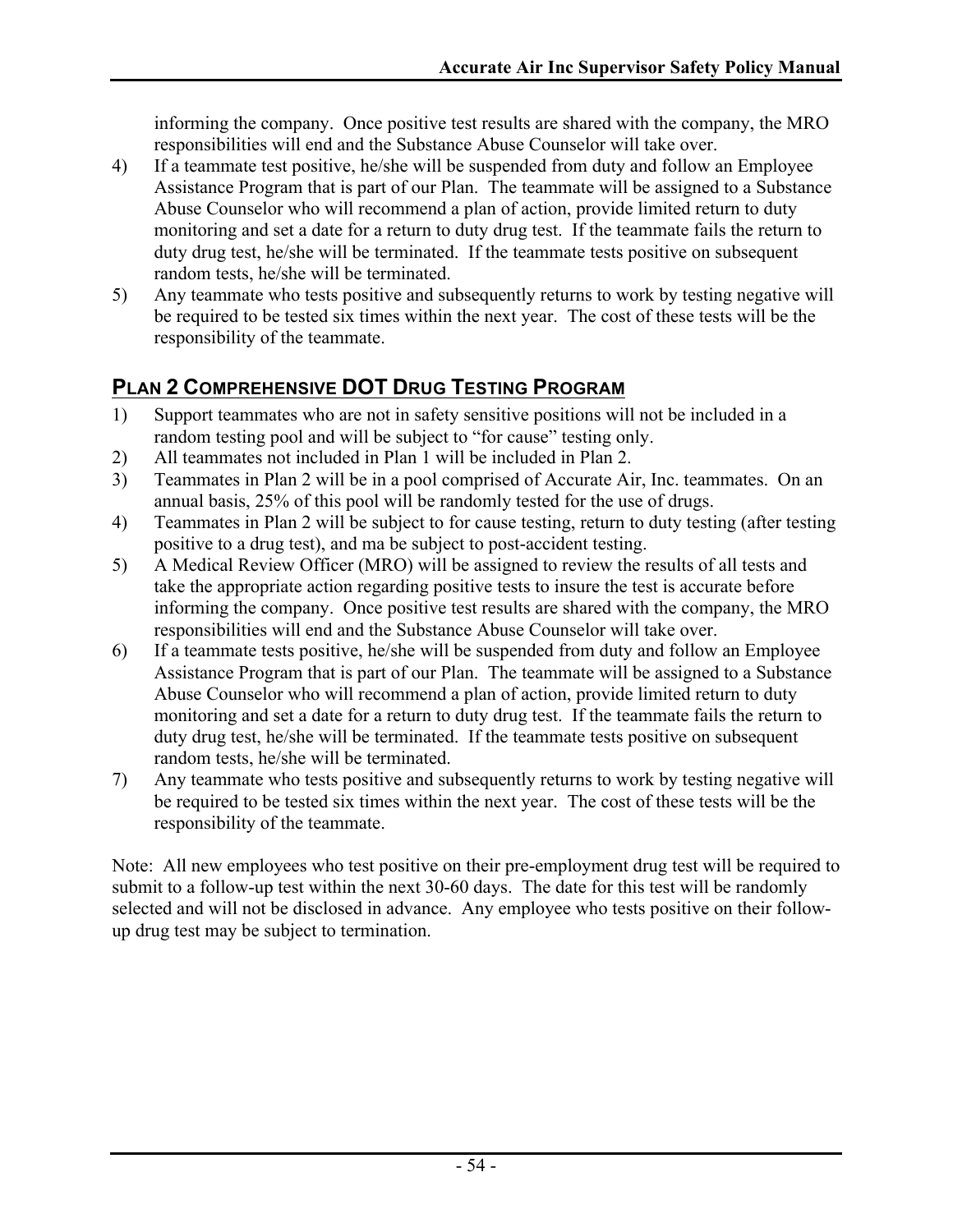# **WELDING AND TORCH CUTTING**

- Employees must be trained before operating any welding equipment.
- When torch cutting, wear proper personal protective equipment, such as leather gloves, a leather apron, and a face shield with properly tinted lenses.
- Inspect all equipment prior to use, including any compressed gas cylinders, hoses, regulators, and torches. Any defective parts should immediately be taken out of service.
- Check the valves for dirt or debris.
- An ABC-rated fire extinguisher (see section 12C for an explanation of fire extinguisher ratings) must be located within easy access during any welding or cutting operations.
- Make sure there are no flammable materials or oily rags located near the welding or cutting operation. Remember to check for and be aware of flammable vapors that may be present.
- When you have completed your welding job, always turn off the acetylene and oxygen at the tanks.
- Conduct welding and soldering operations in well-ventilated areas. Respiratory protection may be required. Check with your supervisor.
- Never cut or weld on a tank, drum, or other container, unless it has been thoroughly cleaned and inspected by a supervisor.
- Arc welding requires the use of appropriately tinted eye protection to protect against the bright light generated.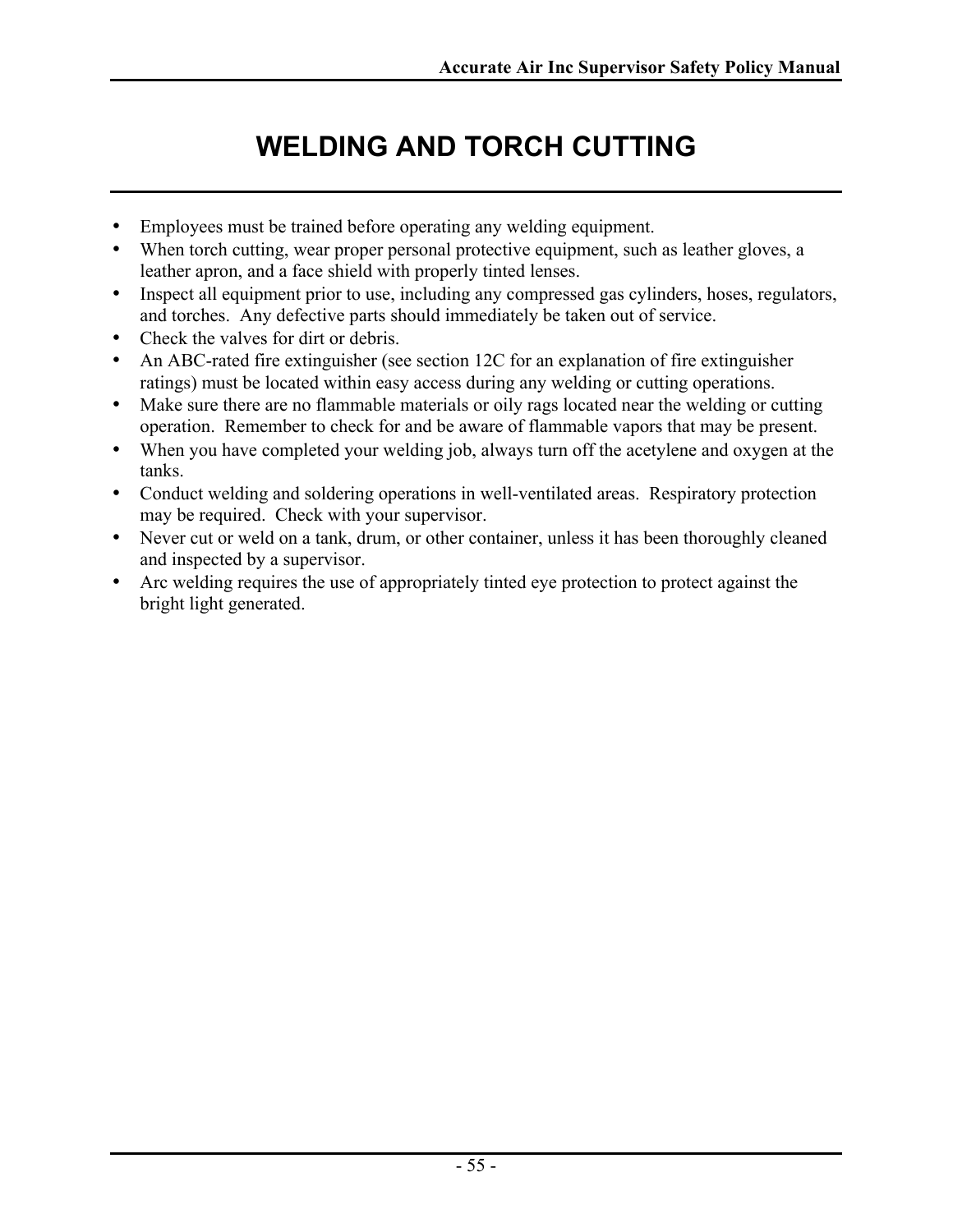# **STEEL ERECTION**

#### **KEY PROVISIONS FROM OSHA 1926 SUBPART R**

Under OSHA's current Steel Erection Standard, fall protection is required if the fall hazard exceeds 25 feet unless a floor exists within 30 feet. Fall protection is also required when the fall hazard exceeds 25 feet at the outer perimeter. Scaffolds with standard guardrails or nets may be used to satisfy these requirements.

A safety railing of ½-inch wire rope or equal must be installed approximately 42 inches high around the periphery of all temporary planked or temporary metal decked floors or tier buildings and other multi-floored structures during structural steel assembly.

When gathering and stacking temporary floor planks from the last panel, employees must be protected by safety belts with safety lines attached to a catenary line or other substantial anchorage.

OSHA also has recognized the improvements in fall protection and are sometimes citing connectors for failure to use fall protection equipment when connecting steel. These citations are being made under the general duty clause.

Practical workers should always be protected from potential fall hazards.

### **PROPOSED CHANGES TO SUBPART R**

On or about December 1, 1995, the Steel Erection Negotiated Rulemaking Advisory Committee (SENRAC) completed its final draft on a recommended Steel Erection Standard to replace the current 1926 Subpart R Standard. The proposal will be presented to OSHA, who will then hold public hearings on the matter. The following is a summary of the proposed fall protection requirements:

#### **Fall Protection**

Fall protection is required when walking/working surface fall hazards exceeds 15 feet except for Connectors, and Workers in Controlled Decking Zones (CDZ).

#### **Connectors**

Connectors must:

- Be protected from falls of more than 30 feet or two floors, whichever is less;
- Complete CDZ/Erector training;
- Be provided with personal fall arrest/restraint system or other means of fall protection; and
- Be able to tie off.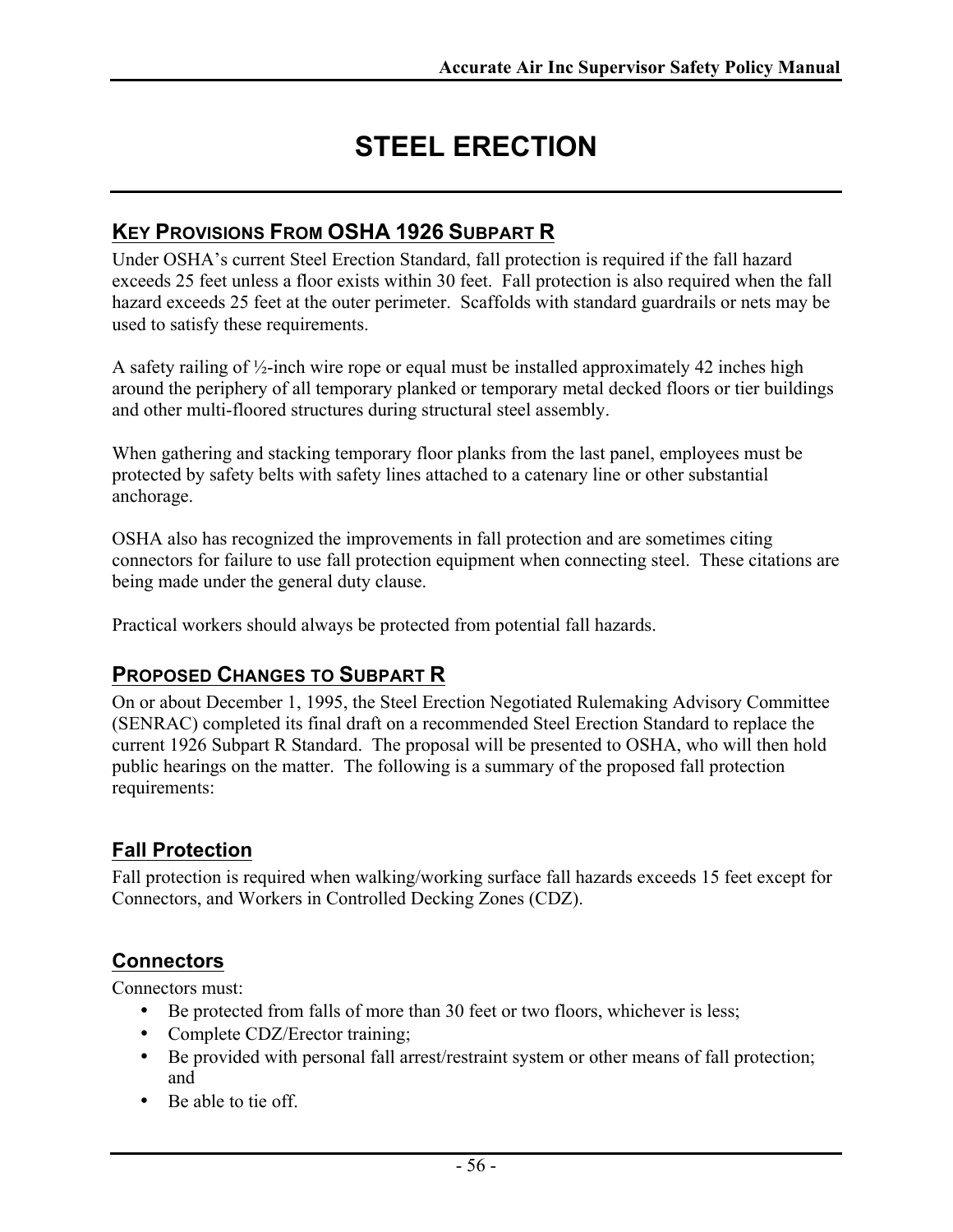### **Controlled Deck Zones**

A Controlled Decking Zone (CDZ) may be established in the area of a structure over 14 and up and 30 feet above a lower level where metal deck is initially being installed, and forms the leading edge of a work area. In each CDZ, the following conditions apply:

- Fall protection is required if the leading edge fall hazard exceeds 30 feet or two floors, whichever is less;
- CDZ has limited access and clearly identified boundaries;
- Workers have completed CDZ training;
- Proper support for initial deck placement;
- Unsecured decking in CDZ shall not exceed 3,000 square feet;
- Safety deck attachments must be secured with at lease 2 attachments per deck panel; and
- Final deck attachment can not be done in CDZ.

### **Minimum Ratings**

Minimum Ratings for Floor and Roof Opening Covers are:

- 30 psf for roofs
- 50 psf for floors, or
- Twice the expected weight of employees and equipment

### **Covers**

Covers shall be:

- Secured in place, and
- Marked "Hole" or "Cover"

Note: Skylights are MPT covers unless properly rated.

### **Training**

Fall Hazard Training must include:

- Recognition and identification of fall hazards in work area;
- Use and operation of fall protection systems provided;
- Erection, maintenance, disassembly and inspection procedures for systems provided;
- Fall protection procedures;
- Requirements of OSHA 1926.760;
- Erection zone procedures; and
- Controlled decking zone procedures.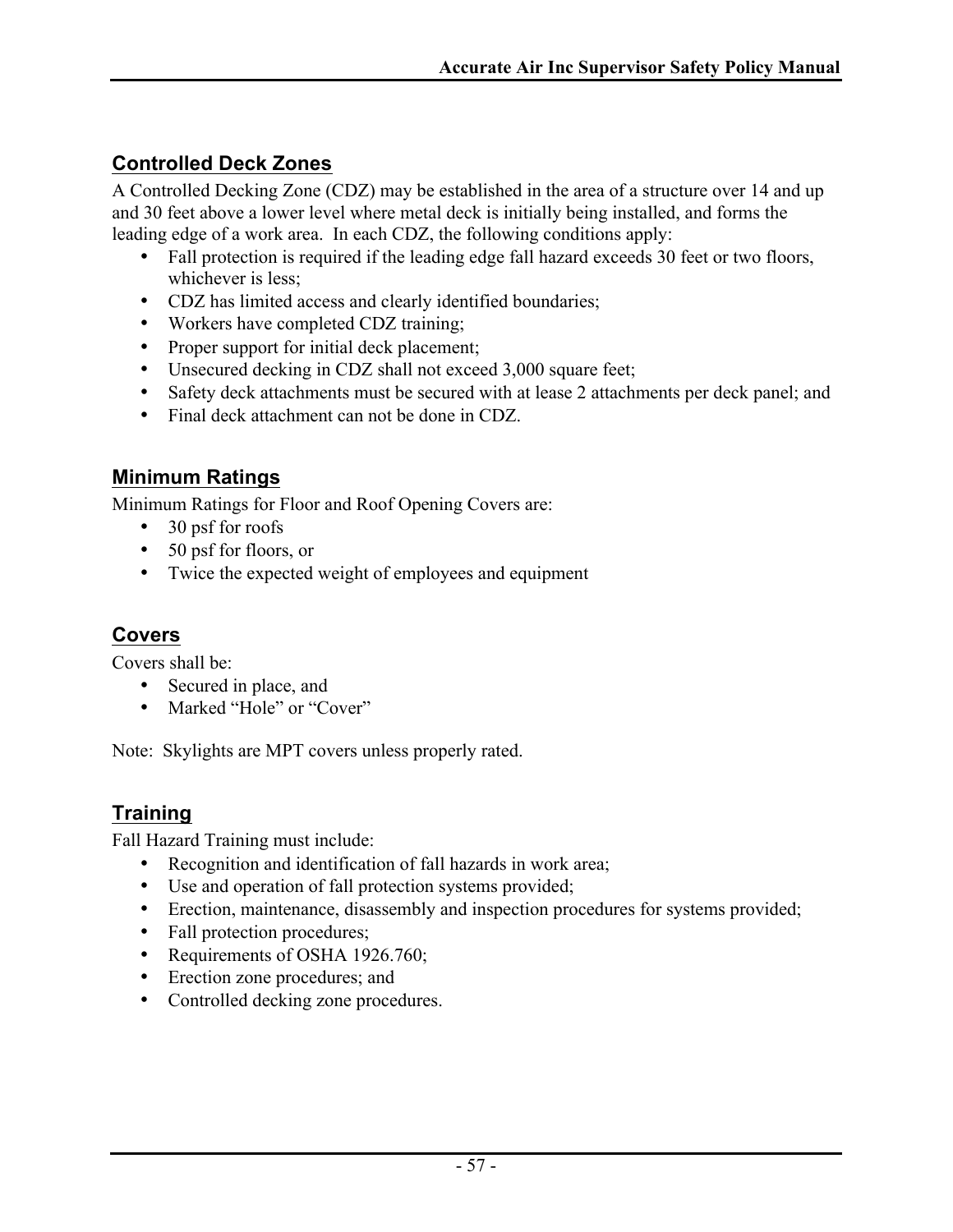### **Methods of Fall Protection**

- Platforms with guardrails
- JLG lifts
- Nets
- Personal fall protection
- Fall protection plans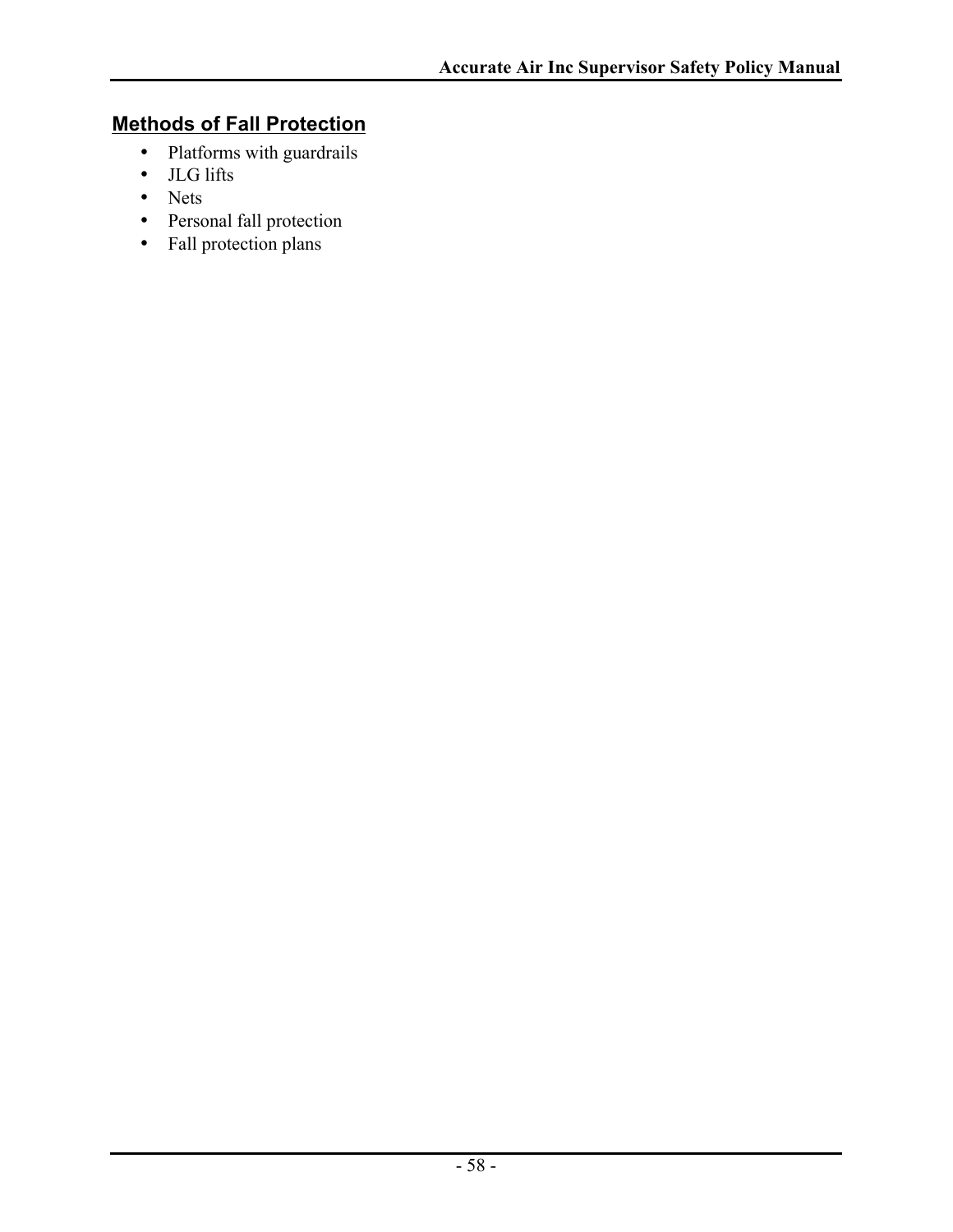# **RESPIRATORY PROTECTION PROGRAM**

### **GUIDELINES**

- 1. The guidelines in this program are designed to help reduce employee exposures against occupational dusts, fumes, mists, radionuclides, gases and vapors.
- 2. The primary objective is to prevent excessive exposure to these contaminants.
- 3. Where feasible, exposure to contaminants will be eliminated by engineering controls (example; general and local ventilation, enclosure or isolation, and substitution of a less hazardous process or material).
- 4. When effective engineering controls are not feasible, use of personal respiratory protective equipment may be required to achieve this goal.

### **RESPONSIBILITIES**

#### 1. **Management**

It is management's responsibility to determine what specific applications require use of respiratory equipment. Management must also provide proper respiratory equipment to meet the needs of each specific application. Employees must be provided with adequate training and instructions of all equipment.

#### 2. **Management/Supervisory**

Superintendents, supervisors, or foremen of each jobsite are responsible for insuring that all personnel under their control are completely knowledgeable of the respiratory protection requirements for the jobsites in which they work. They are also responsible for insuring that their subordinates comply with all facets of this respiratory program, including respirator inspection and maintenance.

#### 3. **Employees**

It is the responsibility of the employee to have an awareness of the respiratory protection requirements for their work areas (as explained by management). Employees are also responsible for wearing the appropriate respiratory equipment according to proper instructions and for maintaining the equipment in a clean and operable condition.

### **ADMINISTRATION**

|  | <b>Name:</b>                                       | Signature:                                                                                  |  |
|--|----------------------------------------------------|---------------------------------------------------------------------------------------------|--|
|  | <b>Management, Safety Department, Personnel</b>    |                                                                                             |  |
|  | Is responsible for overall program administration. |                                                                                             |  |
|  | <b>Name:</b>                                       | Signature:                                                                                  |  |
|  |                                                    | <b>Industrial Hygiene, Insurance Carrier or Consultant</b>                                  |  |
|  |                                                    | Is responsible for contaminant identification and measurement, including technical support, |  |
|  | air sampling, and laboratory analysis.             |                                                                                             |  |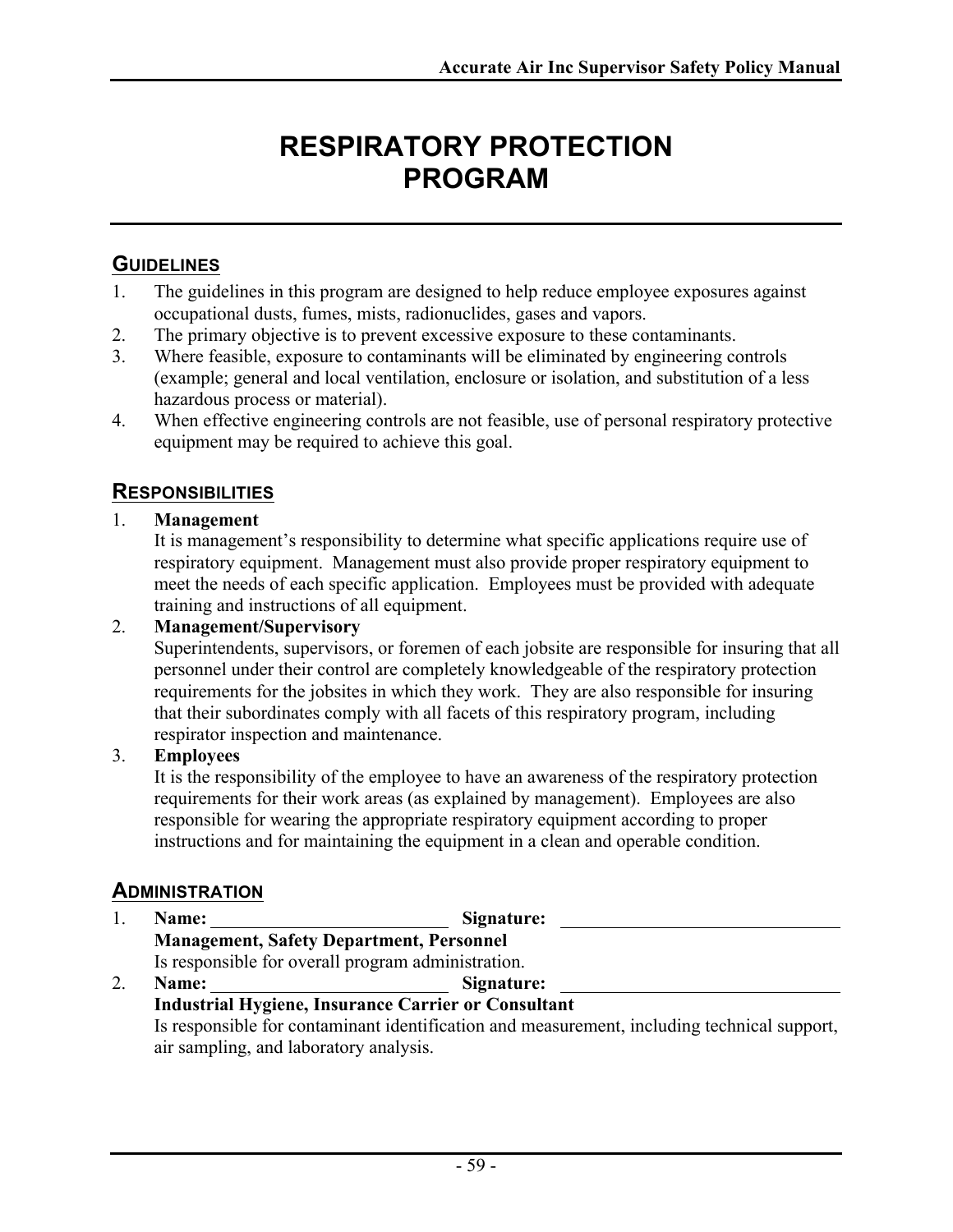- 3. **Name: Signature: Physician, Occupational Health Nurse** Is responsible for monitoring the health of company employees via a comprehensive medical and health program, including physical examinations. 4. **Name: Signature:**
- **Engineering, Safety Department, Industrial Hygiene, Other** Is responsible for directing and coordinating engineering projects, which are directly related to respiratory protection.
- 5. **Name: Signature: Safety Department, Industrial Hygiene, Other** Is responsible for selection, issuance, training, and fit testing of all respirators used in this company, including recordkeeping of "Respirator Issuance and Training" card and "Job Description – Respirator Specification" form.

#### **EMPLOYEE MEDICAL MONITORING**

- 1. Pre-employment physical examinations are conducted on all employees to assure that they are in adequate healthy condition (physically able to perform their work and can use respiratory equipment as required).
- 2. Periodic physical examinations will be given to regular employees in order to assist them in maintaining their health.

### **RESPIRATOR SELECTION**

Respirators are selected and approved by management. The selection is based upon the physical and chemical properties of the air contaminants and the concentration level likely to be encountered by the employee. The respirator program administrator will make a respirator available immediately to each employee who is placed as a new hire or as a transferee in a job that requires respiratory protection. Replacement respirators/pre-filters will be made available as required.

Respirators currently approved by this company are:

| Job Task   |       |  |
|------------|-------|--|
| Respirator | Model |  |
|            |       |  |
| Job Task   |       |  |
| Respirator | Model |  |
|            |       |  |
| Job Task   |       |  |
| Respirator | Model |  |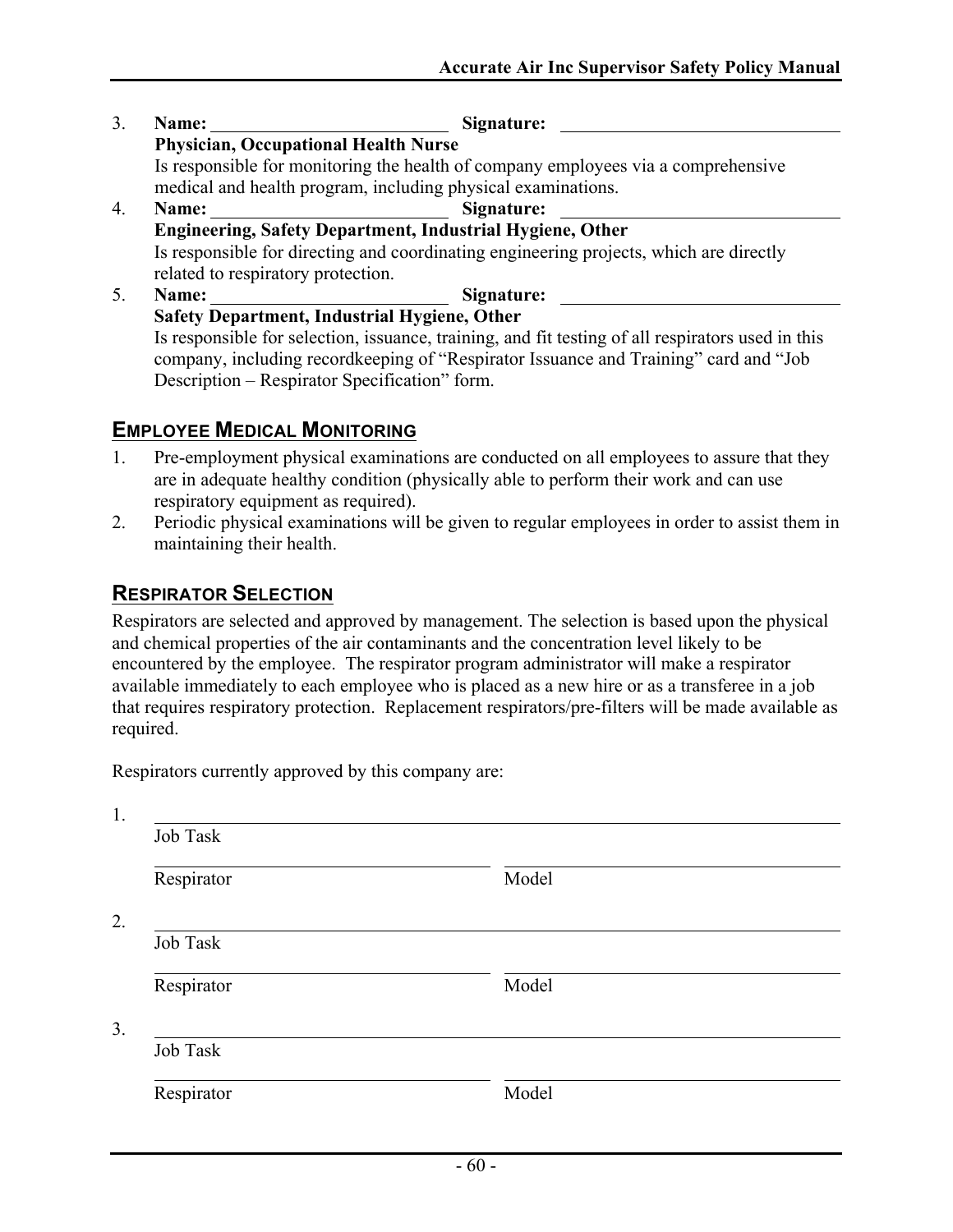4.

Job Task

Respirator Model

### **EMPLOYEE TRAINING**

Each employee, upon assignment to an area requiring respirators, must be instructed by his superintendent, supervisor, or foreman relative to their responsibilities in the respiratory program. They will also be instructed in need, use, limitation, and care of their respirator(s).

### **EMPLOYEE FIT TESTING**

Employees required to wear a respirator must be fitted properly and tested for a face seal prior to use of the respirator in a contaminated area.

### **RESPIRATORY INSPECTION AND MAINTENANCE**

The following points should be considered for respirator inspection and maintenance:

- 1. The wearer of a respirator will inspect it daily whenever it is in use.
- 2. Supervisor or foreman will periodically spot check respirators for fit, usage, and condition.
- 3. Respirators not discarded after one shift use, will be cleaned on a daily basis, according to the manufacturer's instructions, by the assigned employee or other person designated by the respirator program coordinator.
- 4. Respirators not discarded after one shift use will be stored in a suitable container away from areas of contamination.
- 5. Whenever feasible, respirators not discarded after one shift use will be marked or stored in such a manner to assure that they are worn only by the assigned employee.
- 6. Each area requiring the regular use of respirators will maintain a log book. Employees not discarding respirators after one shift should sign this log book daily in order to document the inspection and maintenance of their respirators.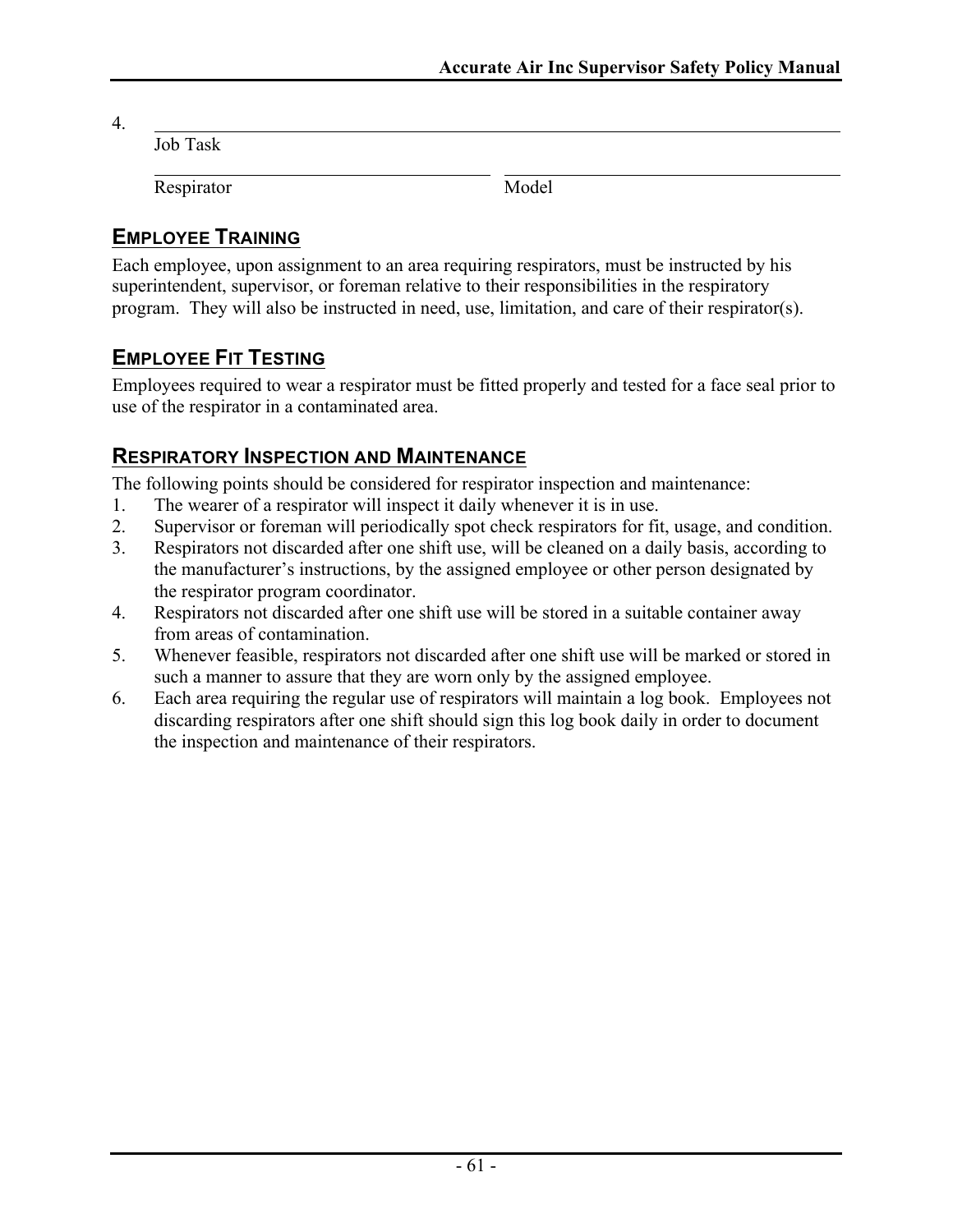# **Hot Work Safety Procedures**

### **Purpose**

Welding and Hot Work, such as brazing or grinding present a significant opportunity for fire and injury. All precautions of this program must be applied prior to commencing any welding or hot work by company employees or contractors. Reference: OSHA 29 CFR 1910.252

#### **Responsibilities**

#### **Management**

- Provide training for all employees whose task include heat, spark or flame producing operations such as welding, brazing, or grinding.
- Develop and monitor effective hot work procedures
- Provide safe equipment for hot work
- Provide proper and effective PPE for all hot work

#### **Supervisors**

- Monitor all hot work operations
- Ensure all hot work equipment and PPE are in safe working order
- Allow only trained and authorized employees to conduct hot work
- Ensure permits are used for all hot work outside authorized areas

#### **Employees**

- Follow all hot work procedures
- Properly use appropriate hot work PPE
- Inspect all hot work equipment before use
- Report any equipment problems
- Not use damaged hot work equipment

#### **Definitions**

**Welding/Hot Works Procedures:** any activity which results in sparks, fire, molten slag, or hot material which has the potential to cause fires or explosions.

**Examples of Hot Works:** Cutting, Brazing, Soldering, Thawing Pipes, Torch Applied Roofing, Grinding and Welding.

**Special Hazard Occupancies:** Any area containing Flammable Liquids, Dust Accumulation, Gases, Plastics, Rubber and Paper Products.

#### **Hazards**

- Fires & Explosions
- Skin burns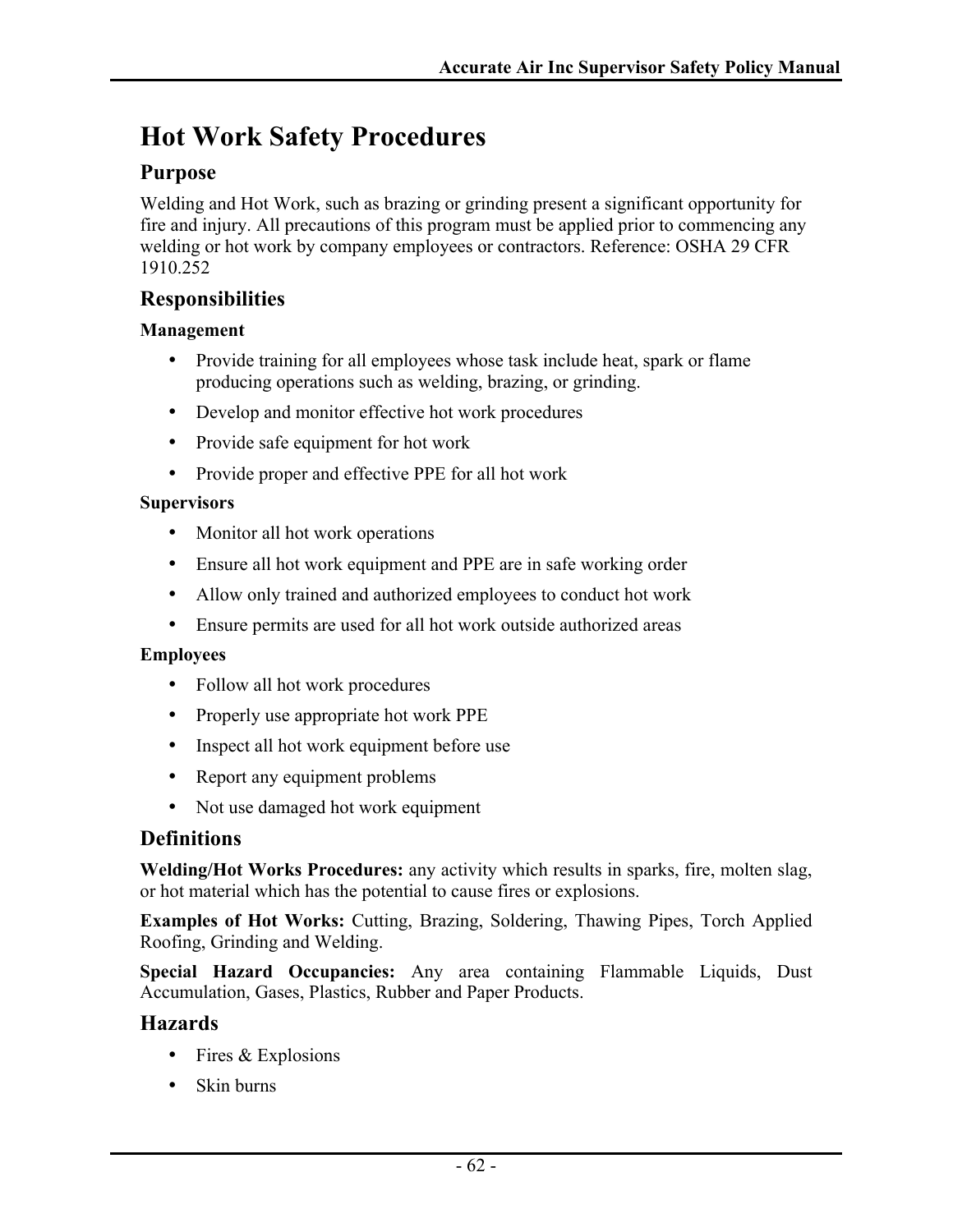- Welding "blindness"
- Respiratory hazards from fumes  $\&$  smoke

#### **Training**

#### *Training shall include:*

- Review of requirements listed in OSHA 1910.252
- Use of Hot Works Permit System
- Supervisor Responsibilities
- Fire Watch Responsibilities specifically, the fire watch must know:
	- 1. That their ONLY duty is Fire Watch
	- 2. When they can terminate the watch
	- 3. How to use the provided fire extinguisher
	- 4. How to activate fire alarm if fire is beyond the incipient stage
- Operator Responsibilities
- Contractors Responsibilities
- Documentation requirements
- Respirator Usage requirements
- Fire Extinguisher training

### **Hot Works Procedures**

#### *OSHA 29 CFR 1910.252 required fire prevention actions for welding/hot works.*

Where practicable all combustibles shall be relocated at least 35 feet from the work site. **Where relocation is impractical, combustibles shall be protected with flame proof covers, shielded with metal, guards, curtains, or wet down material to help prevent ignition of material.**

Ducts, conveyor systems, and augers that might carry sparks to distant combustibles **shall be protected or shut down.**

Where cutting or welding is done near walls, partitions, ceilings, or a roof of combustible construction, fire-resistant shields or guards shall be provided to prevent ignition.

If welding is to be done on a metal wall, partition, ceiling, or roof, precautions shall be taken to prevent ignition of combustibles on the other side, due to conduction or radiation of heat. **Where combustibles cannot be relocated on the opposite side of the work, a fire watch person shall be provided on the opposite side of the work.**

Welding shall not be attempted on a metal partition, wall, ceiling or roof having a covering nor on walls having combustible sandwich panel construction.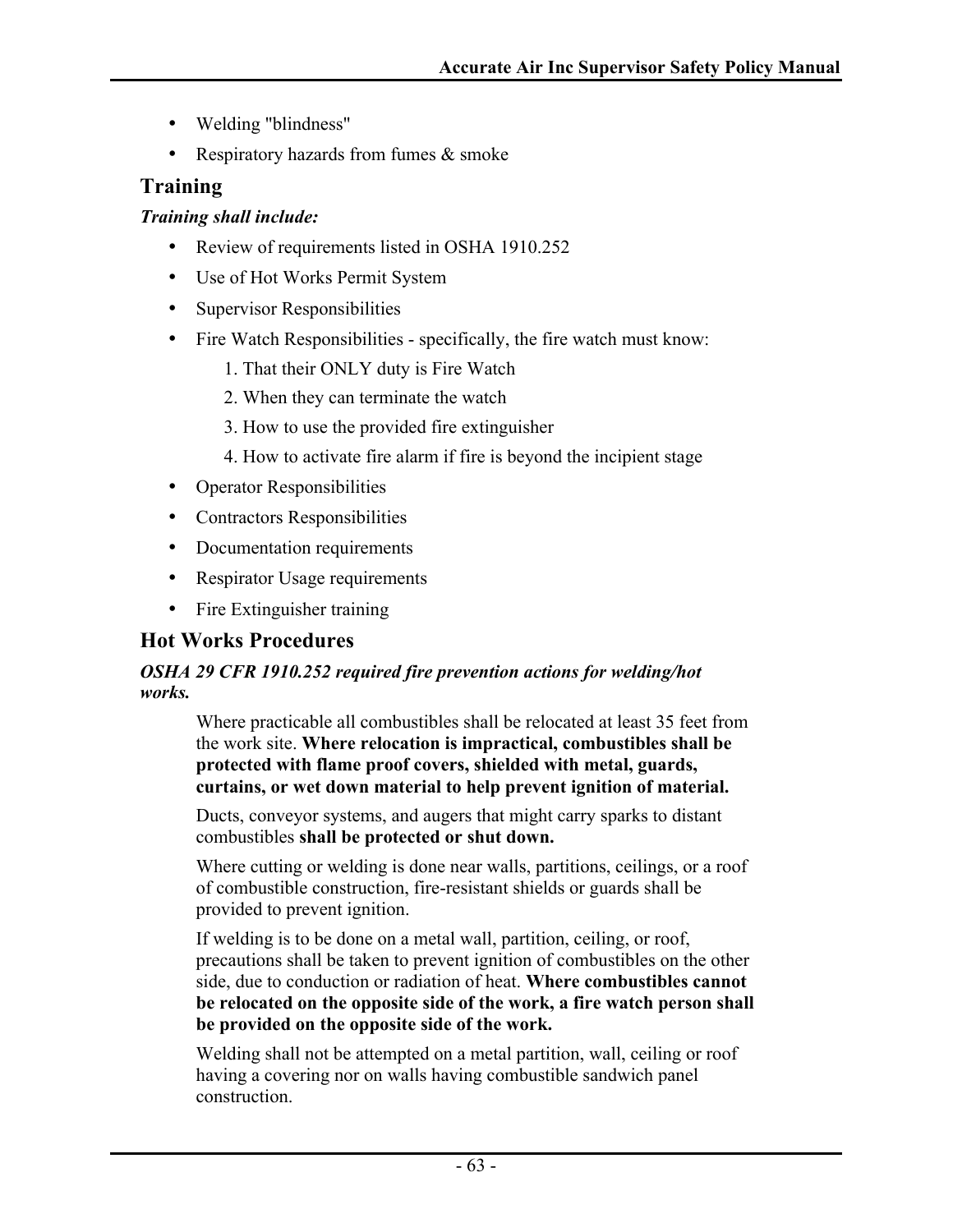Cutting or welding on pipes or other metal in contact with combustible walls, partitions, ceilings, or roofs shall not be undertaken if the work is close enough to cause ignition by combustion.

Cutting or welding shall not be permitted in the following situations:

- In areas not authorized by management.
- In sprinkled buildings while such protection is impaired.
- In the presence of potentially explosive atmospheres, e.g.. a flammable
- In areas near the storage of large quantities of exposed, readily ignitable materials.
- In areas where there is dust accumulation of greater than 1/16 inch within 35 feet of the area where welding/hot works will be conducted. *All dust accumulation should be cleaned up following the housekeeping program of the facility before welding/hot works are permitted.*

Suitable extinguishers shall be provided and maintained ready for instant use.

A fire watch person shall be provided during and for 2 hours past the completion of the welding project.

A cutting/welding permit will be issued on all welding or cutting outside of the designated welding area.

#### *Welding & Hot Work fire prevention measures*

A designated welding area should be established to meet them following requirements:.

a. Floors swept and clean of combustibles within 35 ft. of work area.

b. Flammable and combustible liquids and material will be kept 35 ft. from work area.

c. Adequate ventilation providing 20 air changes per hour, such as a suction hood system should be provided to the work area.

d. At least one 10 lb. dry chemical fire extinguisher should be within access of the 35 ft. of work area.

e. Protective dividers such as welding curtains or non-combustible walls will be provided to contain sparks and slag to the combustible free area.

Requirements for welding conducted outside the designated welding area.

a. Portable welding curtains or shields must be used to protect other workers in the welding area.

b. A hot works permit must be completed and complied with prior to welding operation.

c. Respiratory protection is mandatory unless an adequate monitored air flow away from the welder and others present can be established and maintained.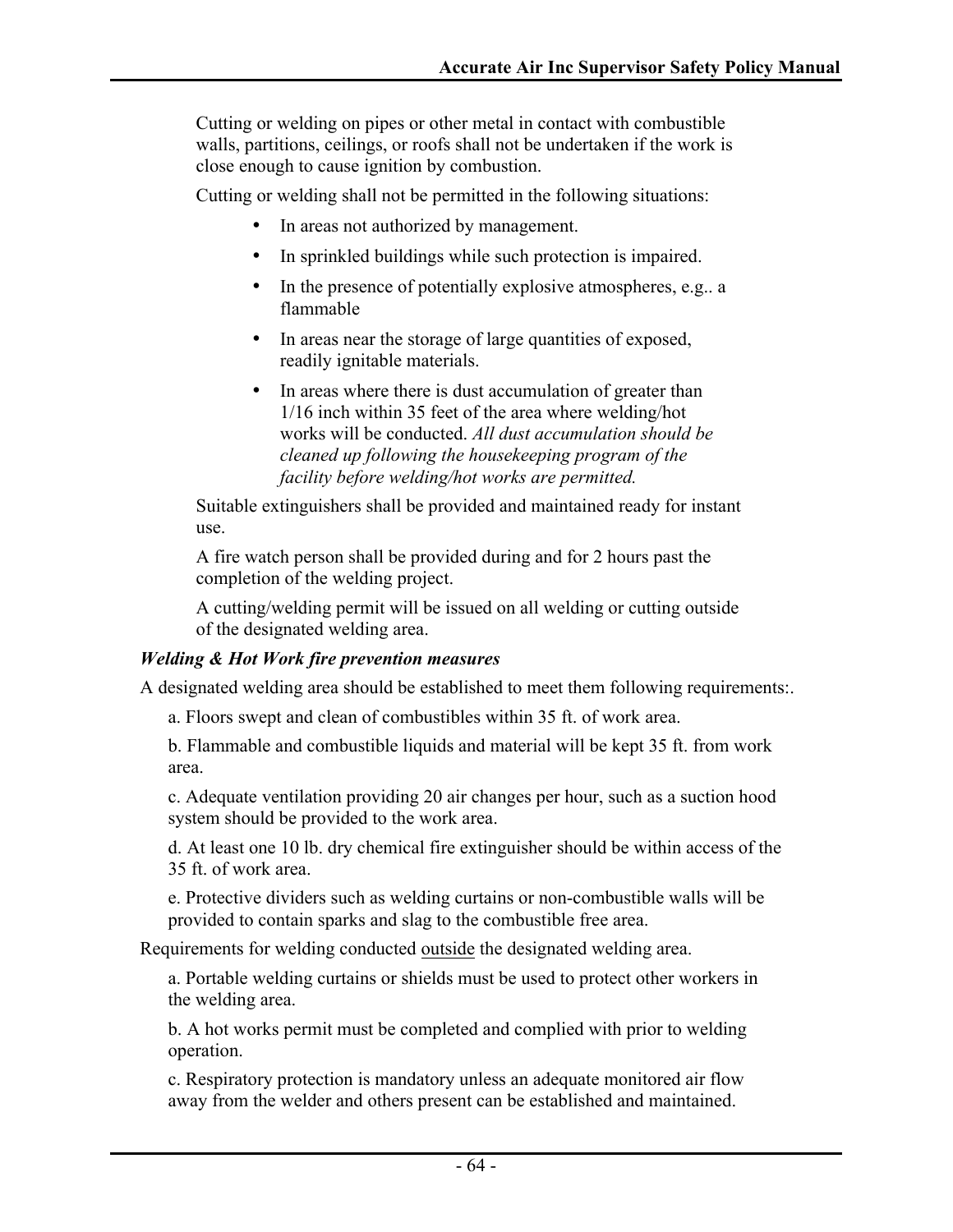- d. Plastic materials be covered with welding tarps during welding procedures
- e. Fire Watch must be provided for all hot work operations.

### *Welding Standard Operating Procedures*

The following pages list the *Welding Standard Operating Procedures* (SOP) and are applicable for all electric and gas welding. These SOPs are to be posted at each Designated Welding & Hot Work Area for quick reference and review.

# **SOP - Electric Welding**

#### **Perform Safety Check on all equipment**

Ensure fire extinguisher is charged and available

Ensure electrical cord, electrode holder and cables are free from defects (no cable splices are allowed with in 10 feet of the electrode holder.

Ensure PPE (welding hood, gloves, rubber boots/soled shoes, aprons) are available and have no defects.

Ensure the welding unit is properly grounded.

All defective equipment must be repaired or replaced before use.

#### **Remove flammables and combustibles**

No welding is permitted on or near containers of flammable material, combustible material or unprotected flammable structures.

Place welding screen or suitable barricade around work area to provide a fire safety zone and prevent injuries to passersby (Do not block emergency exits or restrict ventilation)

#### **Ensure Adequate Ventilation and Lighting**

#### **Execute Hot Work Permit procedures**

#### **Set Voltage Regulator**

No higher than the following for:

Manual Alternating Current Welders - 80 volts

Automatic Alternating Current Welders - 100 volts

Manual or automatic Direct Current Welders -100 volts

#### **Uncoil and spread out welding cable**

To avoid overheating, ensure proper contact of work leads and connections, remove any metal fragments from magnetic work clamps (to avoid electric shock do not wrap welding cables around a body part and avoid welding in wet conditions)

**Fire watch for one hour after welding & until all welds have cooled Perform final fire watch and terminate permit.**

*---------------------------------------------*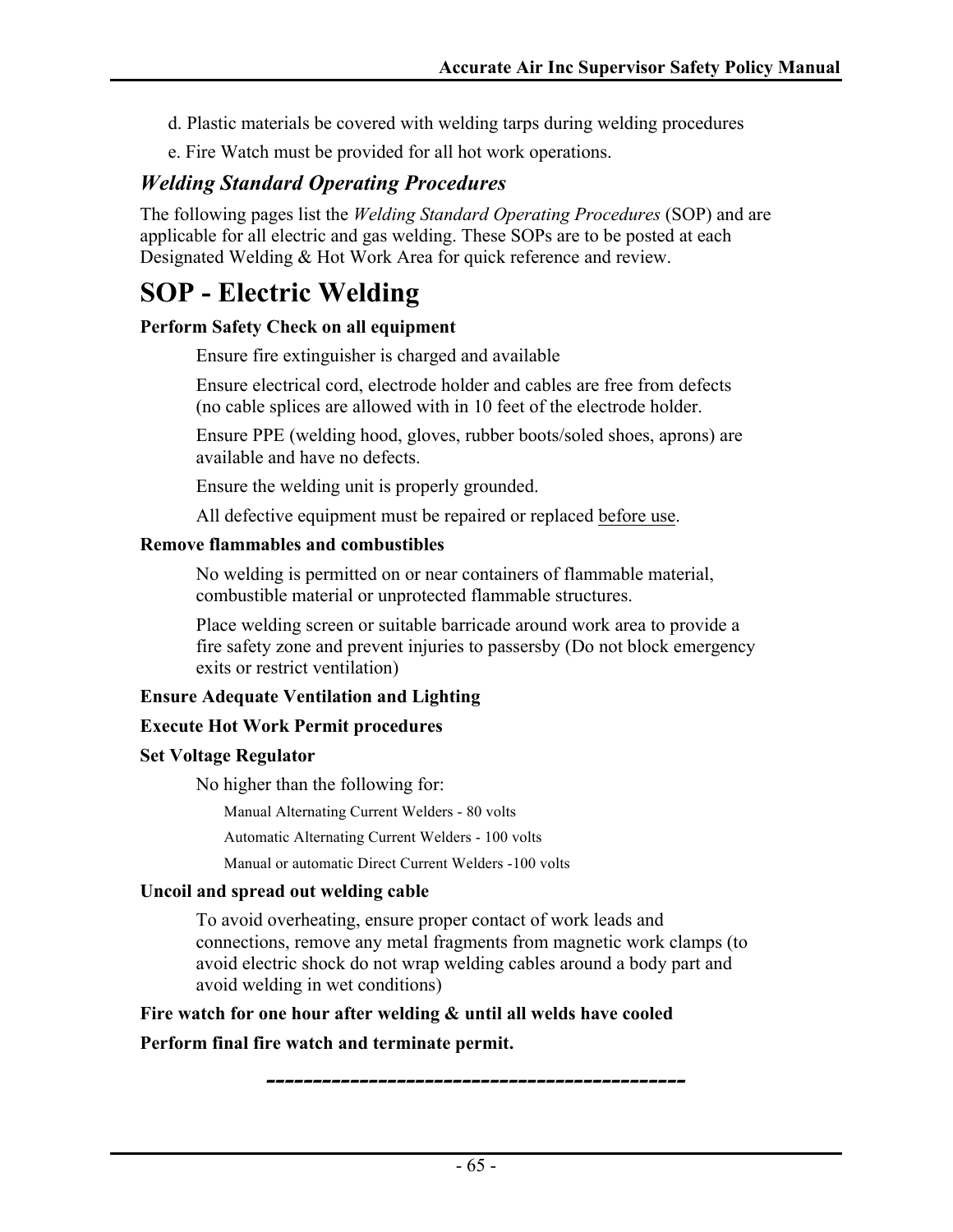# **SOP: Gas Welding**

#### **Perform Safety Check on all equipment**

Ensure tanks have gas and fittings are tight

Ensure fire extinguisher is charged and available

Ensure hoses have no defects

Ensure PPE (welding hood, gloves, rubber boots/soled shoes, aprons) are available and have no defects.

All defective equipment must be repaired or replace before uses.

#### **Remove flammables and combustibles**

No welding is permitted on or near containers of flammable material, combustible material or unprotected flammable structures.

Place welding screen or suitable barricade around work area to provide a fire safety zone and prevent injuries to passersby (Do not block emergency exits or restrict ventilation)

**Ensure Adequate Ventilation and Lighting**

**Execute Hot Work Permit procedures**

**Open Valves on Oxygen and Gas tanks to desired flow**

**Shut Tank Valves & relieve hose pressure. Store hoses**

**Fire watch for one hour after welding & until all welds have cooled**

**Perform final fire watch and terminate permit.**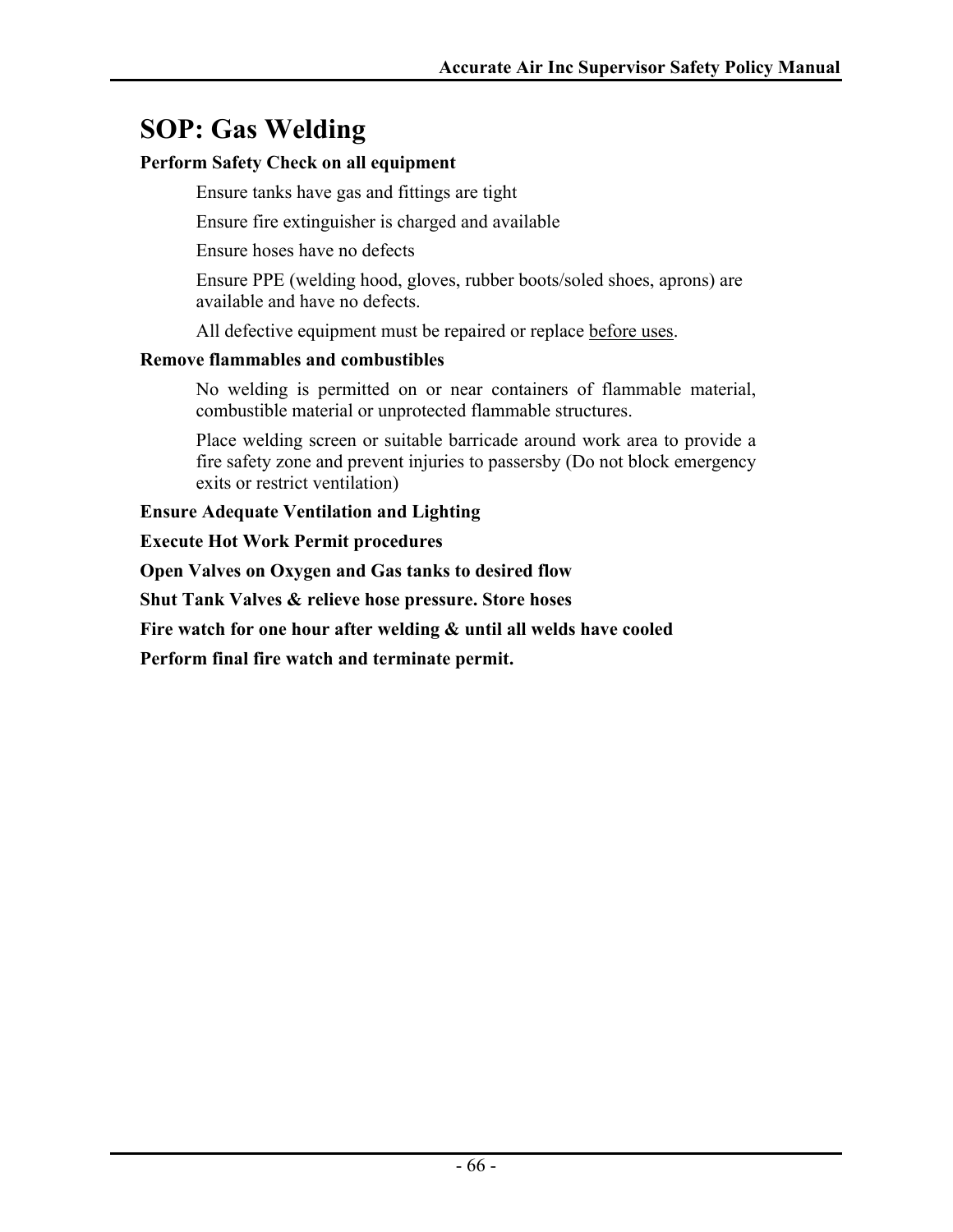# **Sample - Daily Inspection Checklist for Excavations & Trenches**

| Project:      |         | Date:  | Weather:                   | Soil Type: |
|---------------|---------|--------|----------------------------|------------|
|               |         |        |                            |            |
| Trench Depth: | Length: | Width: | Type of Protective System: |            |
|               |         |        |                            |            |

| Yes | No | N/A | <b>Excavation</b>                                                                                              |
|-----|----|-----|----------------------------------------------------------------------------------------------------------------|
|     |    |     | Excavations and Protective Systems inspected by Competent Person daily, before start of work.                  |
|     |    |     | Competent Person has authority to remove workers from excavation immediately.                                  |
|     |    |     | Surface encumbrances supported or removed.                                                                     |
|     |    |     | Employees protected from loose rock or soil.                                                                   |
|     |    |     | Hard hats worn by all employees.                                                                               |
|     |    |     | Spoils, materials, and equipment set back a minimum of 2' from edge of excavation.                             |
|     |    |     | Barriers provided at all remote excavations, wells, pits, shafts, etc.                                         |
|     |    |     | Walkways and bridges over excavations 6' or more in depth equipped with guardrails.                            |
|     |    |     | Warning vests, or other highly visible PPE provided and worn by all employees exposed to vehicular<br>traffic. |
|     |    |     | Employees prohibited from working or walking under suspended loads.                                            |
|     |    |     | Employees prohibited from working on faces of sloped or benched excavations above other employees.             |
|     |    |     | Warning system established and used when mobile equipment is operating near edge of excavation.                |

| Yes |  | <b>Utilities</b>                                                                    |
|-----|--|-------------------------------------------------------------------------------------|
|     |  | Utility companies contacted and/or utilities located.                               |
|     |  | Exact location of utilities marked when near excavation.                            |
|     |  | Underground installations protected, supported, or removed when excavation is open. |

| Yes        |  | <b>Wet Conditions</b>                                                                              |
|------------|--|----------------------------------------------------------------------------------------------------|
|            |  | Precautions taken to protect employees from accumulation of water.                                 |
|            |  | Water removal equipment monitored by Competent Person.                                             |
|            |  | Surface water controlled or diverted.                                                              |
|            |  | Inspection made after each rainstorm.                                                              |
| <b>Yes</b> |  | <b>Hazardous Atmosphere</b>                                                                        |
|            |  | Atmosphere tested when there is a possibility of oxygen deficiency or build-up of hazardous gases. |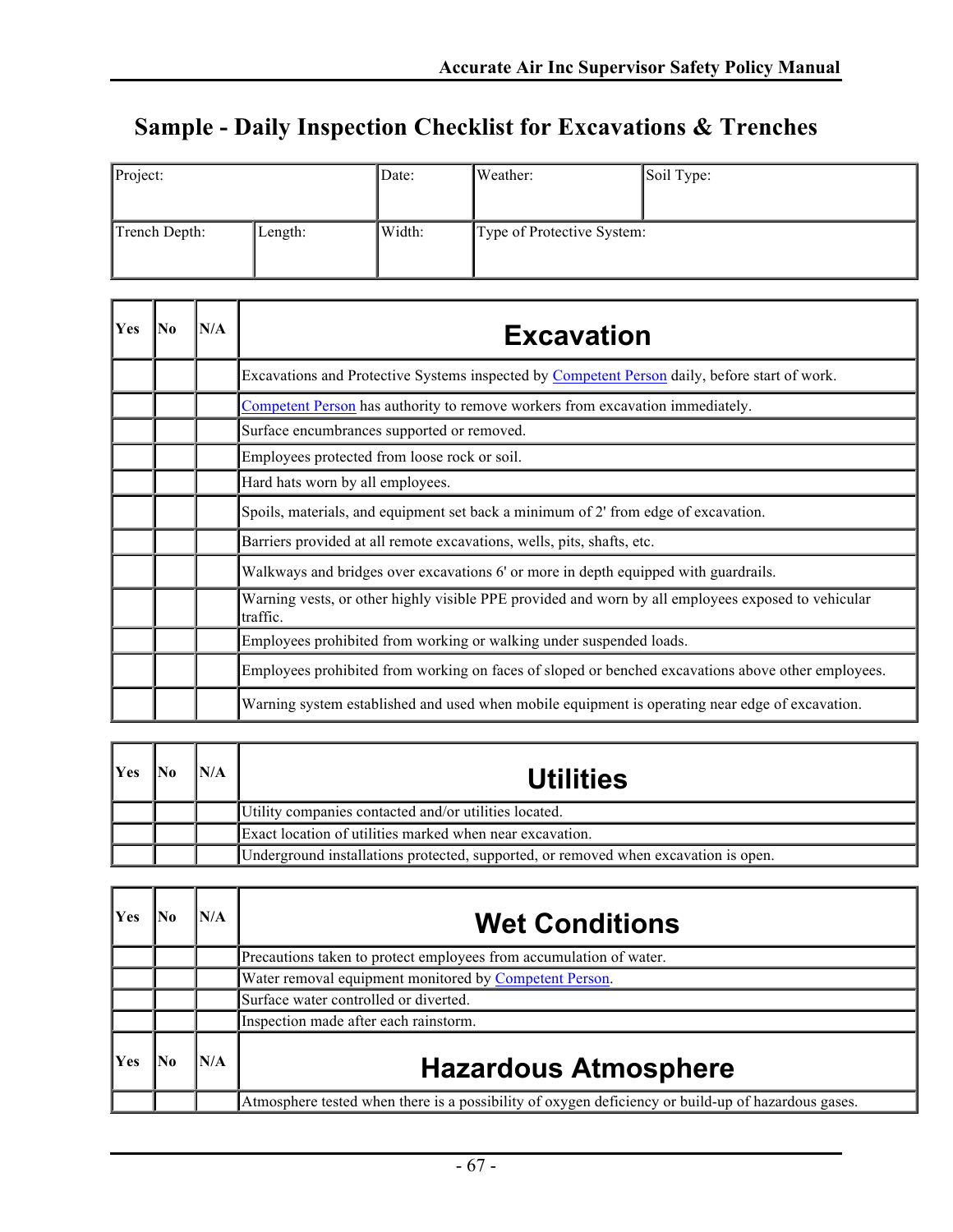|  | Oxygen content is between 19.5% and 21%.                                                           |
|--|----------------------------------------------------------------------------------------------------|
|  | Ventilation provided to prevent flammable gas build-up to 20% of lower explosive limit of the gas. |
|  | Testing conducted to ensure that atmosphere remains safe.                                          |
|  | Emergency Response Equipment readily available where a hazardous atmosphere could or does exist.   |
|  | Employees trained in the use of Personal Protective and Emergency Response Equipment.              |
|  | Safety harness and life line individually attended when employees enter deep confined excavation.  |

Signature of **Competent Person**, Date